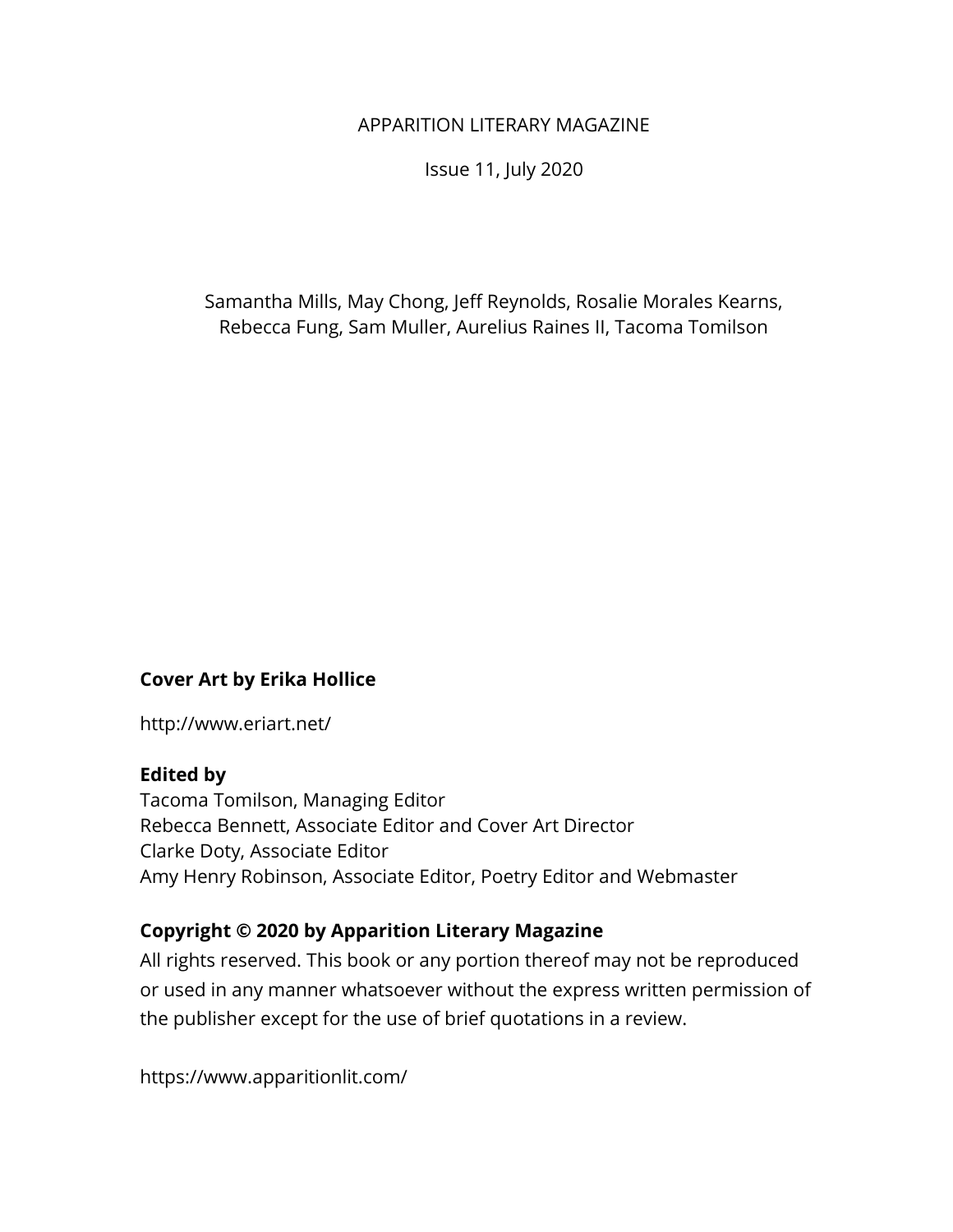### Table of Contents

#### **Editorial**

[A Word from our Editor by Tacoma Tomilson](#page-2-0)

#### **Short Fiction and Poetry**

[The Limits of Magic by Samantha Mills](#page-4-0)

[Posle Nas by Rosalie Morales Kearns](#page-15-0)

[Saying Sorry by Rebecca Fung](#page-18-0)

[The Truth of a Lie by Jeff Reynolds](#page-34-0)

[Cursebody by May Chong](#page-50-0)

[Once Upon a Night by Sam Muller](#page-54-0)

#### **Interview**

[Artist Interview with Erika Hollice](#page-66-0)

#### **Essay**

[You Are The Dreamer and The Dream](#page-68-0) by Aurelius Raines II

[Thank You to Our Sponsors](#page-72-0)

[Past Issues](#page-74-0)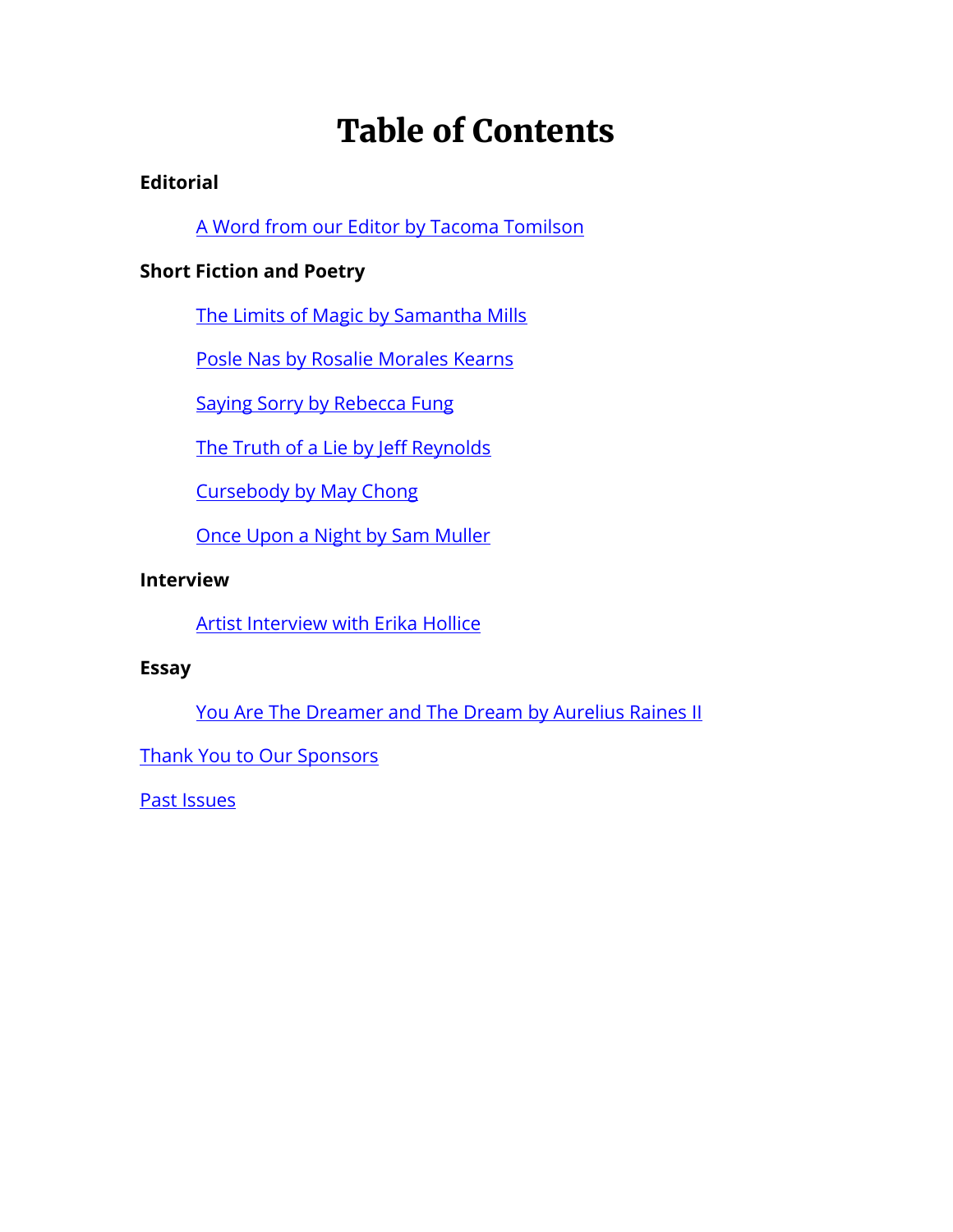## A Word from our Editor

by Tacoma Tomilson

<span id="page-2-0"></span>The works we received this submission period trended religious, or leaned on redemption through death or murder. Revenge played a prominent role. While we are always curious to see how our submission calls spark imaginations, the works we selected do not outright deal with those themes. These are multifaceted, heartfelt (and sometimes humorous!) stories and poems, and where the element of redemption is subtle, but by the time you read the last word, the absolution is clear.

The Apparition Lit editors are pleased to present Issue 11:

Poems:

*Cursebody* by May Chong

*Posle Nas* by Rosalie Morales Kearns

Stories:

*Saying Sorry* by Rebecca Fung

*Once Upon a Night* by Sam Muller

*The Limits of Magic* by Samantha Mills

*The Truth of a Lie* by Jeff Reynolds

Non-fiction:

*You are the Dream and the Dreamer* by Aurelius Raines II

A note to the future: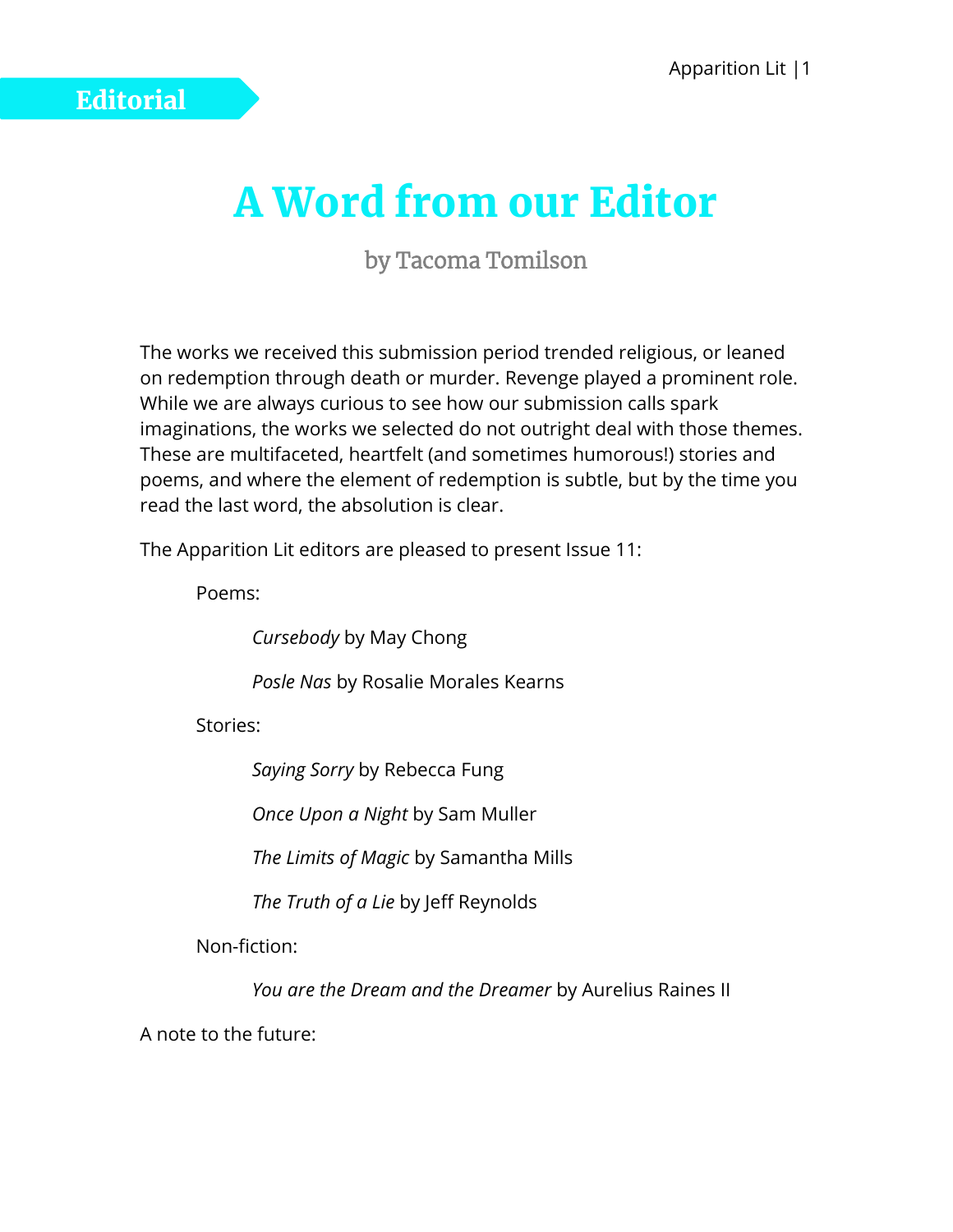Here at Apparition Lit, we're always looking for ways to improve ourselves as editors, readers, and people. I'd like to share an excerpt from our Patreon blog in which we outline our upcoming plans:

At Apparition Lit, we've been working on several initiatives that will help us create equity in our magazine. Last year we based our Flash Fiction contest on LGBTQIA+ and BIPOC media criticism to promote new and upcoming voices. This year we're focusing on international artwork by BIWOC. This has helped introduce us to new writers and broaden our own mindset.

Our magazine is still small. We can't afford to hire Editorial Assistants, and we've only recently gotten the rate of submissions that needs slush readers. As we continue to expand, we will actively look for BIPOC guest editors, readers, and writers to add to our team. For 2021 (or potentially late 2020), we plan to:

- Hire a BIPOC guest editor (with pay) for each issue.
- Feature essays from writers who identify as BIPOC in upcoming issues.
- Actively recruit BIPOC volunteer slush readers (about 8 hours of commitment a quarter).
- Open up our submissions for simultaneous subs for people who identify as BIPOC and/or LGBTQIA+, since other great lit mags are open during the same period we are.
- Create a "new magazine" initiative and provide assistance and funds for BIPOC looking to start their own magazine.
- Create a rotating mentorship program for BIPOC writers where we can answer publishing questions, help with editing, or just provide a friendly ear.

We will reach out to writers, readers, and editors individually, but our email and Twitter DMs are open to hearing your feedback on what you'd like to see, or if you're interested in working with us.

Please consider supporting us on Patreon and following us on Twitter. Without our barnacled friends, this issue wouldn't exist.

Thank you,

Tacoma Tomilson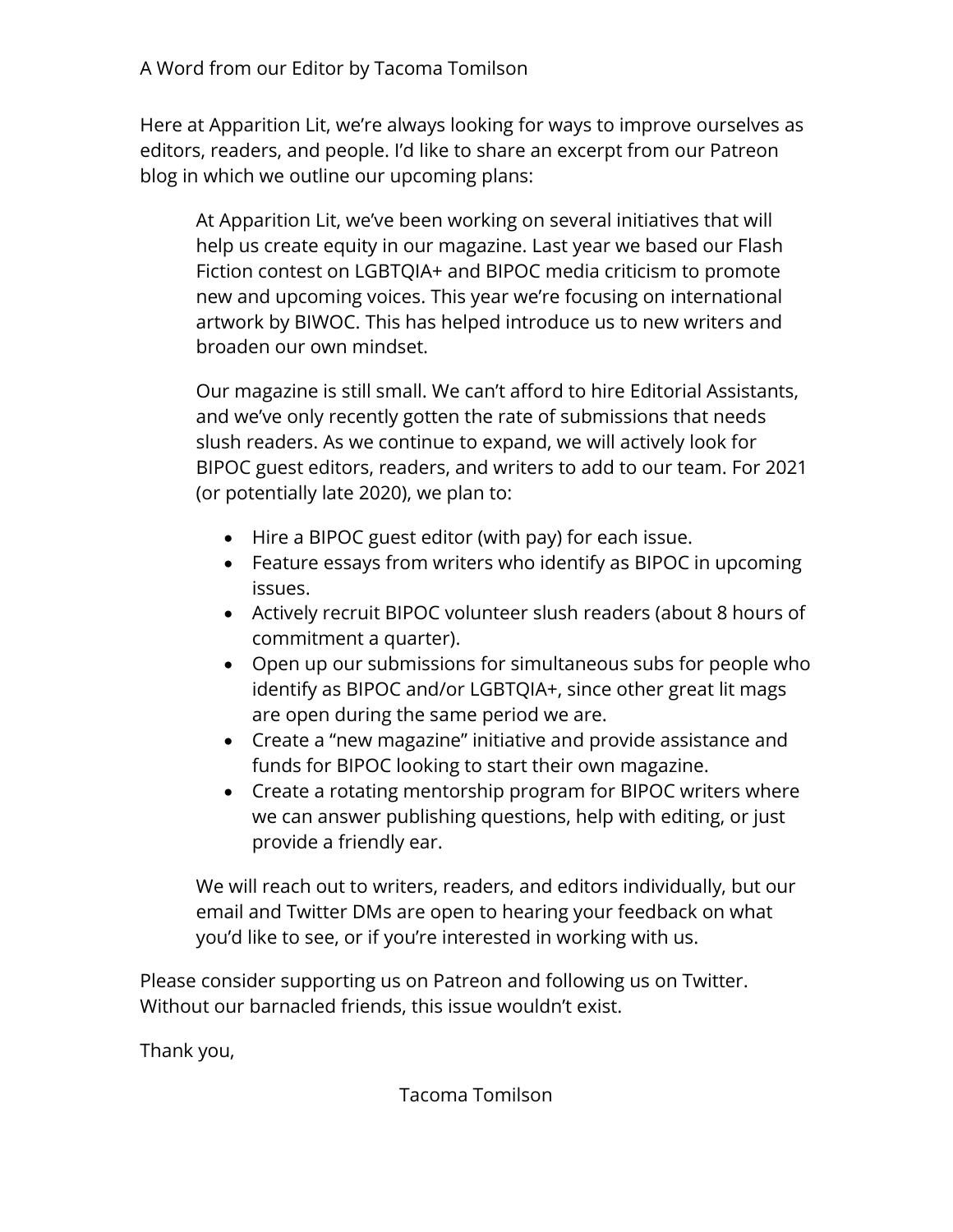# <span id="page-4-0"></span>The Limits of Magic

by Samantha Mills

There is no magic that can soothe a crying baby.

There are salves for rashes, potions for fevers, incantations for sounder sleep. There are glamours to enhance their toys, spells to make their rattles spark and their dolls blink. Magic can protect and heal and entertain.

But your baby is still crying. This isn't an illness. It isn't erupting teeth. It isn't achy bones or cat scratches or a wet bottom. She isn't too cold, she isn't too hot, she isn't hungry, she isn't tired. Sometimes babies just cry.

And sometimes she's crying because you're crying.

It doesn't do any good to wipe your eyes, because she isn't looking at your face. She's responding to the tension in your arm and shoulder as you walk her back and forth. She's responding to the timbre of your voice, increasingly desperate.

There is no magic that can soothe your grief, so there is no magic that can soothe your baby.

He shouldn't have gone alone.

\*

There is no magic that can bring him back.

Once he set his mind to the task, there wasn't a spell in the world that could stop him. But you would have tried. There are talismans to reveal potential futures, and charms to make listeners more amenable, and, if all else fails, wards to block a door.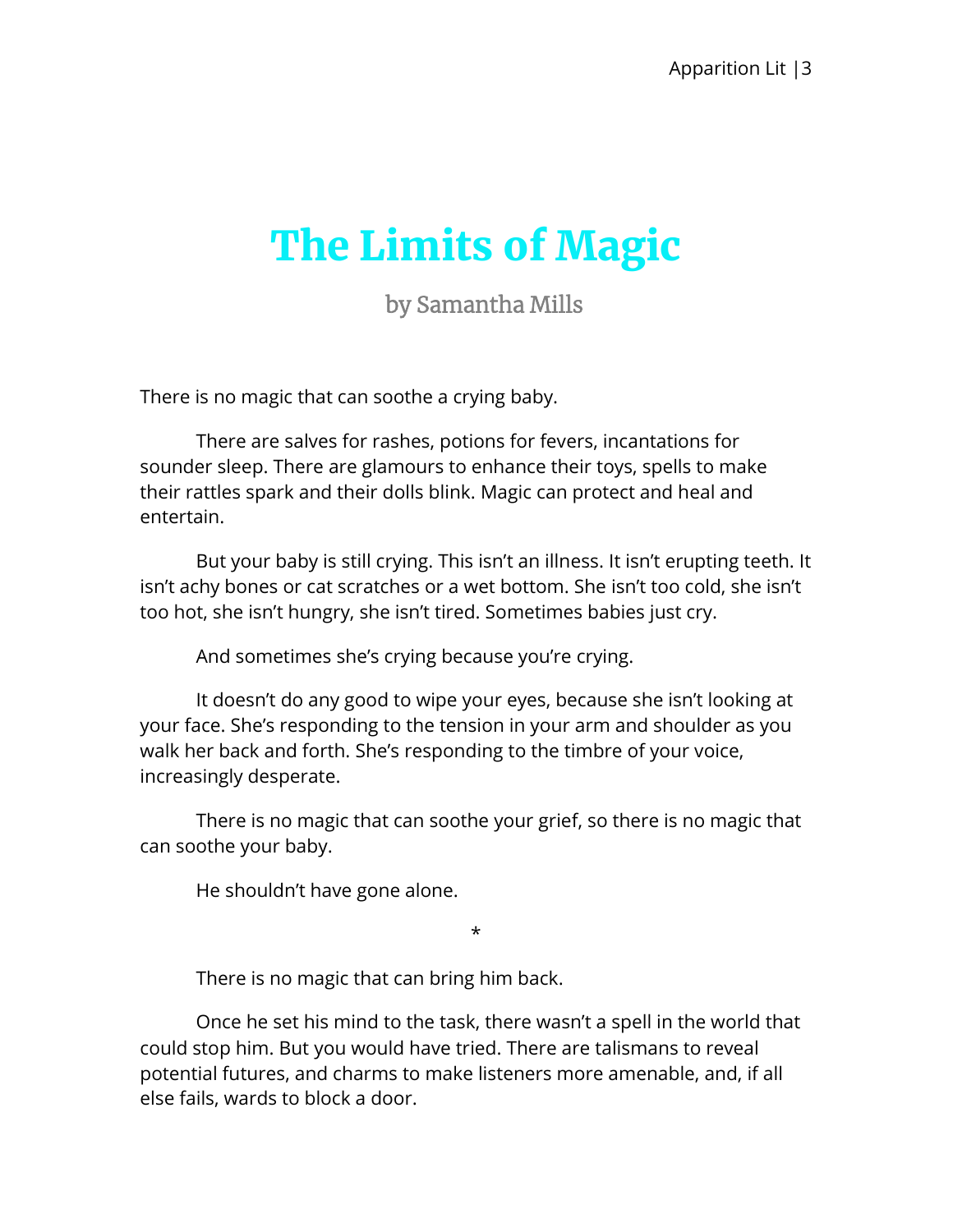#### The Limits of Magic by Samantha Mills

Instead you woke up to the baby's pre-cry snuffling and you staggeryawned over to her cradle. It wasn't until you were in your chair, wincing at the first greedy tug on your nipple, that you realized your bed was empty.

The nights are always cold in the desert, but that one was positively freezing. A little voice of denial suggested that he might be outside, but it didn't hold sway for long. You knew the truth: his side of the bed had been empty for hours, from the moment your head hit the pillow after her midnight meal. The slightest twitch from the baby roused you, but apparently your subconscious didn't give a damn about your lover.

You already knew what you'd find: the horses gone and a messenger bird caged in their place. He wouldn't leave you stranded, but he *would* slow you down. It was an argument he ended without even giving you a chance to shout.

He should have told you what he was planning to do, but as soon as the baby was born, he got this idea fixed in his head, as though you were suddenly incapable of defending yourself.

But you'd been capable of running away with him. You'd been capable of fighting off the Pyrandian guards, six young men you ate breakfast with every morning before you betrayed them. You had been perfectly capable of calling up the sands on Malkan Road, when the slitherbeasts would have consumed your entire party and ended the escape right there.

And now he's left you behind.

By the time you receive help from the caravan, he has already reenlisted with the Sandurran high command. By the time you track him down on your borrowed horse, he's already dead.

You had a chance to prevent all of this, but you chose to hide.

\*

There is no magic that can stop a war. There are, of course, numerous ways that magic can start one.

The War of Red Sands began with an assassination via cursed diadem, a gift from the Czar of Sandurra to the High Regent of Polenka. The War of the Harvest Moon began with the theft of a sandblasted prism capable of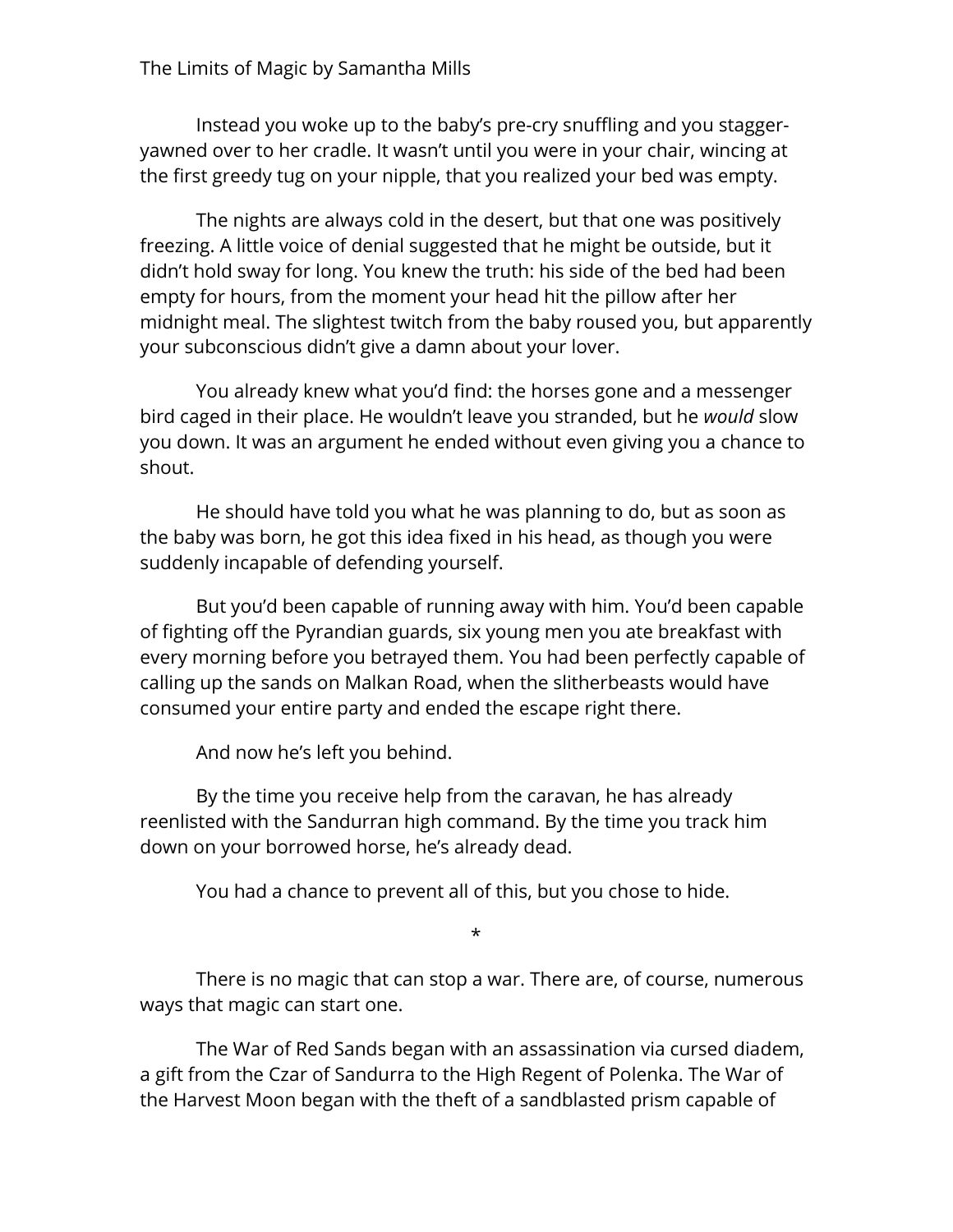revealing the truth in any written word. Forty people died before the Polenkian Guard returned the prism to Sandurra.

The particulars varied, but the conflict was the same: magic. Back and forth, back and forth, Sandurra and Polenka battled for magical artifacts, for secrets, for rare ingredients and ancient texts. But no resource was more valuable than blood, because not even the simplest charm could be activated unless the user was born with glow.

In Sandurra, they tested for it.

In Polenka, they bred for it.

*This* war, as yet unnamed in the history rolls, began with an illusion: a simple glamour cast by a young woman fleeing the capital of Polenka. She cloaked herself in the appearance of a Sandurran noblewoman and escaped her family estate with her three most loyal ladies-in-waiting. She met her paramour in the dead of night, at the juncture of Midnight Wells and Malkan Road.

She was immediately declared stolen, with her marriage rights revoked and a war party dispatched to bring her back. It was not the first time a gentlewoman had been carried off, but never one so highly ranked: the wife of the High Regent.

You knew the truth, oh loyalist of ladies-in-waiting. You could have gone home and faced the consequences of helping her escape. The shame upon your house would have been alleviated at least a little by the news you bore.

But by then you had fallen in love with a man in desert robes, and he told you all about a curious society living on the roads *between* Sandurra and Polenka. A society of wagons and horses and tents; of traders who spent their days transporting goods and their nights singing around a campfire; a place where your origin did not matter and perfect Polenkians did not exist.

You let your mistress run away, and you remained in the desert. It wasn't your problem, after all. One woman couldn't carry the weight of a war on her shoulders. If you felt a twinge of remorse for the women left behind, it was only regret that they could not save themselves.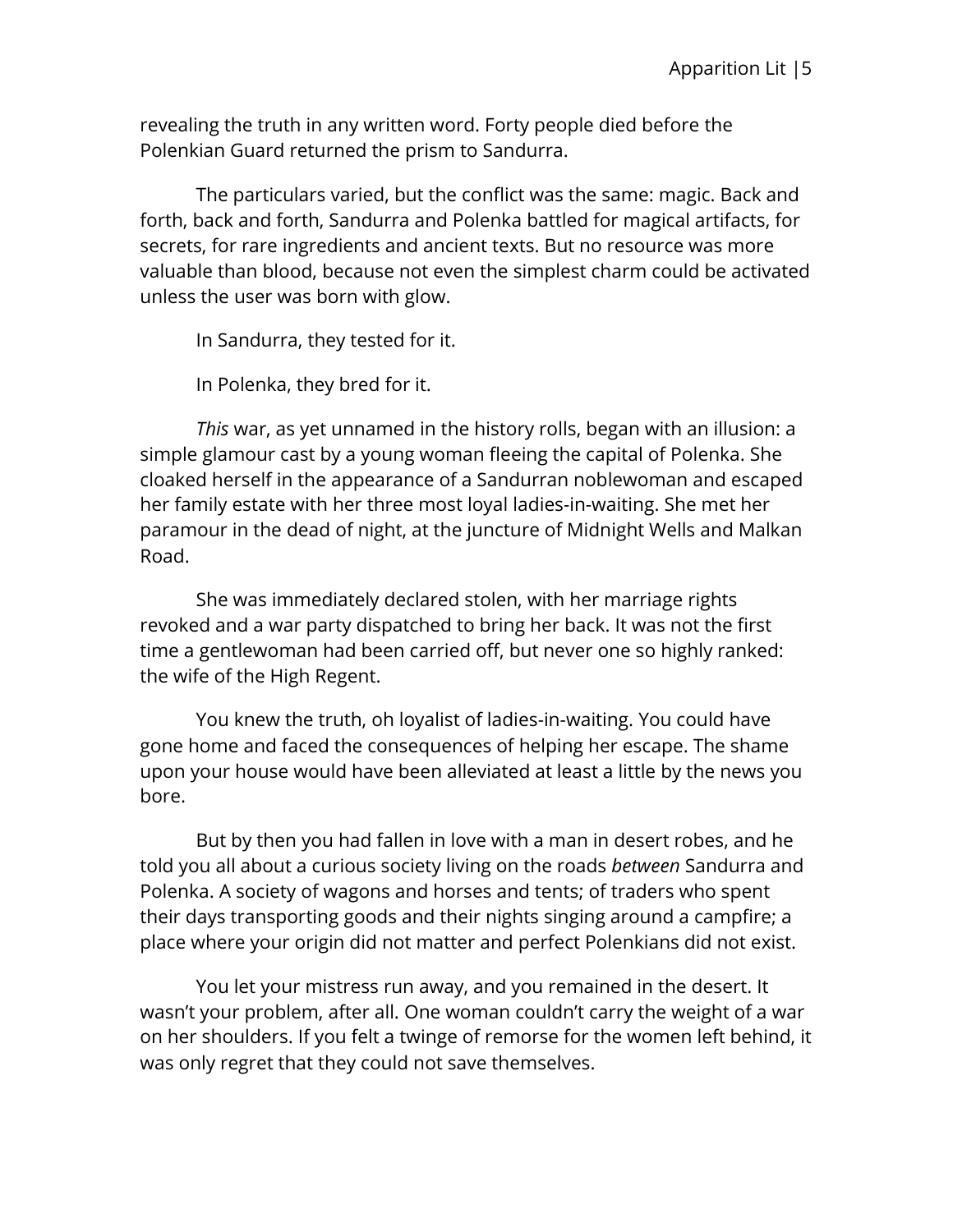You buried your head with the same futile determination as a bulbeye lizard: your belly exposed to the elements but your eyes firmly shut.

When the fighting began, you considered returning. Your lover was wracked with guilt (in retrospect you should have realized what he would do), but he wouldn't make the decision on your behalf. You were pregnant by then and consumed with worry over the coming child.

You remembered what had happened to your mistress's firstborn. If a highborn, purebred baby could be imperfect, there was no hope for yours, only half-Polenkian and conceived under such stress.

\*

There is no magic that can eliminate the ordeal of childbirth, however much you wish that were true.

You were with your mistress that day. All of her ladies attended the birth, weaving pain relief into the charms around her belly and rubbing oils into the muscles of her back. When she was in front of the assemblymen the speakers and magicians and warmongering politicians—she maintained perfect beauty and calm. Here, alone with her ladies, she was free to cry.

The baby came after a full day and night, terribly pale but squalling the life into his cheeks. Everyone in the room burst into tears, exhausted and triumphant and none more so than his mother. There was still work to be done to ensure her safe recovery, but she held that babe to her chest and ignored the efforts below her waist.

The inspector came shortly thereafter, forbidding in his red robes, and everyone's elation gave way to despair. The child was weak, he said. Milky in the eyes, wobbly, disoriented. The child had no glow. Better that he find his right place now, rather than taste life among the aristocracy before his inevitable rejection.

The baby was sold. Your mistress returned to court two months later, and though she was as composed and calm and beautiful as before, her ladies knew the truth. There would be no second child for the High Regent.

You were never certain if she truly loved the Sandurran ambassador, but you faithfully carried their letters back and forth in the ribbing of your bodice, and you watched her resolve harden like fresh-cooled glass.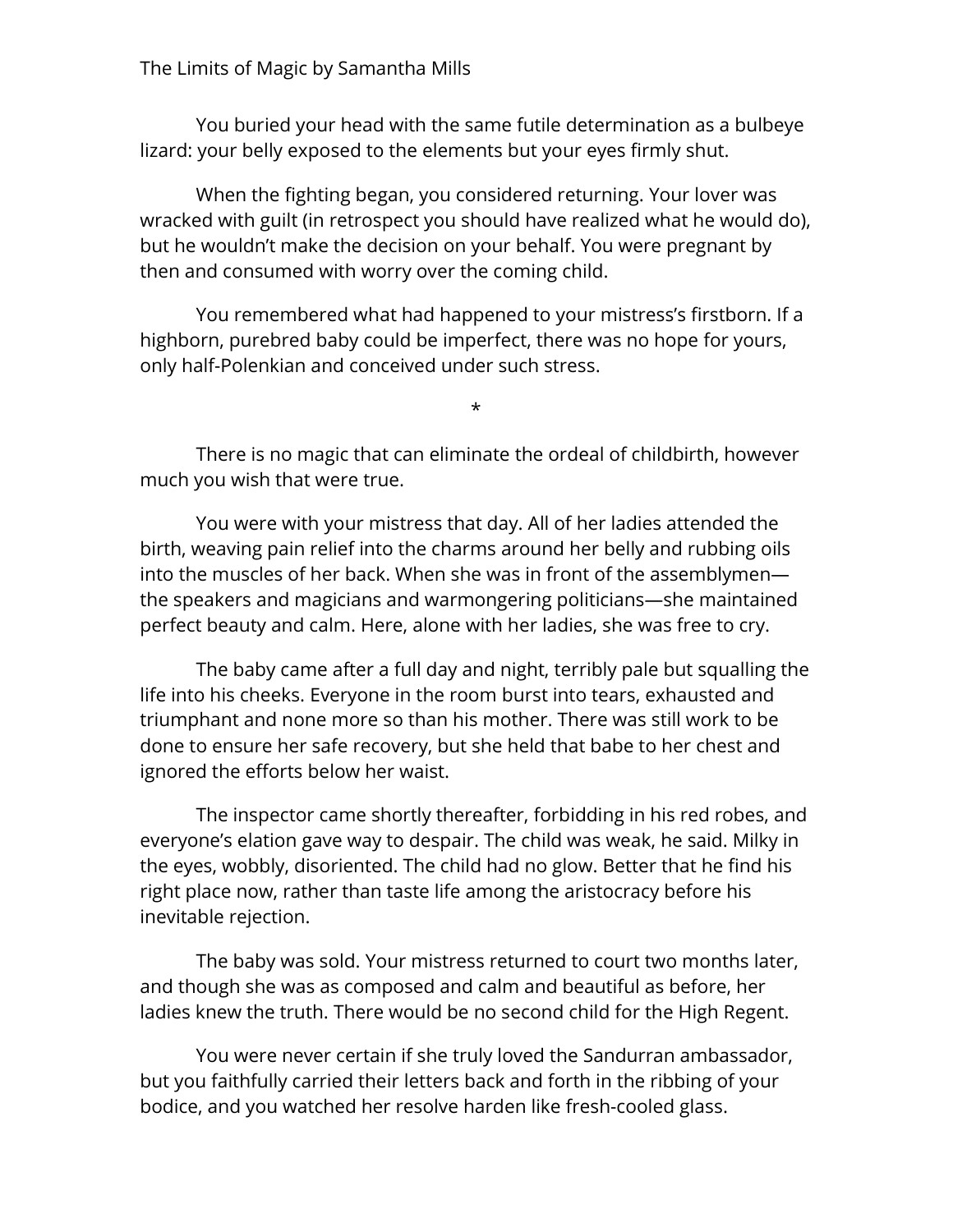There was no question of whether her ladies could stay behind. You would all be imprisoned for your complicity if caught. By casting your lot in with your mistress, you were giving up your home, your family, your prospects. You did not yet know what you would find in the desert.

And all because you had conspired not to marry.

\*

There is no magic that can turn a red-cheeked girl into a pale-faced noblewoman. That takes a long and tiresome education.

You excelled at your studies: dancing and fluting, mathematics and astronomy, spells and sand sculpting. The pursuits of a lady. Your father hinted at your coming betrothal, a match that would serve him well in the hall of representatives. You acquiesced, but as the day approached you found you could not go through with it, and you turned to magic for a solution.

You found something: a very old blood ritual to repress the woman's natural cycle. It existed in no book, but was whispered about extensively in the bathhouse. When the time came for nuptial negotiations, you told the midwife you thought you might be deficient. You sounded very worried, which, of course, you were. At the end of the inspection, she stared at your face for so long you thought you'd faint from holding your breath.

It was her field. Of course she knew. She asked, very softly, if you understood what you were giving up. For the first time in your life, you wondered how someone became a midwife, outside the system and yet inextricably tangled up in it.

You hesitated, the specter of your father filled with furious disappointment in your thoughts. You shook him off and thought of your mother instead, fallen in her sixth attempt at that most noble pursuit: birthing a perfect son.

You said yes, very firmly, though your confidence was a lie.

The midwife told your father the bad news: you were not fit to bear children. He had no sons and no marriageable daughters. It was a blow, but only a temporary one. By the time you applied to be a lady-in-waiting, he was married again, to a girl scarcely older than yourself. She seemed eager to fill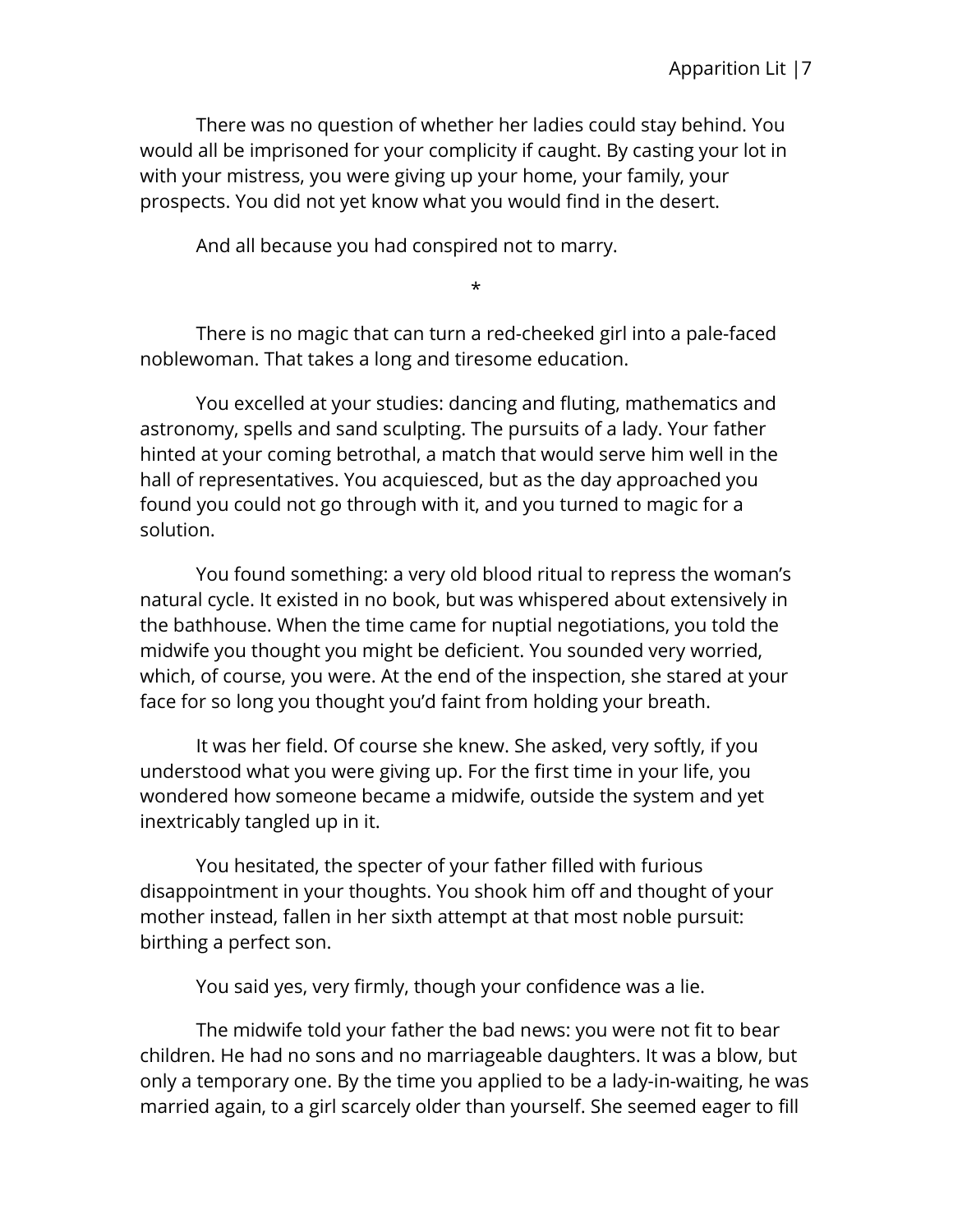the nursery—but then, she was the youngest of her siblings and had not seen what it entailed.

Imagine how much different things would be, if you were a boy.

\*

There is no magic that can change the circumstances of your birth.

Your mother told you about it often, when you were wrapped in her arms in the nursery. She knew you were going to be a girl by the midwife's auguries, and secretly she was glad. Boys grow up and leave, she said. When your father is gone and your brothers are keeping wives of their own, who will be there for me?

You never had any brothers. You watched your mother grow and shrink, grow and shrink. Three times she carried a boy, and your father was more attentive than you'd ever seen him. Privately your mother confessed: it would be such a relief to be done.

But none of them glowed. The inspector took them away, and they became somebody else's sons. Your mother's sixth pregnancy—which she desperately hoped would yield her second legitimate child—was her undoing. A rupture, the midwife said, from previous scarring. There is no magic that can stop a hemorrhage on that scale.

You left the nursery shortly thereafter, and only then understood the degree to which your mother had sheltered you. In that realm of noblewomen and babies, the machinations of the assembly were watered down to etiquette lessons. Food and shelter were a given, and not dependent upon proving one's worth to a male benefactor.

A lie, of course, because it was your mother paying for your safe upbringing. She hid the truth out of love for you. She meant to be there, to soften the blow when the time came, but you found out by yourself.

Sometimes you fantasize that you could have stayed in the nursery forever and never entered the world of men at all. But there is no magic that can keep you young. Eventually, if the gods see fit to let you live, you become an adult. And then, regardless of the world that raised you, you are responsible for shaping the world you find.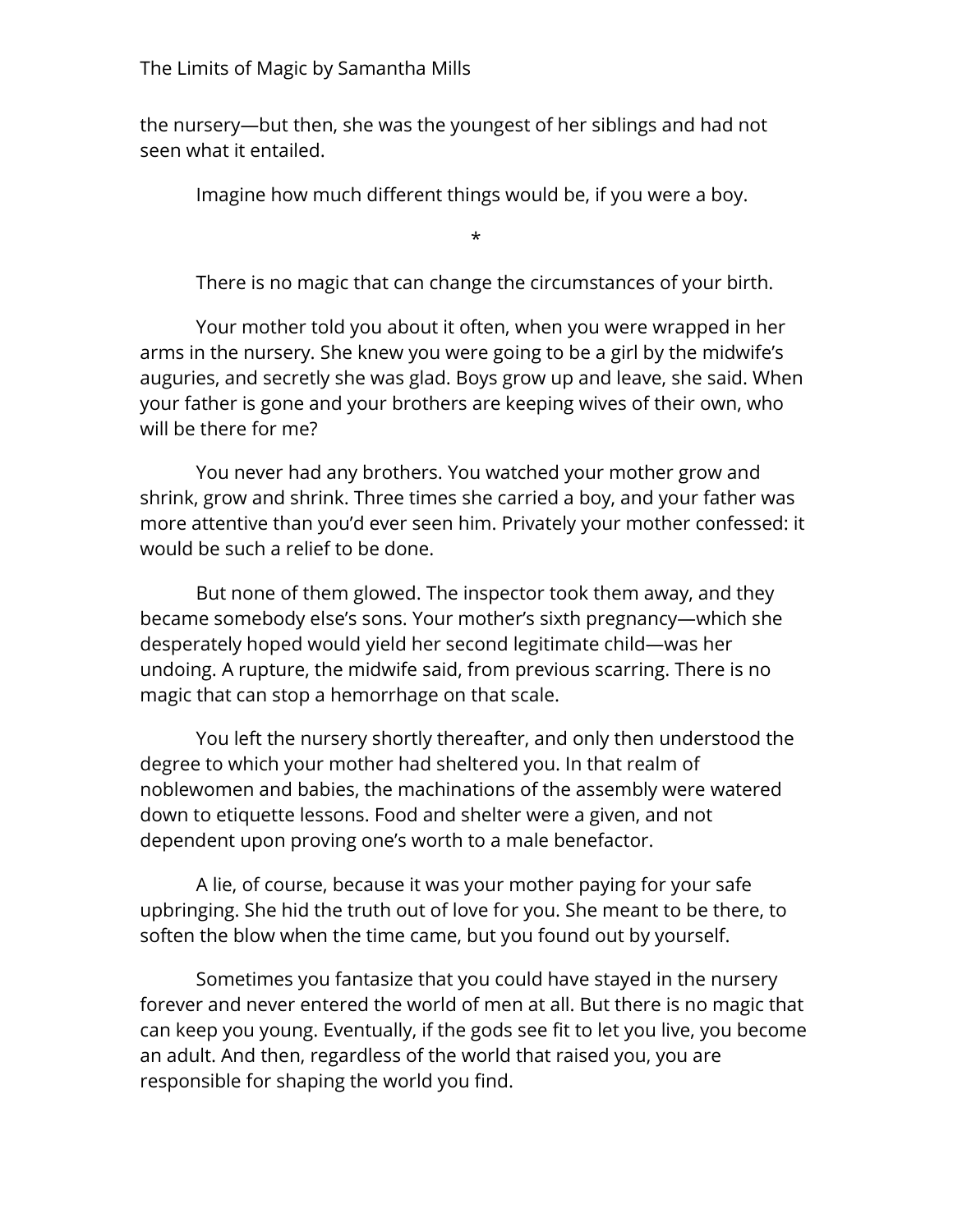You only wish you had learned this lesson sooner.

\*

There is no magic that can make you a good woman in Polenka. That is a lesson passed down from mother to daughter, and what your mother learned from *her* mother was this:

A quiet life is a happy life. Speak little, smile often.

There is grace in forgiveness. There is no grace in resentment.

The home is the expression of the soul, and the woman is its caretaker.

Bearing children is an act of worship and an act of patriotism. Women are the soil in which the seeds of the future are nurtured. It is a responsibility. It is an honor. If there is only one lesson you impart upon your own future daughter, it must be this: be grateful for the man who provides the home you get to keep.

However.

Your mother *lied*.

It is the duality of the lie—the simultaneous burden of the home and honor of the home—that makes it so difficult to resist. If a Polenkian girl questions her fate, she often finds the quickest to rage is not her father, but her mother.

The women of Polenka spend their lives simmering in resentment and perfecting ways to hide it. The worse their burden, the more fiercely they embrace it, because if they pause for one moment, if they look back at the course of their lives and acknowledge what has been done to them, they will collapse with grief.

Instead, they insist that it is right. They insist their lives are precisely as they are meant to be, and they mold their daughters to the same path. They do unto others what was done unto them, and by assuming the mantle of authority that once hurt them, they justify their upbringing.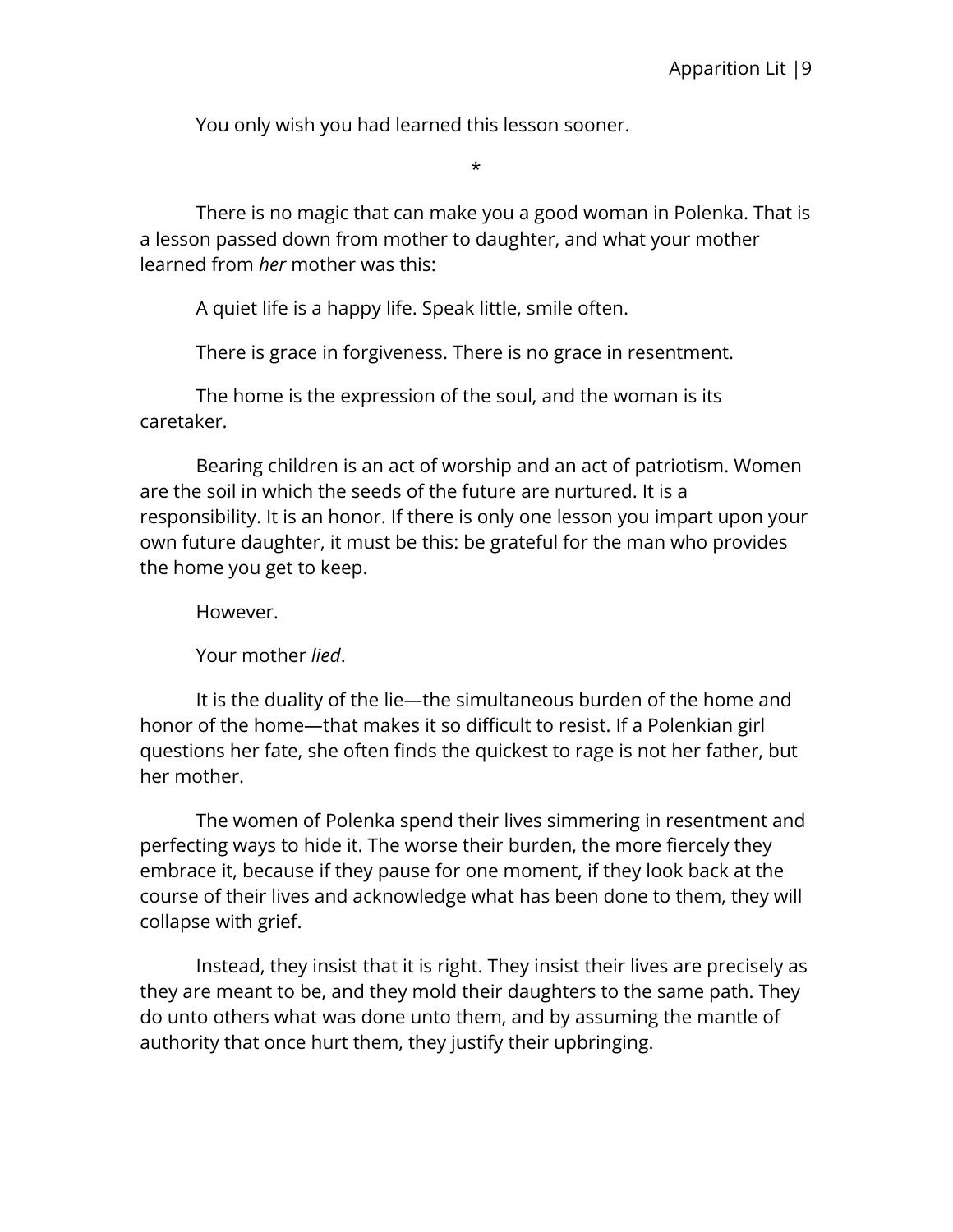#### The Limits of Magic by Samantha Mills

But a cycle can be broken. Painfully, yes, slowly, yes. It will take a generation of mothers to confront the truth of their lives, to acknowledge the years and opportunities robbed from them, to consciously decide not to ask the same from their daughters.

It will take a generation of mothers admitting that:

There is no magic that is worth the loss of your unglowing children. There is no magic that can make you want this life, this home, this silence, this submission. There is no magic that can bury your resentment, that can bring back your youth, that can unspeak those vows, that can unsmile those smiles, that can change all of those unhappy yeses to firm noes.

There is no magic that can eliminate your desire for more.

\*

There is no magic that can fix any of those things, so you tuck your sleeping child into the arms of another woman and try not to imagine her distress upon waking up.

You ride home, and as you ride, you weave powerful wards around your body.

By the time you dismount in the central courtyard there is an amber light preceding you, and eddies of sand dance around your feet, attracted to the residual glow. When the guards approach, you warn them: you will break a week's worth of bindings and bring the entire building down with you.

You enter the hall of representatives unmolested, word of your arrival sprinting ahead on bare, juvenile feet. You glance at the errand boy, as you always do, wondering if you'll see a hint of your mother in his face.

There are three dozen men on the speaking floor, your father among them. At first you can scarcely glance in his direction, afraid his anger alone will cleave your defenses in half. You focus on the golden effigy hanging over the proceedings: Father Sun, always watching from his place of prominence behind the High Regent's seat. You want to tear it down. You want to scream.

Instead you tell them a story, about a young woman who was desperate to leave the city. About another young woman who helped her escape and found a different way of living on the long road to a strange land.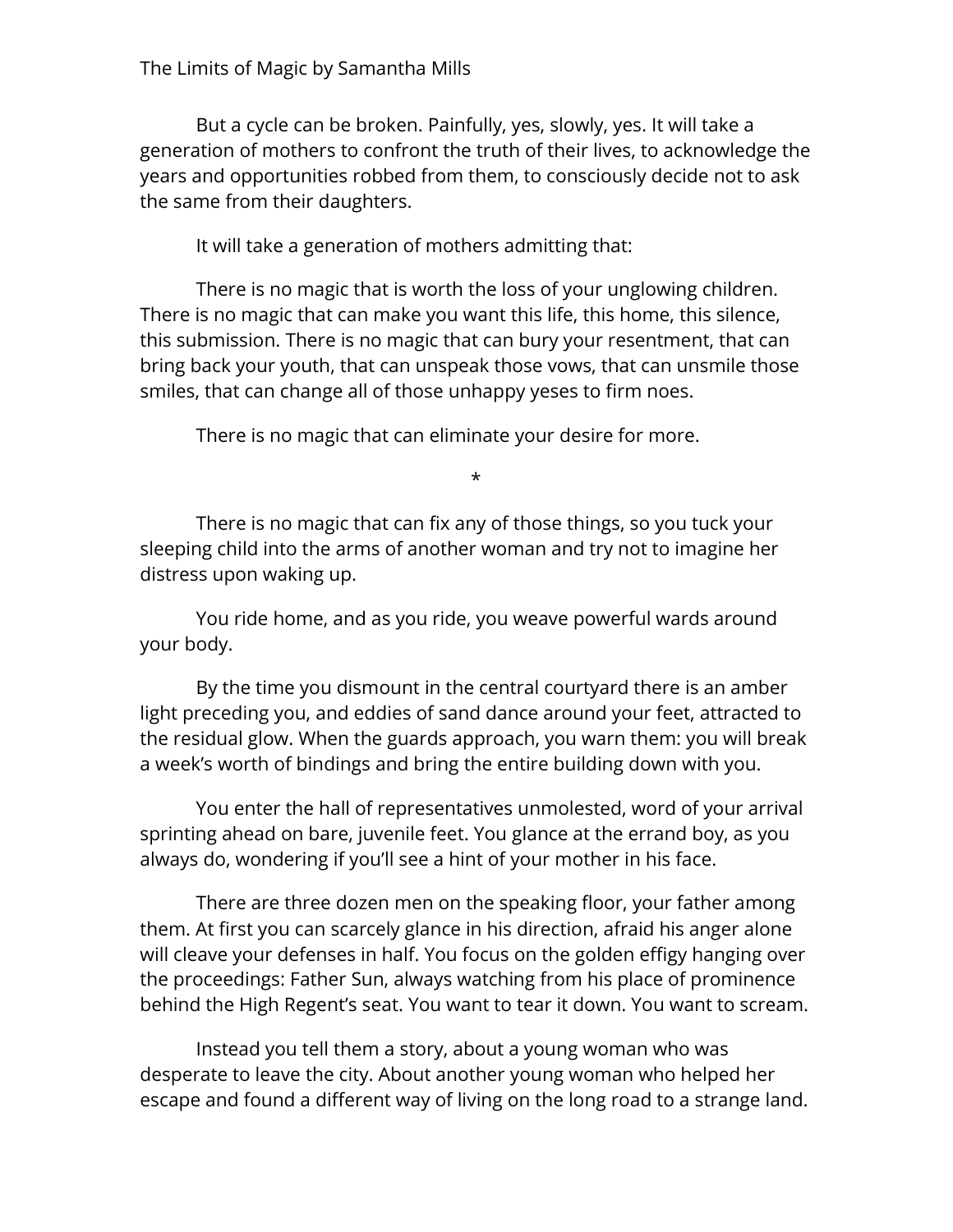They come up quickly from beneath the High Regent's podium: six guards in red gauntlets, their forearms already glowing with repulsive spellwork.

You back away, letting your own work unspool around your feet like lava. You raise your voice and tell them about your baby. Your baby who was born with pale eyes like a Sandurran and no sign of magic. Your baby, who is more important than this cruel quest for purebred Polenkian magicians.

You make it through the door, and you shout to the crowd gathering there. You implore them to send an envoy to the Sandurran court. To ask the High Regent's wife why she left. To truly listen to the answer. Not one of them moves.

The guards are on your heels. You reach deep, unhook the last bit of mental thread holding a week's worth of stored energy at bay. You shut your eyes, and take a breath, and picture your daughter's round little face, one last time.

But you are too late for martyrdom.

The guards are quick, and they catch the flaming whips of your magic before they combust. You are not immolated.

\*

You are arrested.

Your father is humiliated. He wants your baby sold, your parentage revoked, your friends investigated for conspiracy. He demands you lead them back to the caravan, so they can retrieve the other women seeking refuge in the desert.

He is voicing your worst fears, the very consequences that kept you compliant for so long. But you had to speak. For yourself and for those who can't.

Your father continues to threaten and shout, but you've had a lifetime of lessons in remaining silent. It isn't very difficult to retreat back into your shell. At last, he leaves.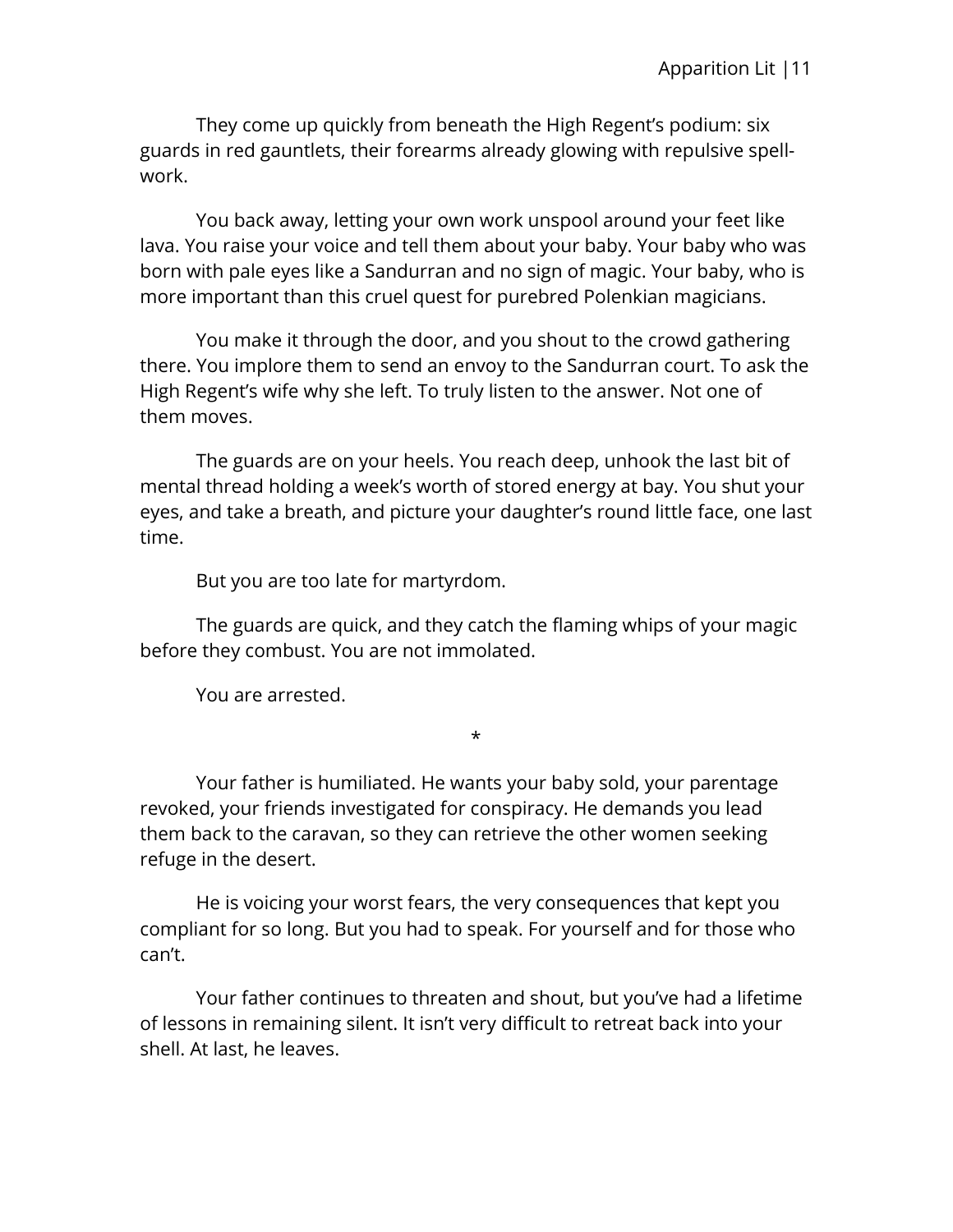#### The Limits of Magic by Samantha Mills

Your breasts ache. Somewhere in the desert, your baby is being fed by another woman. The anger ebbs away, and you are left alone with your doubts. They multiply like sandflies, ruthless and biting: you spoke too long, you didn't speak enough, you should have destroyed the hall when you had the chance, you should have stayed outdoors, not one of them look surprised, not one of them raised a hand in your defense, not one—

When your tears are done, you settle in, as best as you can, and you prepare for what comes next. There will be pain. There will be fear, and lies, and hunger. The shackles on your wrists prevent all but the most rudimentary spell-work.

You're alone.

\*

You're *not* alone.

Because that night a face appears in the narrow window, young and girlish, and she asks in a high, curious whisper how a woman like yourself got put behind locks.

You tell her a story, about a young woman desperate to leave the city, and she is rapt. Her eyes are dark pools, scanning your face like a book.

The next night she brings a friend. The night after that, a different friend. Mostly they are girls, but some are boys, and that lodges a different sort of stone in your chest. The girls must want change, but the boys must embrace it.

They're cautious but curious. They're *hungry*.

Your days are filled with interrogation and humiliation, but something else happens after dark. You have become underground governess to a generation of discontent. They pepper you with questions, about history and geography and government and everything you saw in the desert, and you speak, and speak, and speak.

And you listen.

They whisper their grievances, nothing they'd ever dared voice in public. Many have stories of their own, but they also have friends,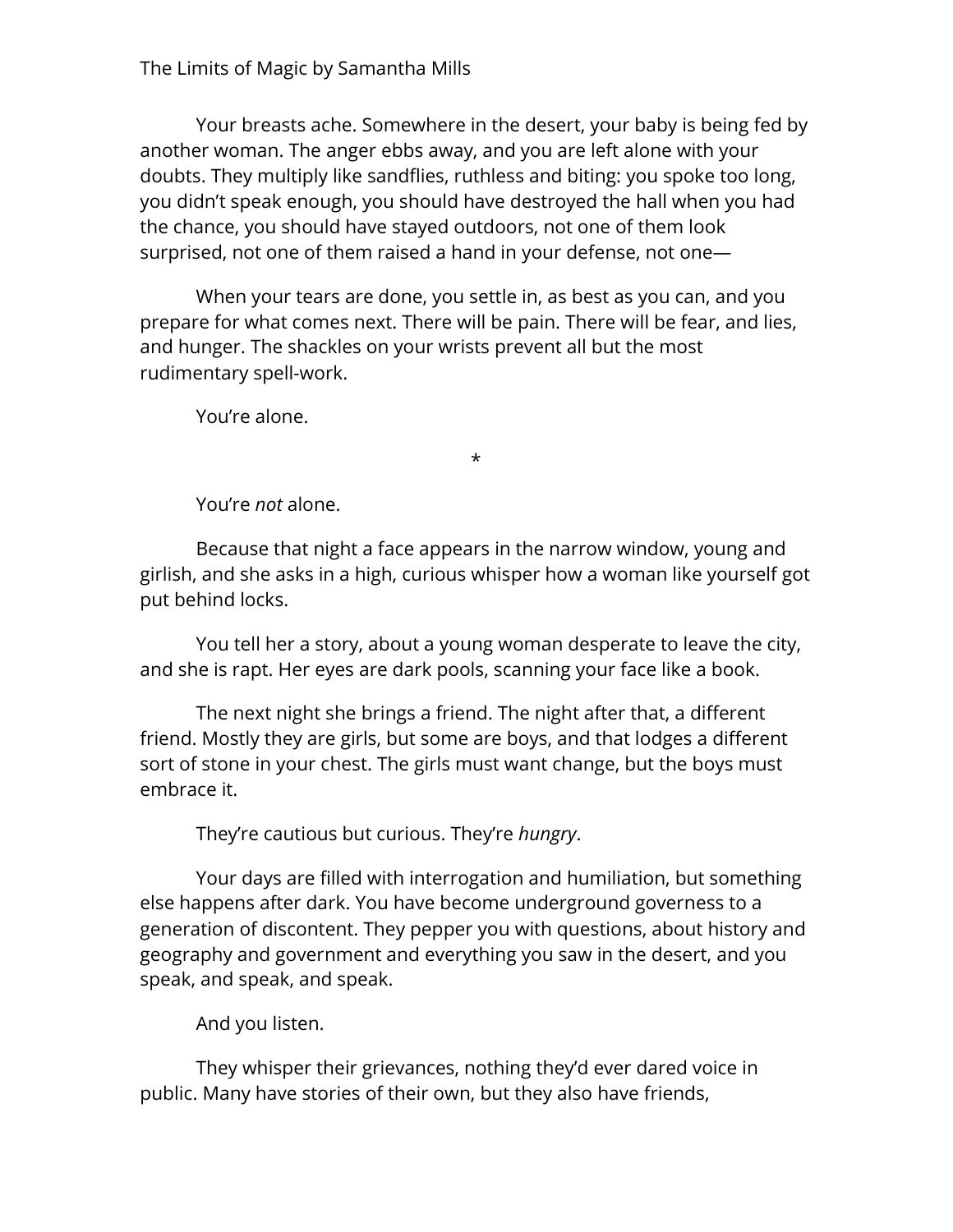acquaintances, rumors shared behind closed doors. They weep for their mothers, aunts, sisters. They weep in a different way for their fathers, uncles, brothers, caught just as surely under the weight of expectation. And some of them crouch even closer and tell you that they don't think they are boys or girls at all, and they describe lives ironed out into unbearable flatness, when the truth was so much more beautifully complex.

You gather up these unhappy children, these brave and shining youth aching with discontent, and you give them the lesson you wish your mother had imparted to you, when you sat on her knee in the nursery and drank her words like milk:

There is no magic that can change the past. It is up to you to shape the future.

\*

One night, months later, you are awakened by a glimmer of light. You crawl, disoriented, malnourished, confused, to the window, and what you see there lifts you to your feet.

The hall of representatives is on fire.

There are women in the street.



**Samantha Mills** lives in Southern California, in a house on a hill that is hopefully not a haunted hill house. Her short fiction has also appeared in *Strange Horizons, Beneath Ceaseless Skies,* and *Escape Pod*, among others. She wants you to know: all of us are safe, or none of us are.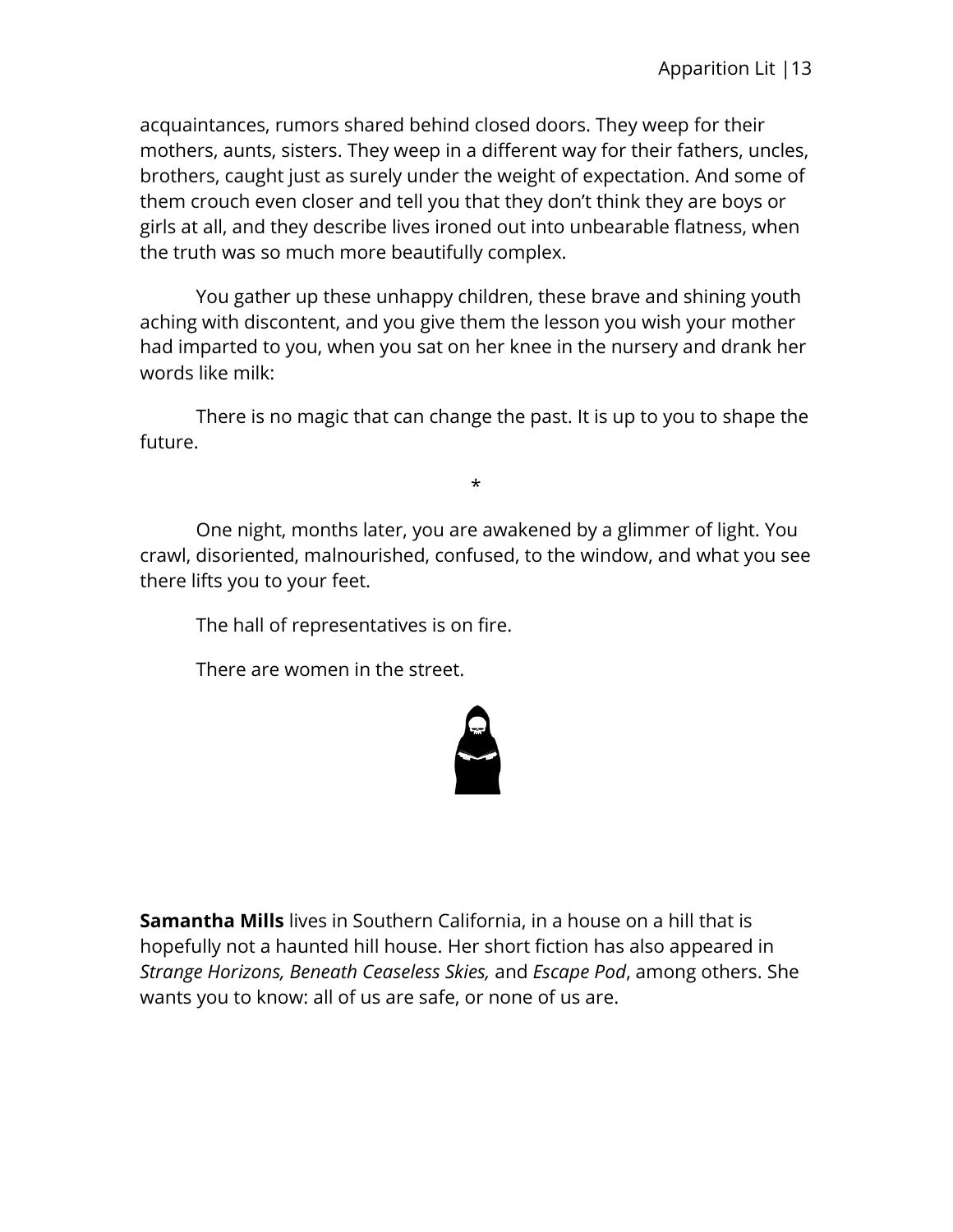## <span id="page-15-0"></span>Posle Nas

#### by Rosalie Morales Kearns

Three hundred years ago,

when Russian peasants found

an unknown corpse

in the woods, or on an ice floe in the river,

they honored that person as a saint,

made up a name, a life story.

Miracles occurred.

Chapels were built.

Further back, they told tales of an angry, all-powerful hag who'll kill you as soon as look at you, or help you on your mission, depending.

A hundred years ago,

in sparse winter daylight,

a grand duchess gnaws rotted potatoes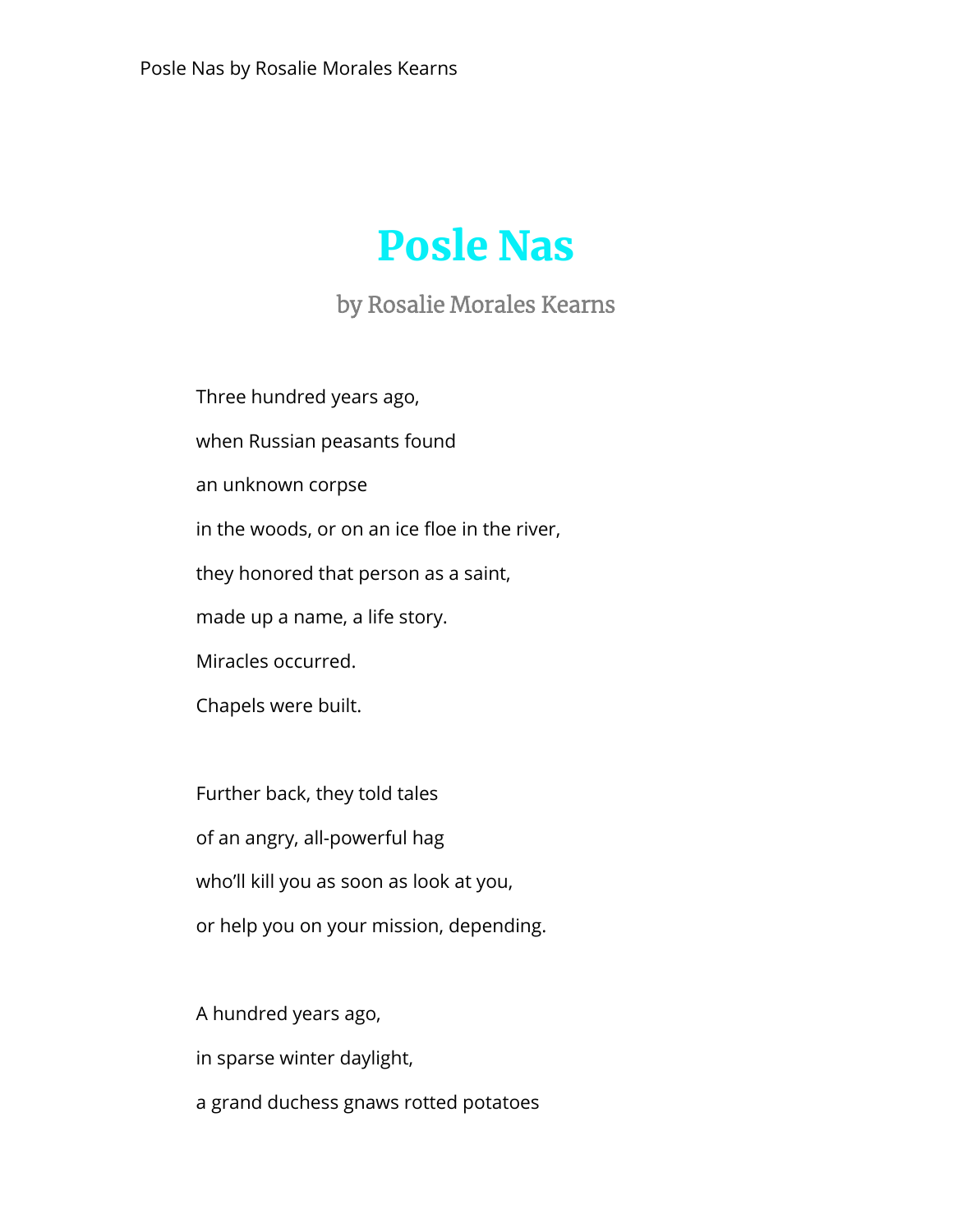in an unheated flat

while ancestral portraits look on.

She comes from a land of

endless pristine forests

nameless saints

angry goddesses

a knock on the door at midnight.

Those who don't speak her language hear her saying in her soft voice, *Lubyanka*, *Petropavlovska*, *Butyrka* and wonder, what is this lovely tongue, those magic words?

The names of prisons.

There are other prisons. *Slava*, *bogatstvo*, *vlast'*.

She takes down the portraits in that unheated flat —grandmother Countess G.,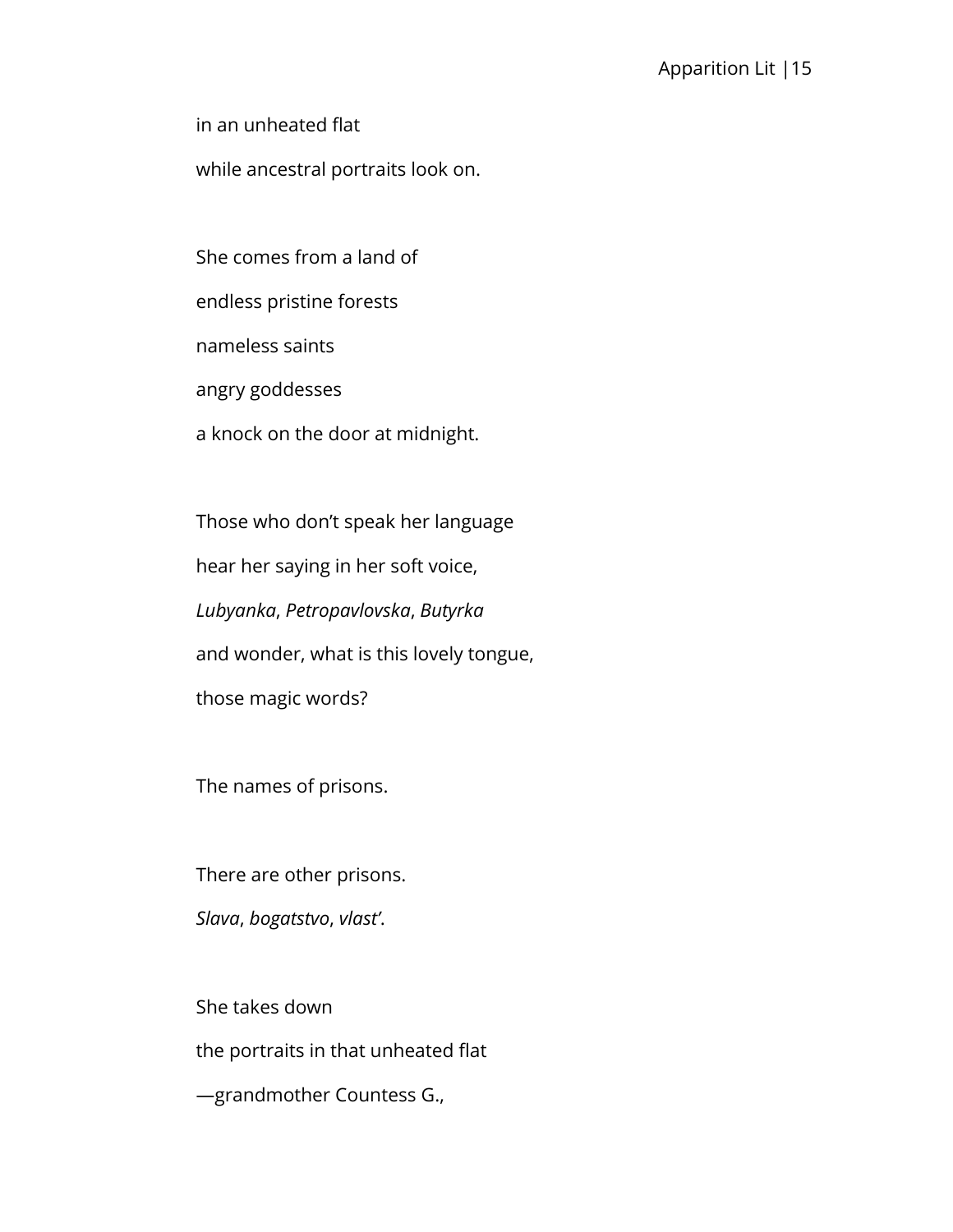Posle Nas by Rosalie Morales Kearns

great-uncle Prince S.—

sells the canvases on the black market,

chops up the frames for firewood,

reads the chronicles and the tales

by the light of the flames.

Author's note: *posle nas* is Russian for "after us"; *slava*: glory; *bogatstvo*: wealth; *vlast'*: power.



**Rosalie Morales Kearns**, a writer of Puerto Rican and Pennsylvania Dutch descent, is the author of the novel Kingdom of Women (Jaded Ibis, 2017) and the story collection Virgins & Tricksters, and founder of the feminist publishing house Shade Mountain Press. Her poems have appeared or are forthcoming in the Nasty Women Poets anthology, and in Luna Luna, Yes Poetry, Literary Hatchet, Bending Genres, and other journals.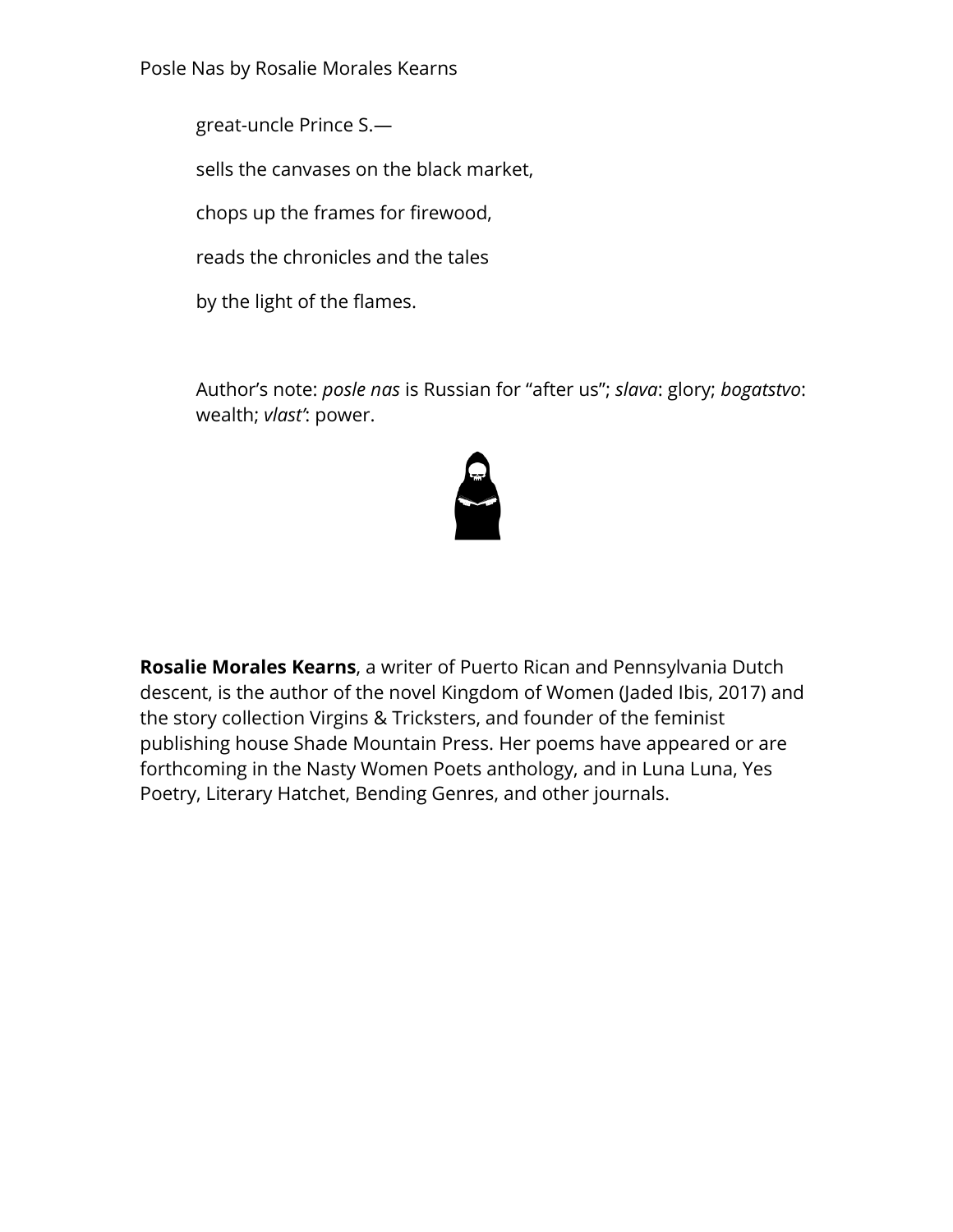<span id="page-18-0"></span>

by Rebecca Fung

Grizila hobbled down the road, wondering again if this was worth it. Another spasm of pain shot up her leg. Bits of silver flaked off her crushed wing. The wind whistled through its ruptured filminess, barely held together with a crude, makeshift bandage, forcing more of the skin to bend and break. Her body begged her to stop. But no, she had made her decision and she would stick to it.

She shook her head to remind her body that her mind had overruled it. First came the crackle of her neck bones, snapping against one another, then she moaned aloud. Was there any part of her that was in good condition now?

Even had the men been less skillful with the aim of their rocks, in her old age she was much less artful at dodging. Her wings could hardly lift her a dandelion's height from the ground. She could still hear them yelling, "Take that, old bitch! And it's not half what you deserve, either!"

All she had done was come clean about how she used to sit on this fence by the side of the road and sometimes throw a stone or stick at passersby. Only for a bit of a giggle, to watch people trip up and drop their parcels. It was a bit of fun. That's what fairies did. There wasn't a lot to occupy her time, and really, that was one of the lazier and more harmless of amusements.

It was funny when a woman dropped a bundle of cheese and followed it headfirst, throwing up a grey dust cloud and bits of cheesy muck. The confused and angry look on her face was priceless. Or when a young boy on his way to the market dropped a sack of potatoes and scrambled after them. The bag split open, the potatoes went in every direction, and the boy didn't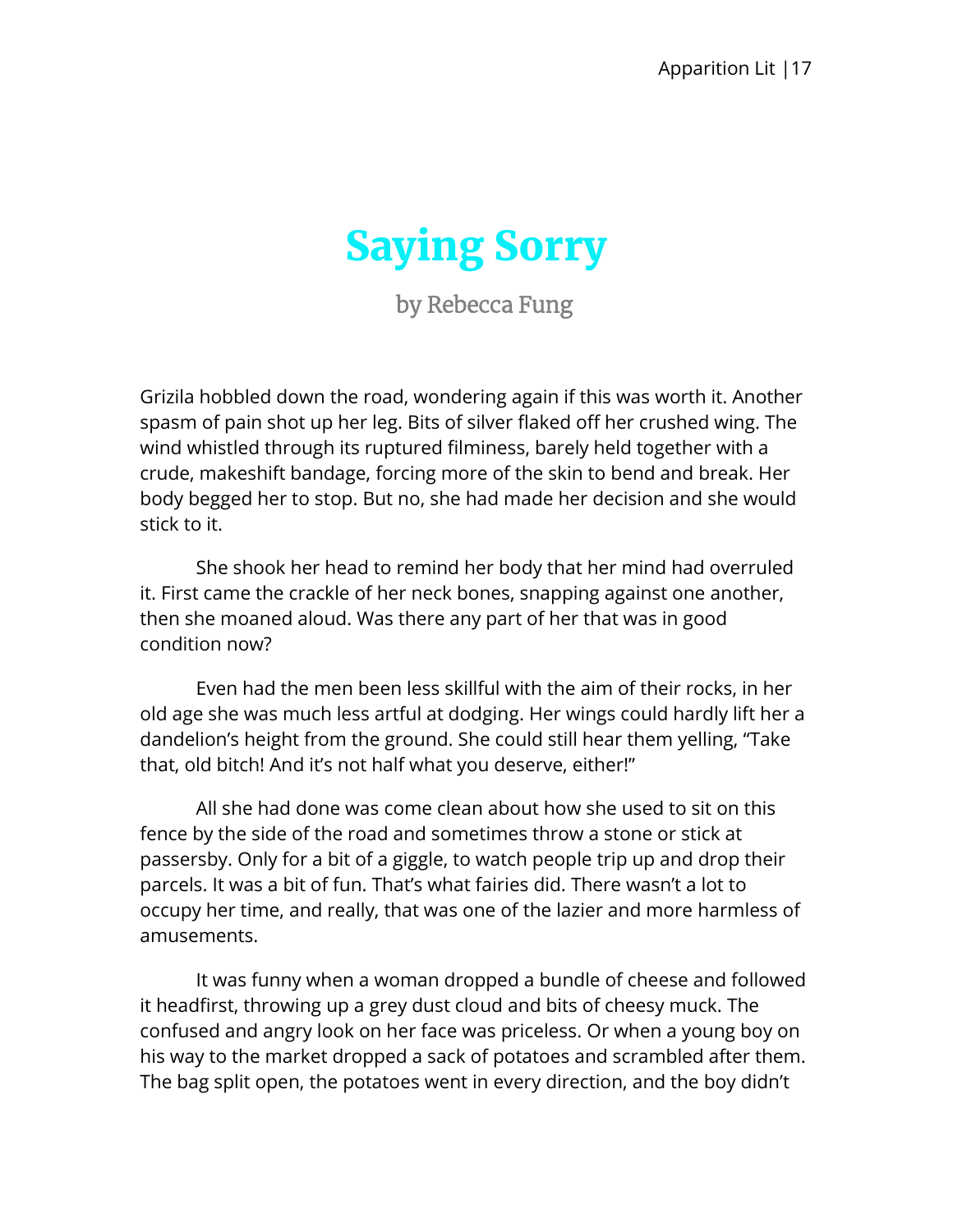know which way to run first. Watching him dart this way and that and his arms flailing like an octopus was hilarious!

It wasn't her fault that one of these men's wives had tripped thirty years ago. Tripped! The human's leg hit the stony ground with a loud cracking sound. Grizila's ears still rang with the memory. It wasn't her fault that the woman was never able to walk again. Not really. Was it?

Some people certainly knew how to hold a grudge. She hadn't known that the woman's injury lasted that long—fairies don't hang around to check up on that sort of thing. This was where honesty got you. You tried to do the right thing and people didn't even appreciate it!

The rocks and the bruises and the broken wing, that's what happened when you confessed.

Before the men throwing rocks, there had been the man in the village. Grizila had told him candidly that fifty years ago, as a young and somewhat irresponsible sprite, she'd slipped a love potion into the tea he made, to inspire him to make false declarations of love to maidens at the village dance.

"Even the ugly ones. In fact, especially the ugly ones, I think that's how I brewed the potion. The ugly ones were to get the most flowery, romantic declarations of all!" Grizila had admitted.

How could she have known that his wife had been one of the girls at the dance and that he'd enchanted her with his best speech of the night? And fifty years later, how could she know his wife was standing nearby, listening to this whole confession?

She hadn't realised how hard old women could slap, either. Ouch! She had a feeling they mightn't be husband and wife much longer. That ugly woman had an ugly tongue, and Grizila, running away fast, could still hear it from quite a distance.

But she'd set herself on this path. The Old One of Fairyland had told her she was dying. Grizila had a weak heart, a heavy heart, and the Old One didn't know how to change that. They discussed how Grizila wanted to spend her final days. Most fairies nearing the end wanted to sit in Fairyland and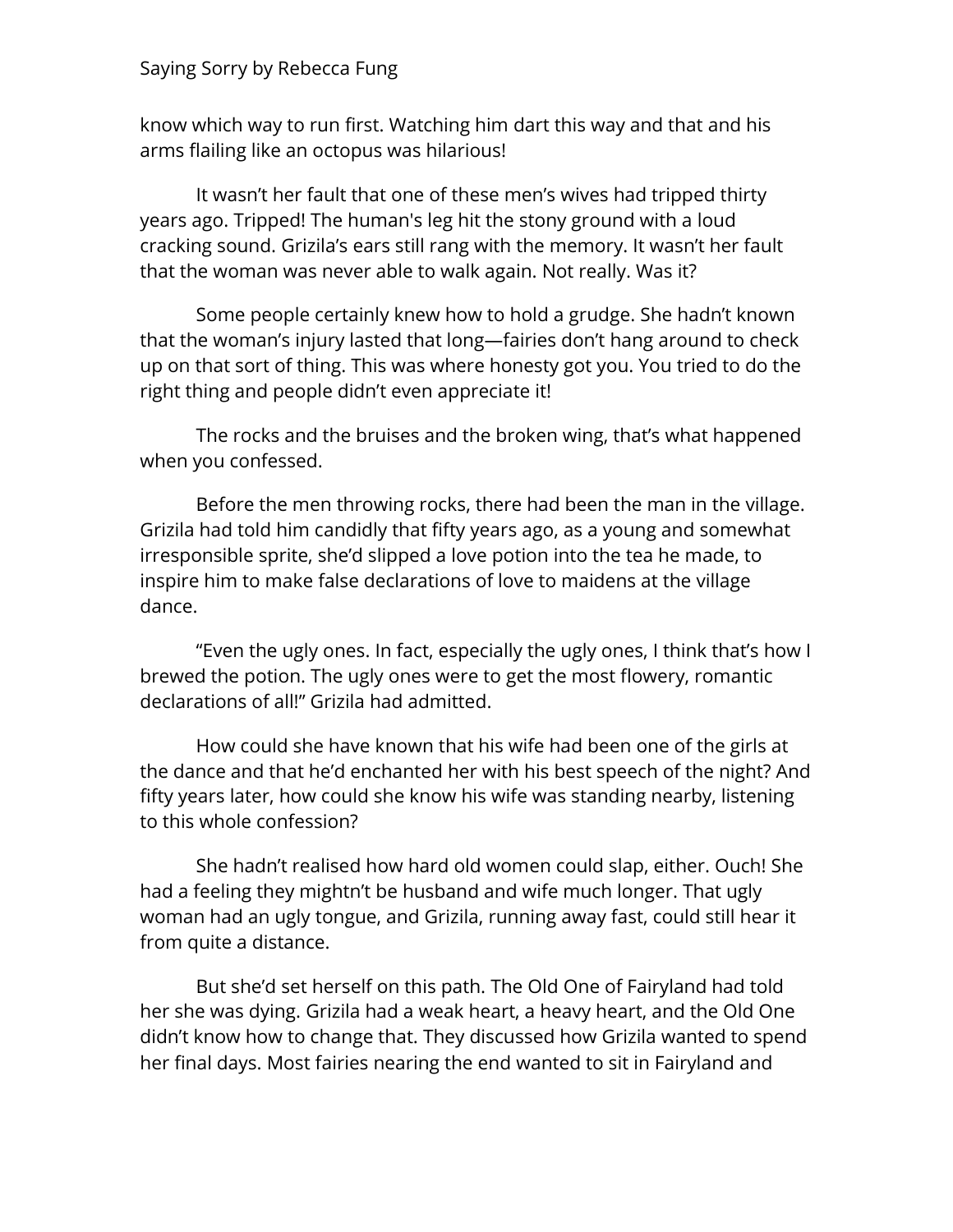drink blossom tea all day. Grizila wanted her last days to be remembered as a worthwhile time in her fairyhood.

"My days as a young fairy were so full of fun, but I don't think they were very… well, meaningful," she told the Old One. "I want to do something special before I go. Maybe write a book or carve a statue. So people will remember me in a good way. Because in the fun times, I think people remembered me in a not-so-good way!"

The Old One nodded.

"I'm not quite sure which I should do," Grizila began. She'd spent most of her life playing tricks, not attending sculpting classes.

"Grizila, what did you do when you had fun?"

"I pranked people," Grizila said. "I wasn't a very nice fairy, to be honest, but I was very good at pranking! I just loved … being around humans and seeing them do silly things. And I was better at it than the other fairies. I liked that."

"Some of those other fairies played pranks with you?"

"Yes, but many went off and did other things like making blossom tea or floral wreaths or even sculptures. I was the expert prankster among the fairies in my set. Now I realise that isn't something to be so proud of. I know inside it wasn't always the right thing to do, but I don't know what to do about it. People don't think of me so kindly, but I want them to. Making humans cry isn't quite as funny as it seemed back then. But… I just loved being the best."

The Old One looked into Grizila's eyes.

"You have always been the best, Grizila. Why do you think that is?" She held out her hands and Grizila took them, steady and warm. For a moment, the Old One transported her back to those heady days as a pranking fairy.

She had been dancing about carelessly when group of humans had approached and she'd felt instantly energised. Their different shapes and sizes and the expressions on their faces had intrigued her.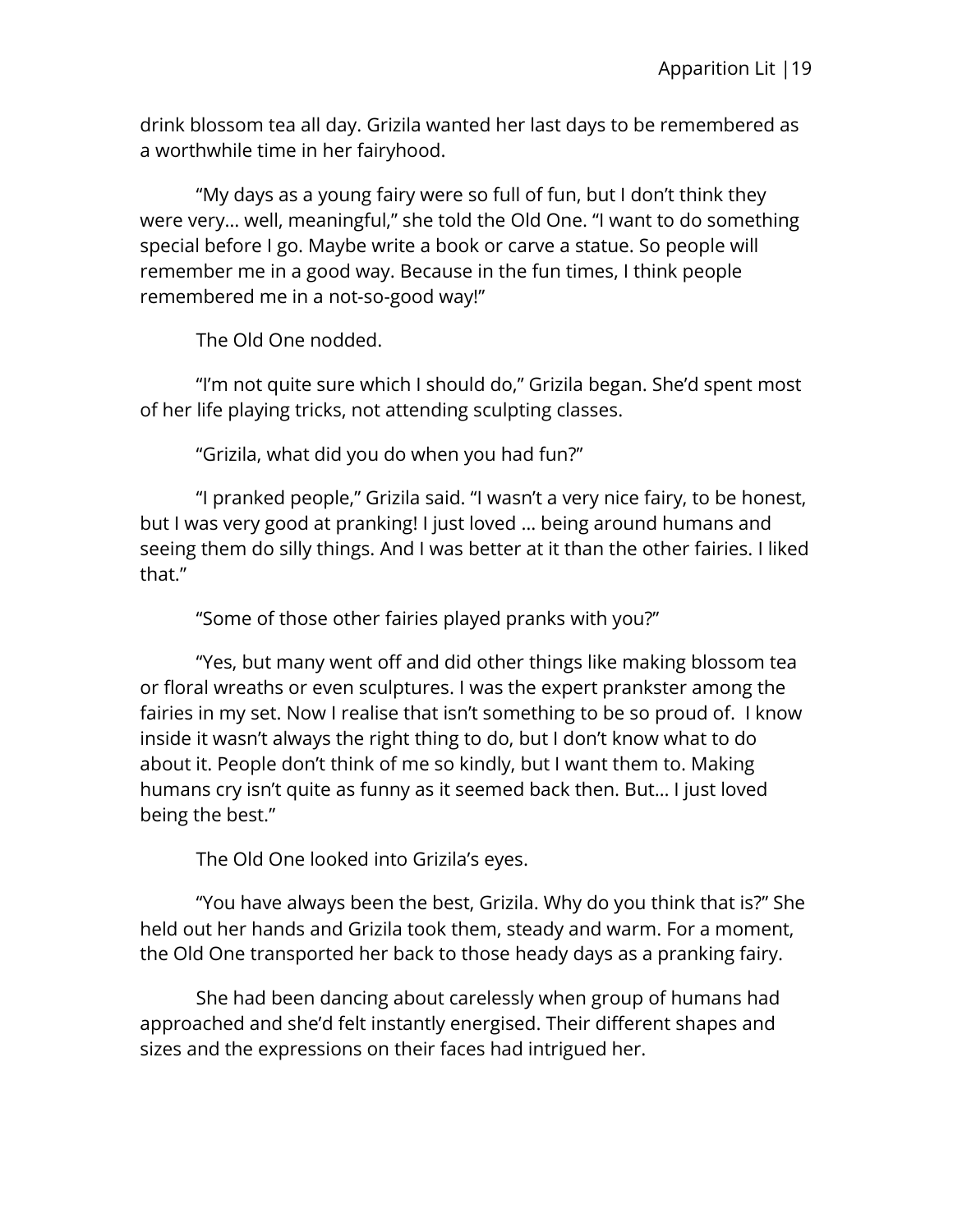No matter what tricks she played or if some of them failed, Grizila had always been ready for more, to keep going when other fairies moaned and returned to napping in their rose-petal beds and little leafy hammocks.

"I suppose being around humans is the best thing in the world to me," said Grizila. "They're interesting. I'm at my best when I'm around them."

The Old One nodded. "And you never give up. You're not well. You will need that persistence, that strength if you want to… do something special."

"I need to go back to the people I've pranked," Grizila said. "I work best when I'm with the humans. Except this time, I won't prank. I'll apologise. I'll make it up to them."

"You need to commit with your whole heart to make this journey. Your heart is growing weaker every day. You can feel it?"

"Something heavy is inside me," Grizila had told the Old One before departing. "But I'm hoping it will become lighter as I make amends."

Grizila imagined a beautiful, cleansing process, but apologising wasn't all it was cracked up to be. She visited humans and explained her youthful folly and said sorry in a most sincere manner. Being truly sorry was what mattered, and that's what Grizila had always been taught. *Say sorry, Grizila. No, don't just say it, mean it*. People should acknowledge her sincerity, smile, and make her feel good. She deserved it. She had decided to say sorry when she could be sipping tea in a fairy field!

The humans would realise how much effort a fairy apology requires and open their arms to embrace her. They would be grateful and call her a hero, and she would bathe in their respect and admiration and know everything was set to right. Her body would feel lighter in that warmth.

But it hadn't quite worked out that way. So far, people weren't very understanding. Apologies were not easy. There was the spit and the stones and the curses. Each day, Grizila walked more slowly, and it took more effort for her heart to make its next "thump." Every so often, a cramping in her chest tried to squeeze the organ into oblivion. Now it was her wing, her silly wing, that was collapsing and useless.

Who was next? Ah, a pair of families, and she had invited them to a proper meeting. This was very important.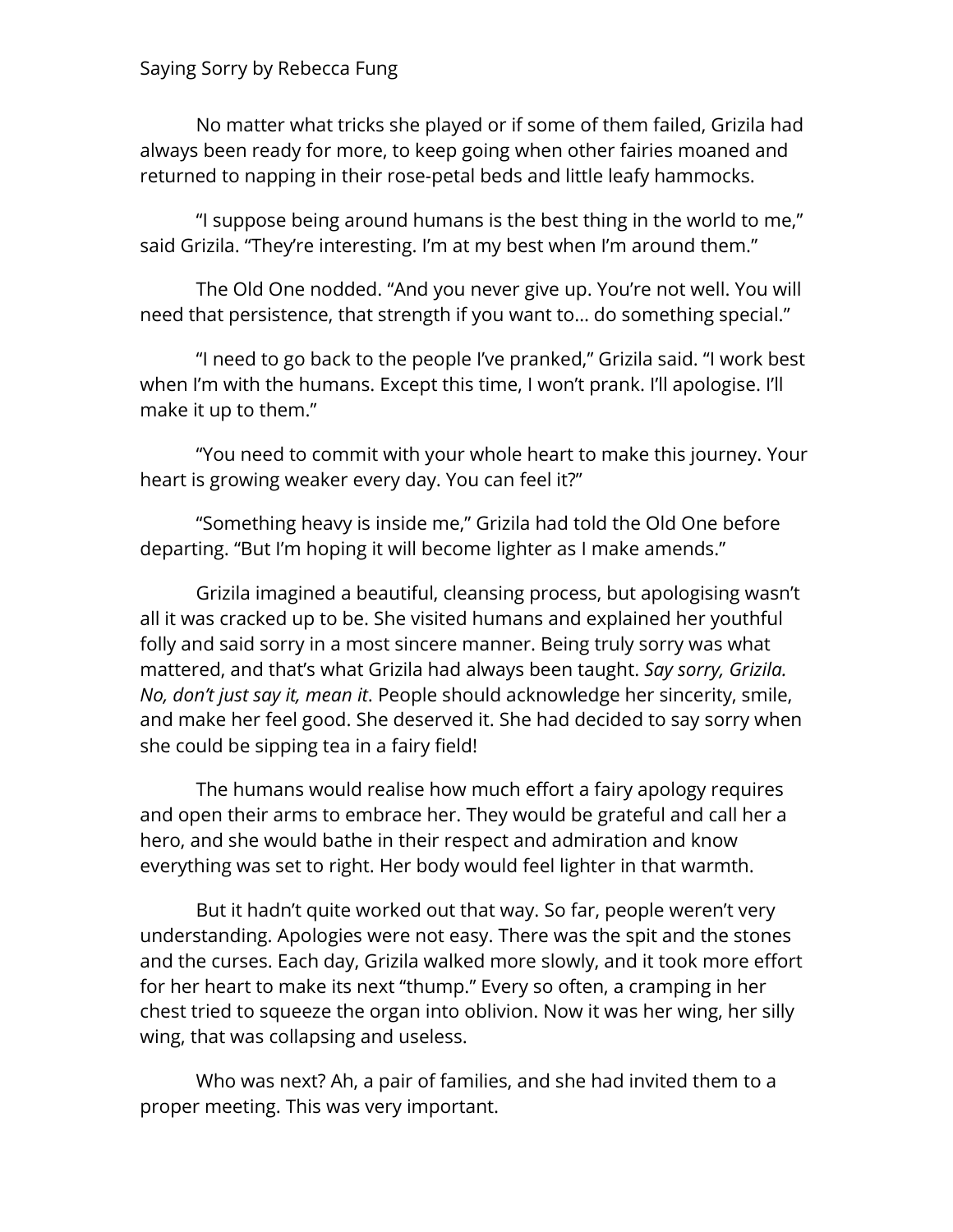"Children are very important to humans. This prank needs to be on your 'sorry list,' Grizila," the Old One had said.

Humans didn't have the best sense of humour. Fairies could always see the light side, but humans tended to take life so much more seriously.

Grizila vowed she would apologise thoroughly for this misdeed. No popping in and blurting out an unrehearsed line as she had with the man and the love potion. She sent out invitation cards, duly engraved in fancy script, to both the Fotheringtonworth and Bogg families. However, with her limp and her damaged leg, she arrived at the hall far later than expected and wasn't as presentable as she had hoped to be. Six people sat around the table, watching her stumble in.

"Sorry, sorry, sorry," she mumbled as she entered. She had created another thing to apologise for, and she hadn't even got to the real apology. When would her time for apologising end?

Farmer Bogg helped her to a chair, and Lady Fotheringtonworth smiled graciously. The Lady looked like a woman who was used to being the centre of attention, but Grizila was most interested in the children. Hadn't they been just babies when she had last seen them? Now they were young men. Albert Fotheringtonworth and Samuel Bogg. How time flew! As babes they had looked almost the same, except for the old rags wrapped around the farmer's boy and the brilliant gold embroidered cloth around the nobleman's boy. Both had been crying and had looked up at her with those big brown eyes when she'd picked them up. Then she'd made the switch.

"I'm Grizila. I have some interesting—important—news for you," she began. How did one say this delicately? I suppose there wasn't a way. Out with it, then.

She turned to Samuel Bogg. "You're not his son," she said, pointing at Farmer Bogg.

"What?" the two men asked.

Mrs. Bogg squealed.

"I knew it!" Farmer Bogg roared. "It was Big Gareth the Woodsman at the Hay Square Dance, wasn't it? You've always had your eye on him. That's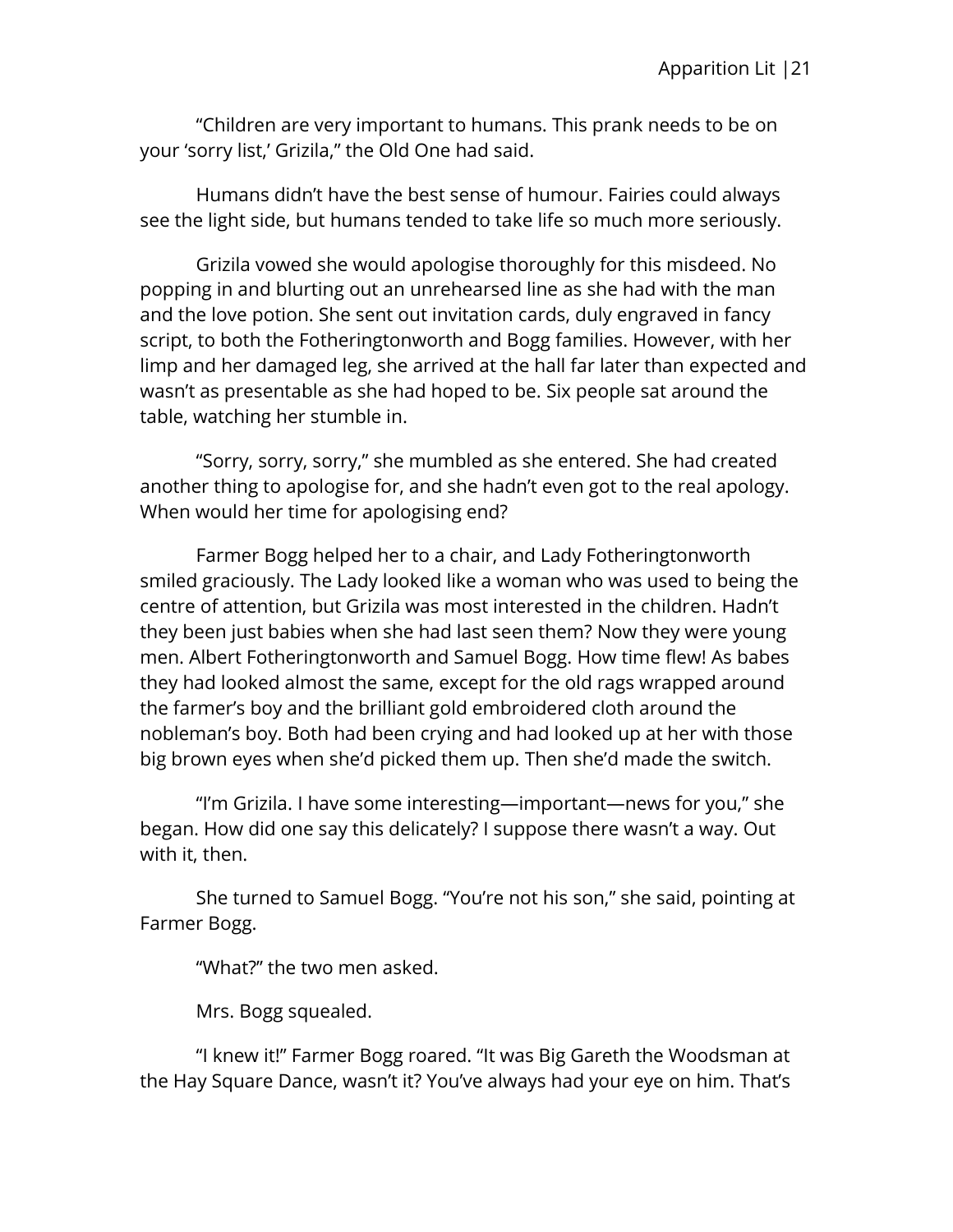why you've had him over chopping wood even though I could do it myself. You've been doing the dirty in the woodhouse for years!"

"Don't accuse me. You'll be sorry when you find out what's in your dinner tonight!"

"The lower classes…" Lady Fotheringtonworth looked at the bickering couple smugly.

"You're not his son, either," Grizila said to Albert Fotheringtonworth. She pointed at Lord Fotheringtonworth. The elegant Lady's face would have dropped off completely had it not been for the remarkable amount of makeup soldering it in place.

"That's not true, Daddy, is it?" Albert asked, but Lord Fotheringtonworth's attention was completely on Lady Fotheringtonworth.

Mrs. Bogg laughed at the uneasy silence. "Woohoo, not so hoighty toighty after all, are you, missus high and mighty with all your jewellery and gold? You've been opening your legs to all the lords and dukes, haven't ya?"

"At least they'd be lords and dukes and not a common woodsman! I would have some taste!" Lady Fotheringtonworth snapped.

"Are you admitting to bedding others? Who? Lord of Featherstone? Duke of Greenlakes?"

"I never confirmed anything! It was hypothetical!"

"Hypothetical humping!"

"Now wait a moment, all of you," Grizila interrupted. "This meeting was supposed to be about me, not you. Could you stop stealing the limelight with your pettiness? I'm going to DIE soon and I need to say…" She coughed. Specks of blood spattered on her hand, and she felt the squeeze in her chest again. *It's really happening. I must hurry up. Time is against me*.

"This isn't about bed-hopping. It's about bassinet swapping. I confess, I swapped these two adorable lads as babies. I took this boy and put him in your cradle and took that one and put him in yours. It was a bit of a joke. I'm trying to put things right."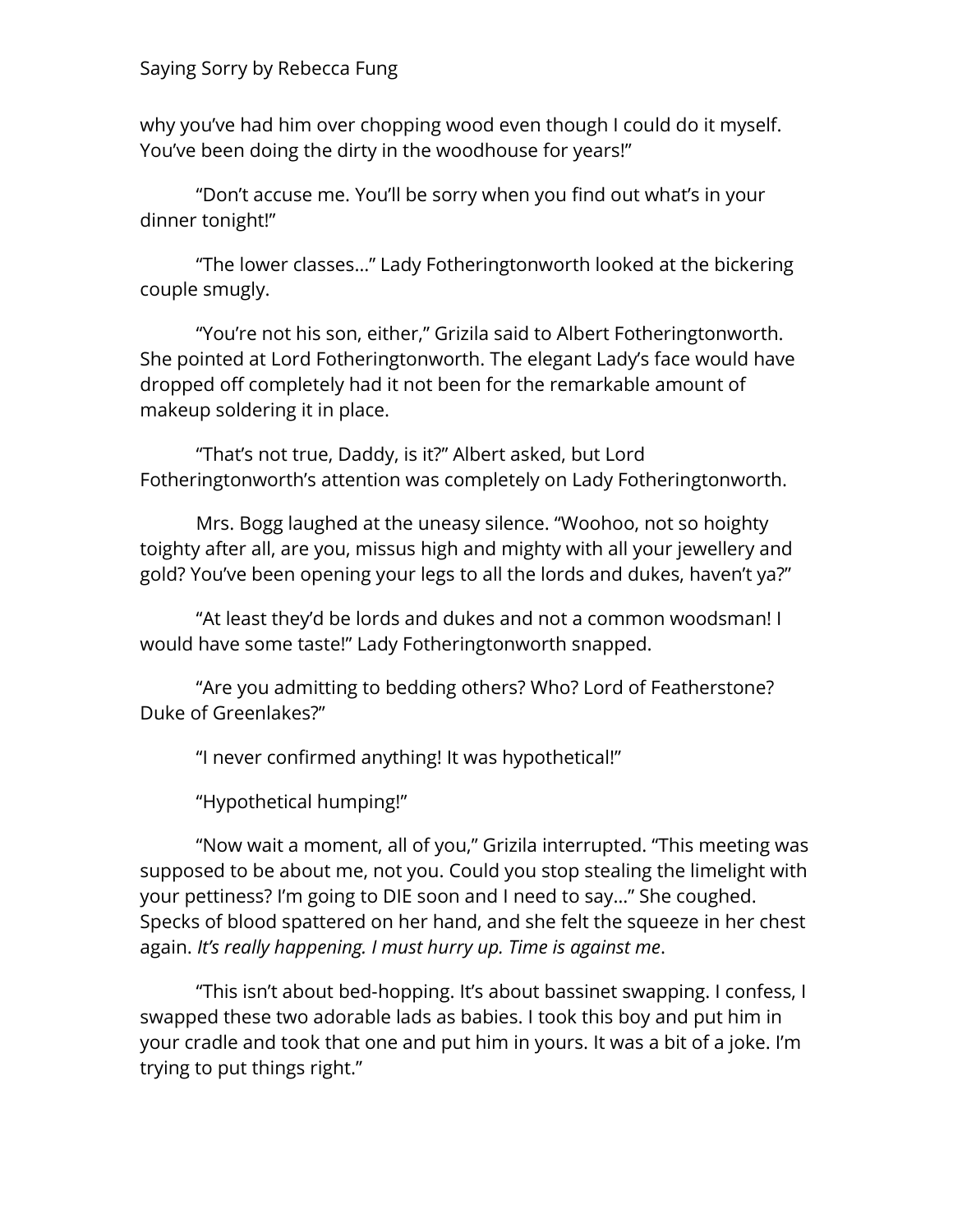She giggled. No one else seemed to think it was that funny.

"Your noble blood, sir, flows in this boy's veins," she said, pointing to Samuel. "And the honest heart that loves the land beats in the chest of this young man, Albert."

"The true heir to Castlemaine is that boy in rags?" Lord Fotheringtonworth boomed. "Stand up, boy. Stand up when I speak to you. Hmm. I can see he has a good stature. What a fine broad chest he has! That's my blood all right. What a Lord you will make."

"No!" Albert said. He tugged at his father's sleeve. "I have spent my entire life preparing for ruling Castlemaine! I am a great horseman."

"A great horseman because your real family is from a filthy farm filled with them," the nobleman said. "No doubt you would be good with cows and chickens, too. I don't want an heir whose blood is impure. I'll take this real son of mine and make something of him."

"Do I have to go?" Samuel asked, gripping the elder farmer's hand. "He looks so mean."

"You've always earned your keep, Samuel," said Farmer Bogg. "You're our son and we'll keep you."

"What about me?" asked Albert.

"This… Samuel, is he? He's of noble blood," Lord Fotheringtonworth said. "He cannot stay as a lowly farmhand. I will not have it. He will come to Castlemaine and be brought up properly. You can have a stable of horses all your own, boy, and roast beef for every meal!"

"My own horses?" Samuel asked. He tried to shake off Farmer Bogg's hand and leaned forward. "A whole stable sounds very good. And I do like the sound of roast beef every day. What else?"

"But what about me?" asked Albert. "Those are my horses!"

"Don't you bribe my son away from me!" Farmer Bogg shouted.

"He's not your son and he never was. The old hag confessed."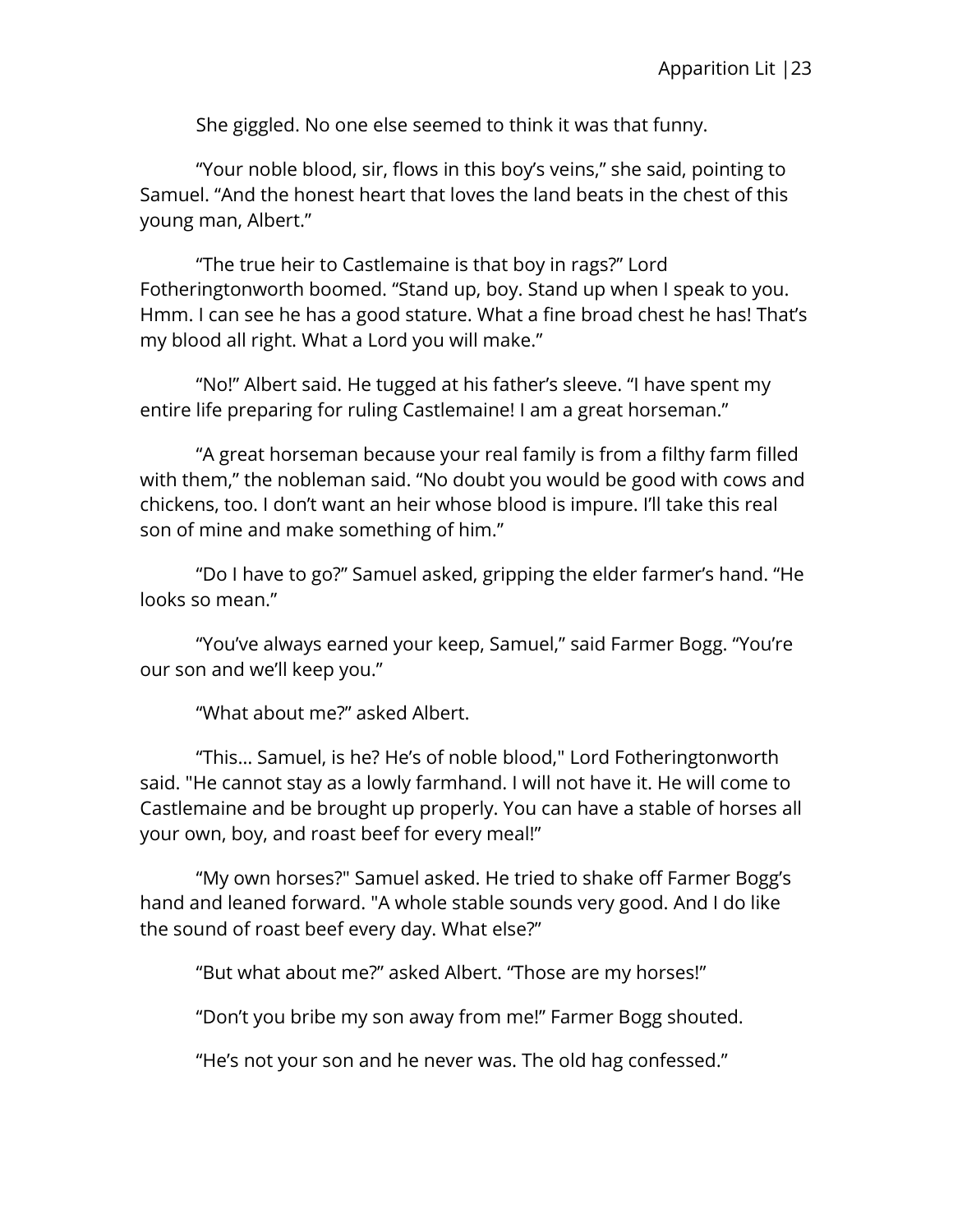"You're not getting your claws into our Samuel!" Mrs. Bogg shrieked. Her eyes filled with tears. She grabbed at Lady Fotheringtonworth's gold necklace and tried to strangle her. "Take that! And that! Oh, I hate you."

"You could have me," Albert whispered. Everyone was too busy fighting over who would have Samuel.

Grizila walked up to Albert and touched his shoulder. She hadn't touched him since that long-ago day she had swapped him for Samuel. Back then they'd both been snug, warm pink things in swaddling clothes, practically identical. Now Albert quivered at her touch, and she felt how different he was from the strong, sure Samuel.

Even in rags, Samuel looked more dignified and glorious by the second. Despite his bright blue and gold embroidery, Albert faded into the room's walls. His eyes began to sting with tears.

Grizila had always liked humans. She loved watching their expressive faces when she was pranking them. Then a deeper feeling quivered inside her. Maybe there was something more than just saying sorry, something she could give him other than her words.

If she left Albert like this, he certainly wasn't going to remember her kindly.

"If you'd like you could come with me. I'm not much. I'm dying. But I'd like to have some company. I don't want to die alone."

Albert nodded. He slowly helped her out of the room, and the bickering faded into the distance.

"I didn't expect it to happen like this," Grizila said. "But I should have. None of my apologies have gone the way they were supposed to."

"Don't worry about it," said Albert. "It's not like Father and Mother are the best people in the world. They won't even notice I'm gone." He sighed and wiped his face on his sleeve.

"I'm really sorry for that," Grizila said.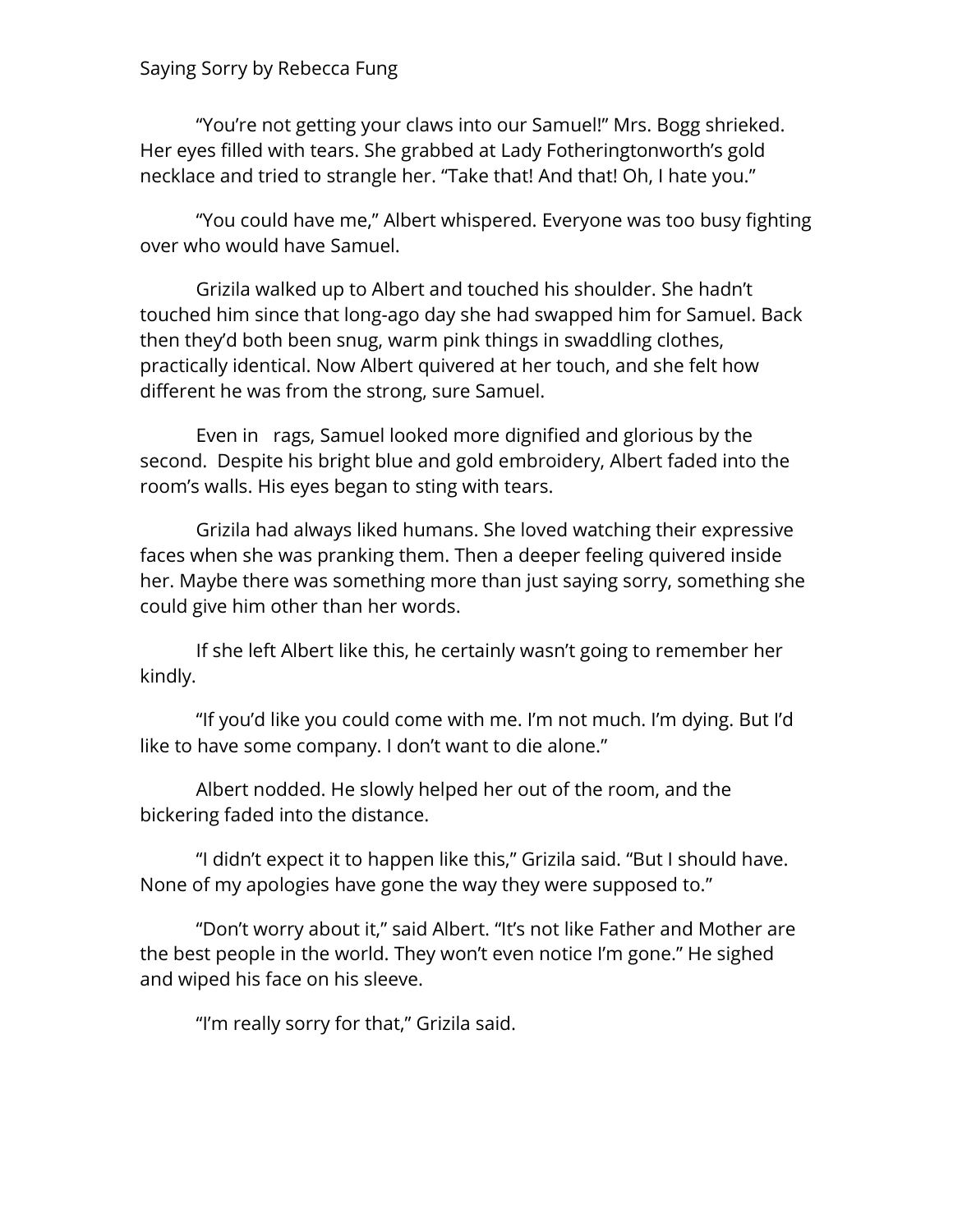Grizila limped a little while longer but soon, despite her determination, she begged to stop. Albert collected some leaves and branches and made a strange, makeshift shelter.

"I've never done anything like this before," he said. "At home, we always had a castle and servants, and well, I guess I'm pretty useless at most things."

"No, the roof is just right," said Grizila.

"It's only made of leaves," Albert said. "It has holes in it and won't keep rain out."

"It's perfect," Grizila said. "Look over there. See the dark green leaf shaped like a heart on that bush? And that tree over there with the yellow fruit? Bring me some of the leaves and fruit, and I will turn them into a hearty meal."

Albert did as he was told, and Grizila mustered up the bit of fairy cheekiness she had left in her to give the ingredients new life. Not just a few yellow fruits and leaves, but a feast of warm vegetable and beef pie, grilled fish, roasted carrots and beans, a spread of colourful rainbow cupcakes, and hot herbal tea in little mugs.

"Eat up because we need to travel soon," Grizila said.

"You aren't well," Albert said. "You should rest. If you keep travelling, you'll make yourself sicker."

"I'll keep getting sicker anyway. I need to keep going. I need to apologise."

"You didn't tell me what all these apologies are about. Have you swapped other children, too?"

Grizila shook her head. "No, but I have done many things I should say sorry for. When I was young, I played some bad pranks. It was just for fun, but it was wrong. I wanted to make up for it, but most people haven't been understanding."

"I know what you mean," Albert said. "When I was little, I had a governess and put a frog in her pocket as a joke, but she didn't think it was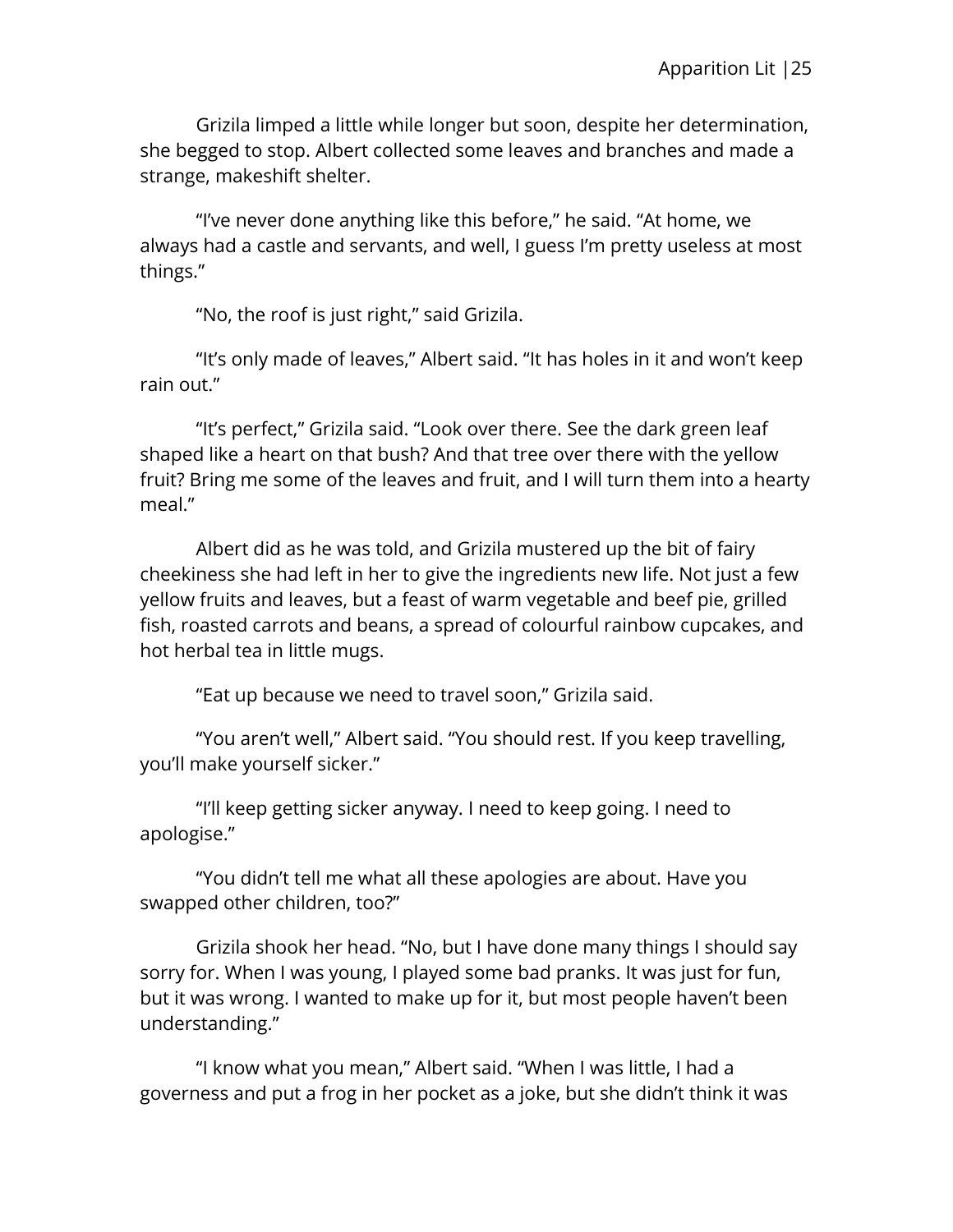funny. I said sorry, but she was very cross and never forgave me. She called me Dirty Bertie when my parents weren't around."

"My pranks have been much worse than that. I swapped you and Samuel, and I am sorry."

"It wasn't the right thing," conceded Albert. "But if Mother and Father and Farmer Bogg and his wife were nicer, it wouldn't have turned into such a mess. They don't want me, and they don't care. Maybe I'm just someone no one could want."

"Nonsense." Grizila reached over and gave him a hug. She told him everything—about the Old One, the pranks she had played in her youth, the men on the road who had thrown things at her.

"That's so cruel! It's so much worse than Dirty Bertie. Surely they should see that you were only trying to do the right thing!" he said. "How can people be so ungrateful?"

Grizila smiled. "That's so… good of you, Albert."

"You're good too, Grizila. I know you are. People have been awful not to give you a proper chance."

Grizila felt the hard and heavy squeezing of her heart loosen and become less painful. So this was what it felt like to make a friend. It had been a long time.

"I have to keep going. I said I'd make things right, and I will."

"You're the bravest person I ever met," said Albert. "Far braver than all those soldiers Father talks about commanding. I'll help you get there, Grizila. Let me help you with your wing."

Albert tried to re-patch the wing. Grizila grumbled that she was never going to fly again at this stage of her life so maybe they should just rip it off. The fragile pane was shattered in so many places, and she wondered if it would ever properly regrow. There was only so much a fairy could do. The ribbon bandage was falling off. It trailed in the dirt and never properly covered all the gaps in her wing. While the wind whistled through the gaps h, new holes had formed.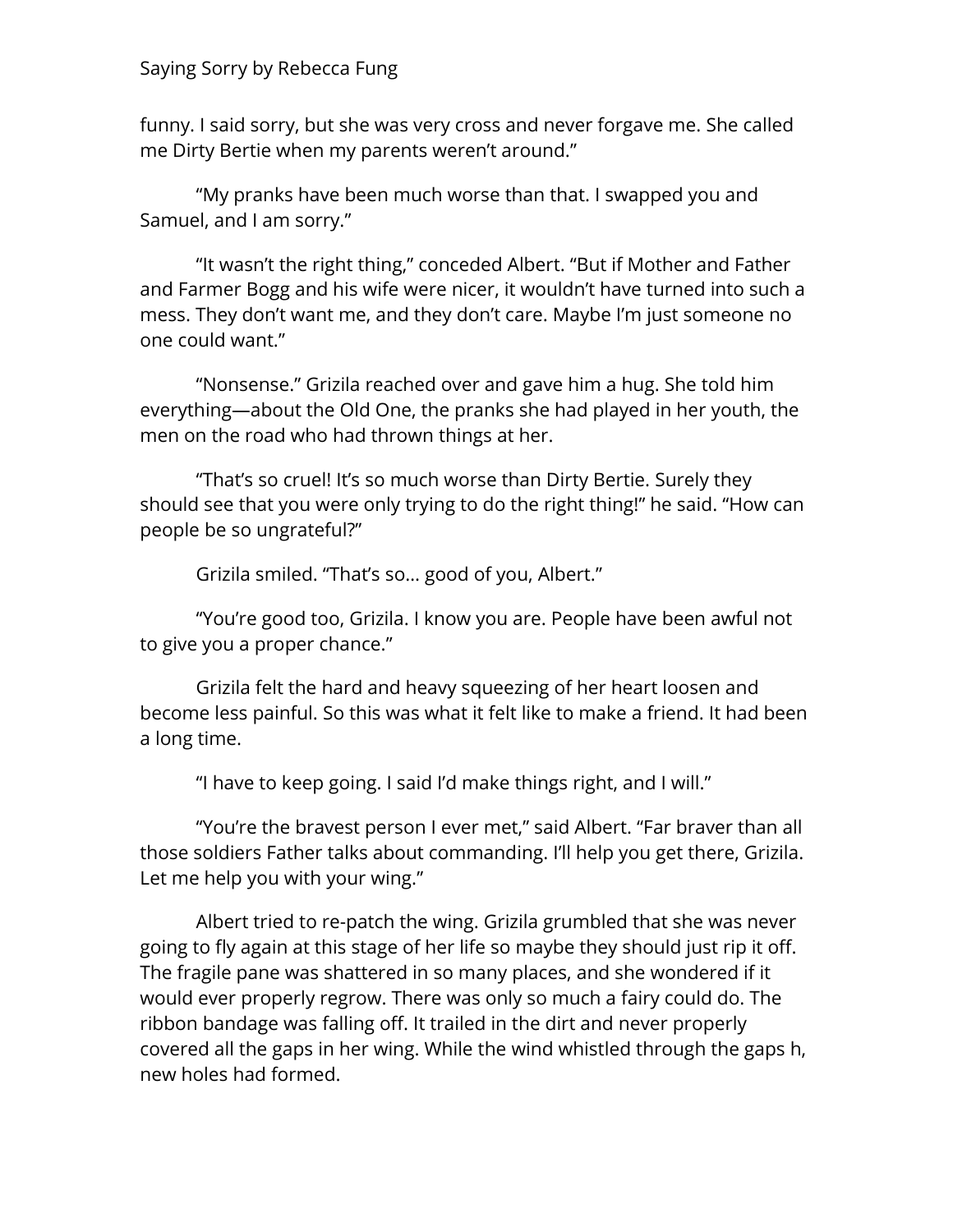Albert took his beautiful, embroidered jacket and tore it to make patches for the holes in Grizila's wing. Grizila showed him how to collect flower pollen and turn it into a fragrant, waxy glue with a quick enchantment. Soon she had wings that glistened with patches of blue and gold.

"It's so beautiful, so stylish," she cried, and for the first time in a long while, she laughed and flapped her wings a little, forgetting she was old and weak. She put her arms around Albert and swayed from side to side, and he began to smile and laugh, too.

"Grizila, you're beautiful. These colours are truly you."

She looked in his eyes, and he didn't seem so distant. "I'm glad to be all dressed up because I've got someone important to see," she said. "Let's get going."

Albert nodded. "All right. But promise me you'll let me look after you, and you'll tell me when it aches. Then we can stop for breaks and some water. Who are we seeing?"

"Someone who reminds me of you," Grizila said. "Someone very kind. That's why I think this prank was the worst of all. Perhaps you won't think I'm a good person after this."

"It can't be that bad."

"It was. Now that I've met you, it's even more important I see her, Albert. Look how good you've been to me. Oh, I shouldn't have done what I did!"

Albert said nothing. He took Grizila's hand and let her lean on his shoulder. As they hobbled down the road, Grizila poured her heart out about the kind woman, Annie.

Years back, she'd been flying. Her wings were young and strong. Grizila was a little too carefree, and she hit a branch and fell in a pile of dung.

She screamed, for not only did the dung smell absolutely disgusting but the fall had not been an easy one. The ground below the smelly stuff was hard; she thought she might have broken something.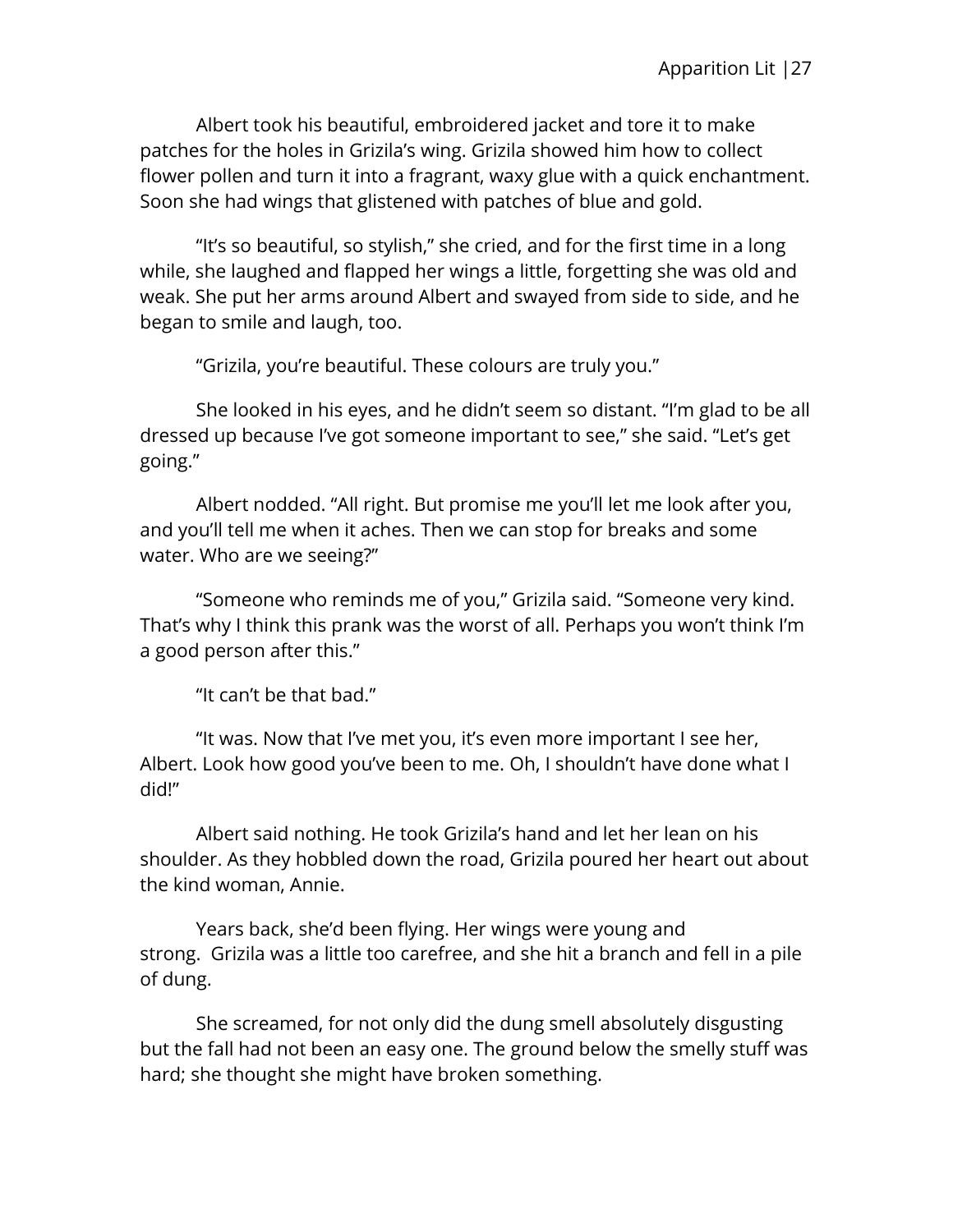"Are you all right?" a woman's voice said from behind her.

Did she look all right? She was screaming and covered in filth. Blood streaked her face where the branch had scratched her. Grizila curbed her sharp tongue and let the woman take her into the house, fix her some tea and cake, and clean her up. She allowed her arm to be bandaged.

"These are delicious cakes," Grizila said.

"I've always wanted to start my own bakery," Annie confided. "But it's one of those dreams, not for the likes of me."

Annie chatted with Grizila, plied her with cakes and tea, and kept changing her bandages. It was a pleasant visit, but when Grizila was back to good health, she was itching to leave. Life was too short to be hanging around in one place. There were sparkly things to see and pranks to play, and Grizila only cared about frolicking, flittering from one place to another, and flying as fast as a young fairy could.

"I'll pay you back well. You've been very kind." It was an offhand comment, a vague memory of etiquette; Grizila did not think about what it really meant.

"You don't have to," Annie said.

"Oh, but I will."

With the flick of her wrist, some well-chosen herbs, and a few chants, Grizila had left a pile of fairy gold in Annie's backyard.

Fairy gold glittered more than ordinary money, and Grizila had a knack for making piles of it. However, after it was made—sometimes it took hours, sometimes months, depending on her recipe—the gold transformed into something else, like mouldy bread, piles of sand, autumn leaves, or dog dung. It was amusing to buy a little cake, a piece of jewellery or a sparkly scarf and know that a few days later that merchant who tried to rip you off with their exorbitant prices would open their bag and have nothing but some sand or the foul stench of animal faeces.

"You gave that Annie woman animal faeces?" said Albert. "After she rescued you from a pile of it? Oh, Grizila!"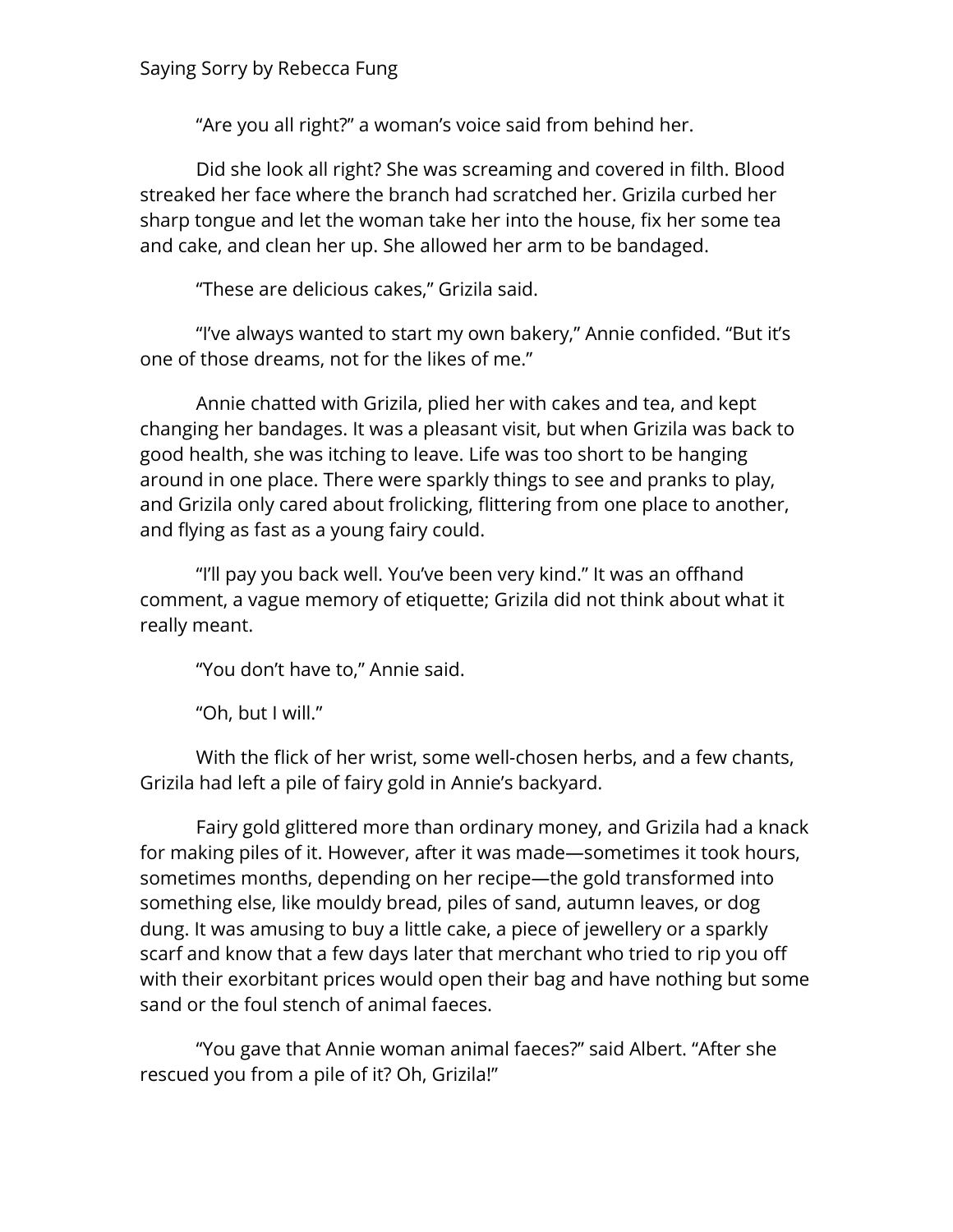"I know. It's hard to explain," Grizila said. "Making fairy gold is a habit. I just—I wasn't even thinking about it. It was the same when I switched you and Samuel. That's how fairies are brought up. We aren't supposed to think, we just do, and then we laugh. It's a glorious, happy life, but ever since I was told I was at the end of it, I've been thinking. My life was so full of fun, I thought there could only be good memories. But they seem sort of empty. I heard that Annie tried to start a bakery with the gold I left, and she got in trouble because it wasn't real money. I'm truly going to make it up now. I know words won't be enough."

"Life was fun for you, but I guess it wasn't so much for other people. I suppose the same could be said for the Lord of Castlemaine."

Grizila was silent. The whole point of pranking was to poke and to stir, not to make sure everything was comfortable. Comfortable would have been boring—or would it? She rested her head on Albert's steady shoulder. Even when he expressed disappointment in her, he was still her friend. He looked at her warmly and held her firmly. Grizila had many fairy friends flit out of her life, great for a laugh and a prank, but none of them here now. Not one of them had ever looked at her the way Albert did.

"My pranking days are behind me," she said. "I'm very sorry. About what happened to you and to Annie, especially. I know just saying sorry won't change things back for you."

"I'm all right," said Albert. "I feel really bad about Annie, and I'll help you make it up to her. I don't want to be like my father—whoever he is, nobleman or farmer. I don't want to use people. That's what he does, thinks of them as tools."

"I'll make her up a pot of real gold," Grizila said. "It's the least I can do."

When Grizila and Albert arrived, Annie's yard was full of litter, overrun with greedy rats. There was paint peeling away from the wooden boards, the windows were dark, and the plants were dying.

"This place looks dead." Albert toed the parched grass. Grizila wished he hadn't said that word.

"I'm going in anyway," Grizila said. She took a long, fallen tree branch and swept rats aside in her fight to the front door. "Shoo! Shoo!"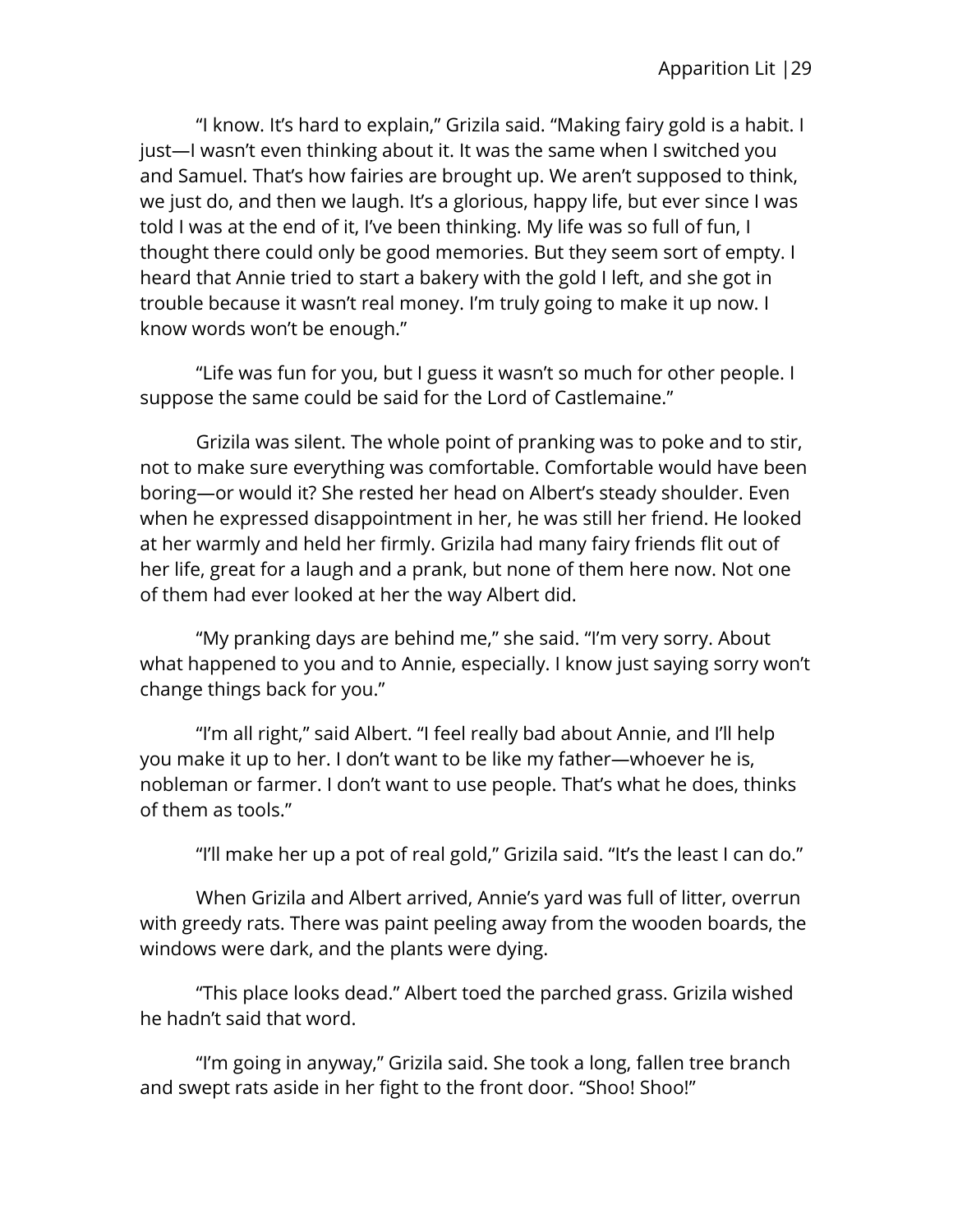"Do we have to go up here?" said Albert, wrinkling his nose. "This is disgusting! She's gone away, Grizila. Maybe we can leave her a note. If your hand is hurt, I'll write it out for you."

"It doesn't have the same meaning at all," Grizila said. "Are you with me, or not?"

Albert groaned. "I'm with you. But be careful. That rat almost hit me in the face."

The door fell in easily, and Grizila called out, "Annie! Annie!"

There was no answer.

"Maybe she's, you know…" Albert's voice trailed off. "It's been a long time."

"She can't be," Grizila said. "I need to tell her I'm sorry!"

The place smelled of mould, and Albert held his nose as they searched each room. It wasn't at all like the beautiful mansion he grew up in. But when he thought of Annie, he pushed past his revulsion. They opened a door, and a new horror greeted them. A nest of cockroaches was disrupted, and a cloud of dust billowed in their faces. A disintegrating shelf of rotting food fell to the floor. Albert wiped cobwebs from his hair as he passed through the doorway.

Finally, they found Annie. She was lying in bed among tangled and grimy sheets. Her body was skeletal, her skin was light grey. She did not seem to recognise Grizila, but she did not order her away. Albert found it hard to match the dull, grey thing on the bed with the picture Grizila had painted of the bright, kind young woman who baked such delicious cakes. The stench around her was foul, not the enticing smell of fresh baking. His first instinct was to run to her and straighten out those bedclothes. Grizila walked to Annie's side and bent over her face.

"What happened? Why are you here, like this?"

Annie writhed. "If only I could be out of my misery," she whispered. "You're the first people to visit me in, oh, God knows how long. Whoever you are. I don't care. I was certain I'd die alone."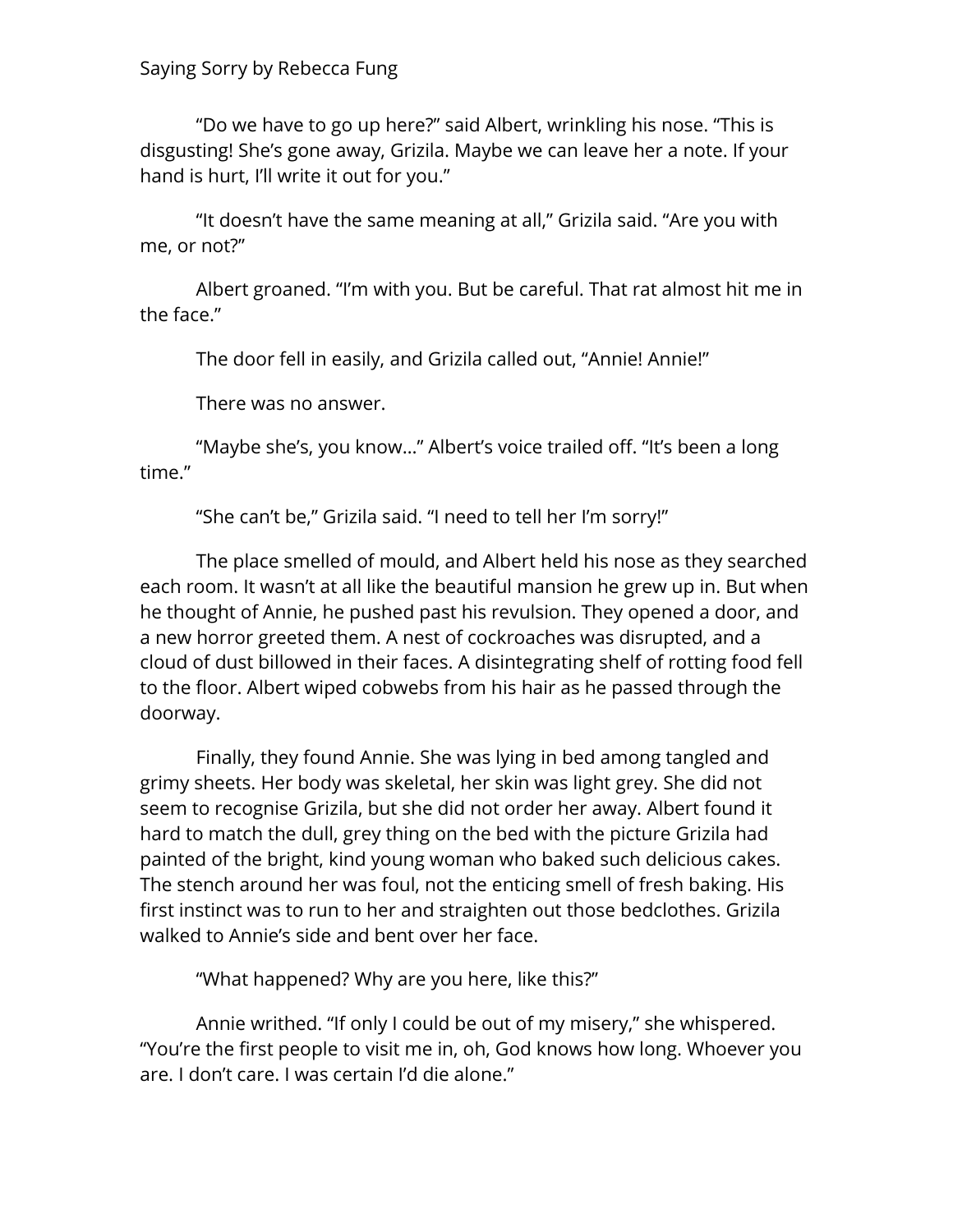"I'm sorry, Annie. So sorry. I came here to bring you gold…"

Annie moaned. "Not more gold! I hate gold. I started my business. I made promises, and I paid them. I always keep my promises. Then people said the gold turned to crap—literally. I didn't know what they were talking about, but they wouldn't listen. They beat me and ransacked my house. I have nothing but enemies. No one has trusted me since. Everyone curses my name. I haven't been outside this house for years. When I got ill, the doctor would not see me. He said he didn't want to be paid in dung."

"But I could give you real gold! Not dung!"

"Please, no gold. I hate the bloody idea of it!" Annie's tiny frame could barely let out a sound above a whisper, but it was forceful. "Now I will die in pain, and I just want it to be over."

Albert looked at the two old women. "Grizila, money will do nothing for her now. Apologies are useless, too. There's only one thing she could possibly want." Albert placed Annie's gnarled hand in Grizila's. "Someone who cares."

Annie's hand slightly tightened its grip, and a small smile curved on her face. Grizila looked up at Albert. "Thank you. Thank you for being my friend. I wanted to make things right for you."

"Thanks for being mine, Grizila. Don't worry about me now. You've taught me something special. I want to be the kind of person who cares about other people. I'm glad I'm not Lord of Castlemaine. I really am."

Grizila nodded and coughed. More blood appeared on her arm and the back of her hand, but she did not let go. *It's time. I've done what I wanted to do. I'll make these last minutes mean something.*

"I'll stay with you, Annie."

Grizila pressed Annie's fragile fingers against her cheek. Soon the only sound in the room was their breathing and an occasional cough. The coughs grew raspier until it was only Grizila coughing and Annie's hand went limp.

Grizila kept on holding till her own breath dissolved into the air.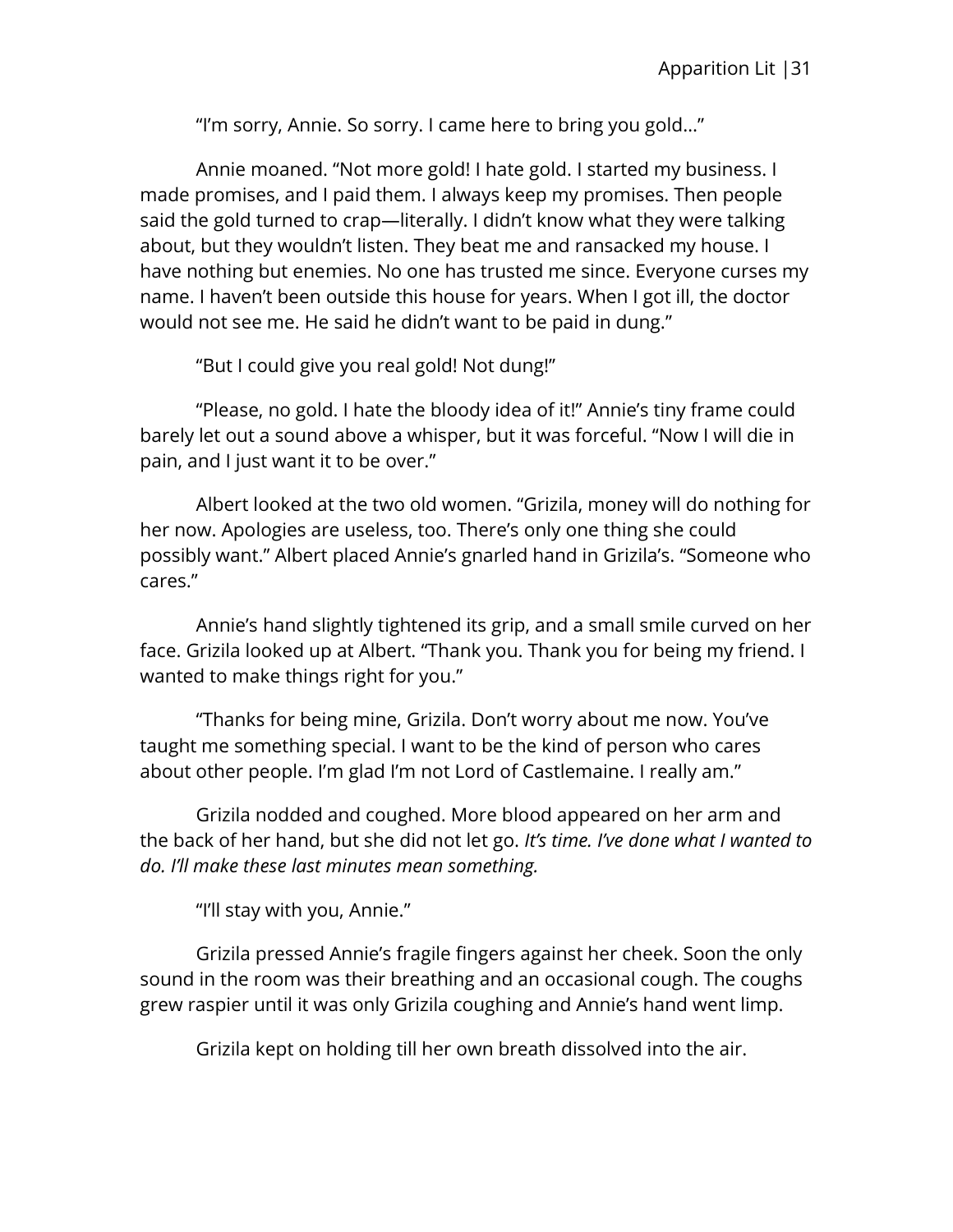

**Rebecca Fung** is from Sydney, Australia and loves to write a range of fiction stories from fantasy and horror to children's fiction. She loves owls, mandarins and chocolate and can often be found on the sofa with her face buried in a book. She has published a children's fantasy book, 'Princess Hayley's Comet'.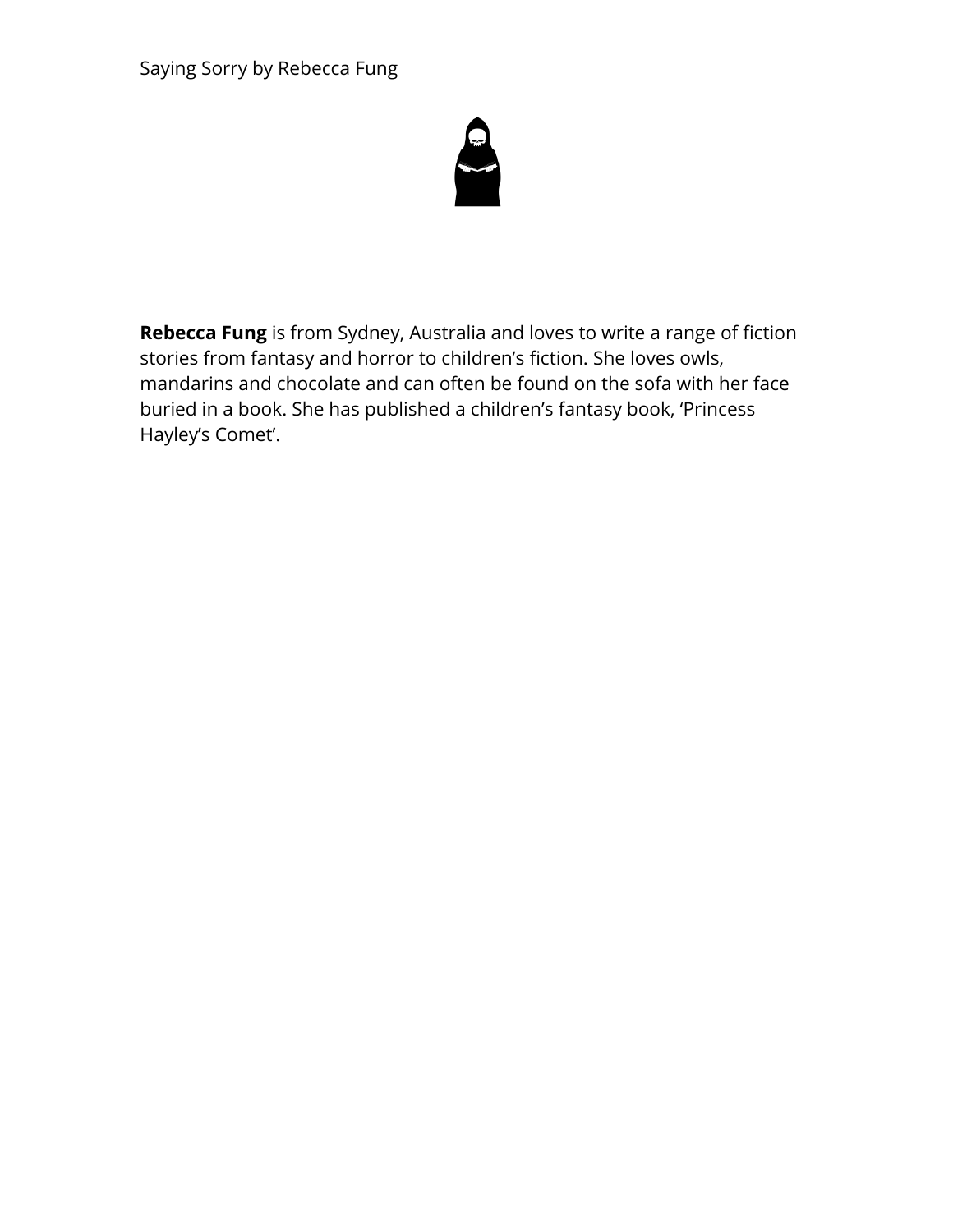## <span id="page-34-0"></span>The Truth of a Lie

by Jeff Reynolds

The mule died of thirst before I reached the border, not long after I started the final leg, traveling south west from Ol Negolat. It was cheaper to ship mule embryos to distant worlds than parts to repair floaters and other vehicles, so most people used mules. Now I didn't have even that. I walked the last eighteen kilometers through the night to avoid the sun's heat, the air so clear the stars rode my shoulders. I reached the outskirts of the town of Shroun as dawn pinked the sky.

The two-hundred-meter-high wall loomed over the town. A black line cutting through the desert east to west on the southern side of the little community. I hunched my shoulders and ducked my head as if it watched me and I needed to hide. For all I knew, guards there tracked all heat signatures within a few kilometers, so perhaps they *were* watching. It didn't matter. I needed to cross, so they'd see me soon enough. I prayed Jackson had gotten the message I'd sent through diplomatic channels and would be waiting for me on the other side.

I prayed I'd make it to the other side.

I drank from a small fountain in the square in front of a closed bar, a flickering fluorescent beer sign painting the street crimson. When I had my fill of dirty water—better than no water at all—I walked to the border station and rested with my back against the cool, concrete wall until the sun rose and brought the day's heat.

Nine o'clock came and went, the time told by the bells ringing from a small prayer chapel down the street. I waited as people trickled passed, glancing at me with as much interest as they would a bush or a rock. I was patient because I had to be. The border officials would come when they wanted, not in a rush to open at this or that hour, despite the schedule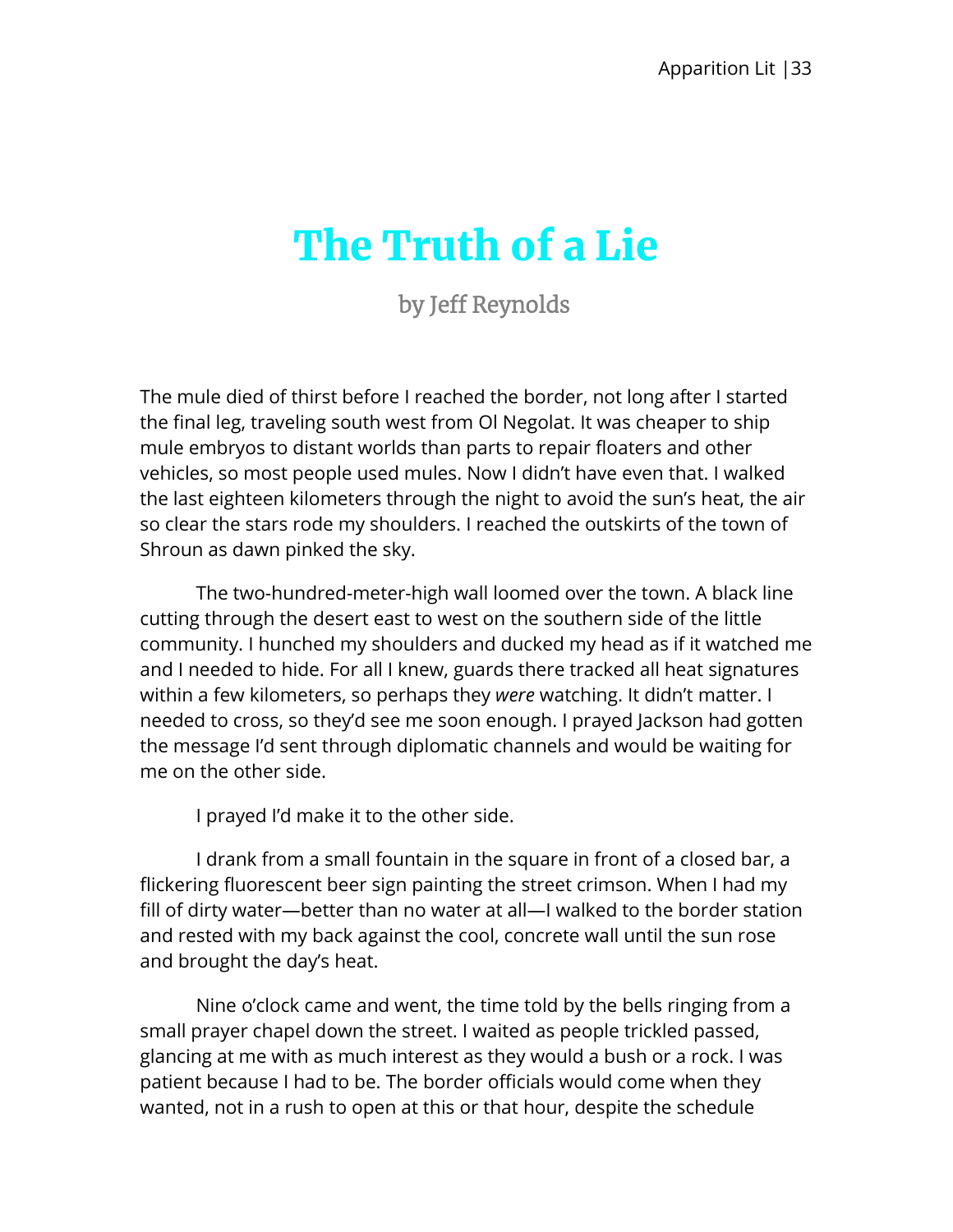posted next to the door. The pace was languid here, measured in easy breaths and slow strides.

A little girl walked past with long, black hair. She wore a clean, white dress and held her mother's hand. She flashed shy smiles up at the sun of her world, the way Sophie would smile at me.

\*

I opened her favorite bedtime book and sat on the bed. My weight wrinkled the blue blanket covering her tiny body.

"Are there white rabbits, mommy?" she'd ask, eyes wide.

"Of course," I'd say, and kissed her forehead. "If you're lucky, you can follow them down into a magic hole as well, but you must be fast to catch them."

\*

The emigration office opened as noon bells rang. A small man with a fat belly pushing a white shirt out over his trousers glanced over and waved me in. In the building he pointed at a metal chair where I might sit. He sat behind the counter and picked up a fan, waved it in front of his face. The ceiling fan above didn't move. A door marked the wall to the counter's right.

They let me wait for a few hours in the stifling reception area. I spent the time staring through the dirty window at the landscape north, blue-red mountains dotting the horizon, and recited *The Three Musketeers* silently until the fat man rose and opened the other door to speak to someone. When the conversation ended, he turned and looked at me. He jerked his thumb at the door. I stood and tucked my bedroll under my arm, reassured myself the rod remained inside, the fabric wound tightly around it like a swaddled child.

He led me into a small office outfitted with a chair and desk, an old vidphone half-buried beneath a pile of folders and papers. A man sat behind it, bright eyed and clean shaven.

"A vu kushoy?" he said, nodding at another chair across from him. The fat man closed the door as he left, and I sat.

"Your name?" he asked, switching to my language from Koshian.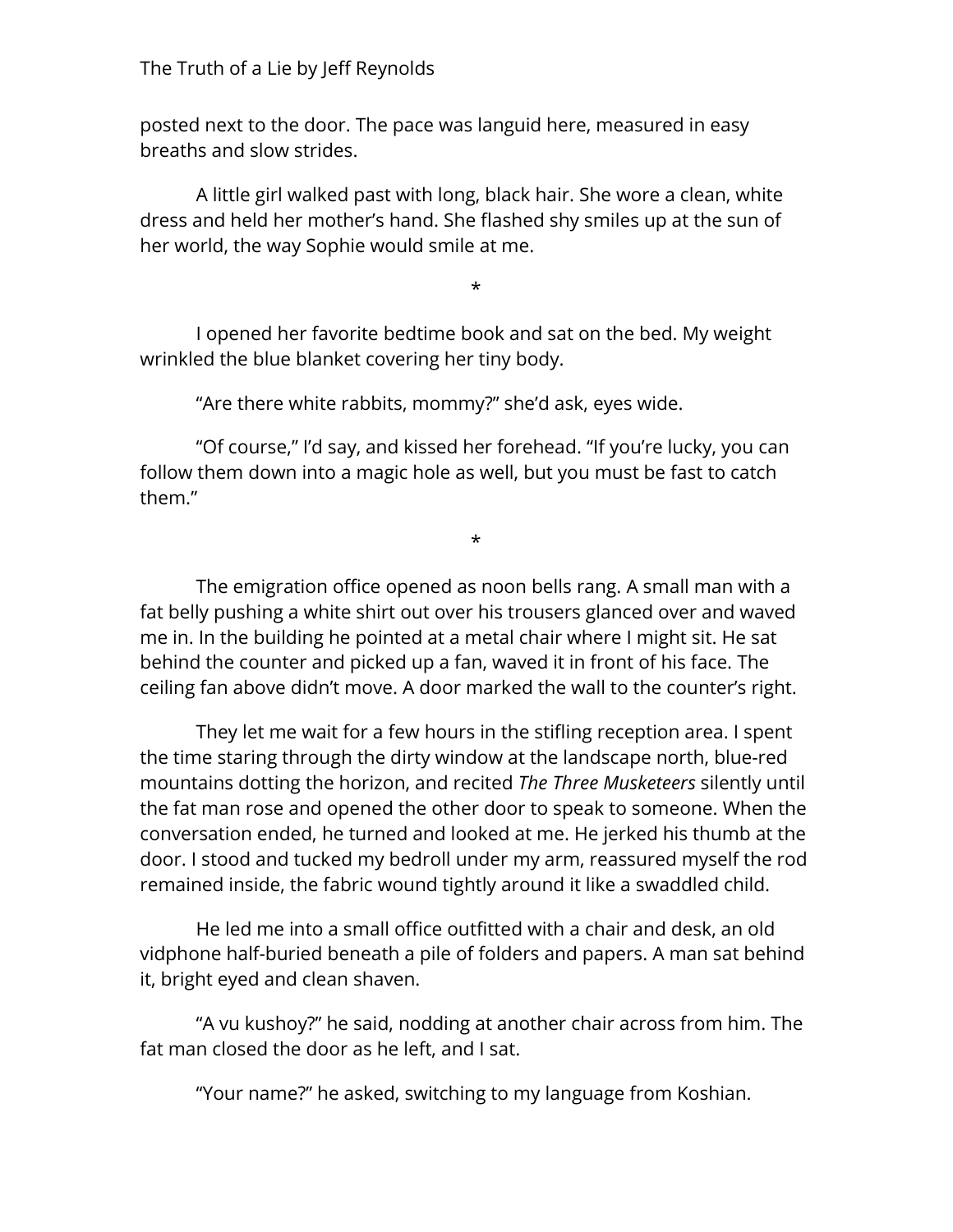"Jenneck Martin."

"You wish to cross the border," he said. Not a question but a statement.

"Yes."

He held a piece of paper, fingers bruised and calloused. "It says here you came to Kosh nine years ago seeking asylum."

"Nine years, three months, seven days." They'd known me before I'd entered.

"The scanners ran facial and retinal patterns when you entered," he said, as if he read my thoughts. Maybe they did that, too. "We are not so simple a station as you might have preferred."

"I did not say you were simple."

"But you cross here instead of the city of Ambooyo. Why?"

I shrugged. "It was closer."

He grunted, seemed to think for a few moments. "The real question is why are you heading south again?"

"My brother has been ill. I'm going to visit him."

He looked at me with watery brown eyes and scratched the stubble on his chin. "You know if you go in you might not be let back, do you understand?"

"I know."

"So, I am wondering why you would seek asylum in Kosh and now return south. Things have gotten very bad there you know."

"My brother is ill," I repeated. We had practiced this, over and over, Gabriel and I, until the lie became smooth, easily repeated. I said it so often it had become the truth by way of repetition. My brother is ill. I received an official notice through diplomatic channels, per the inter-colonial agreement on family separation. I'm going to be with him as he recovers. I wish to see my family.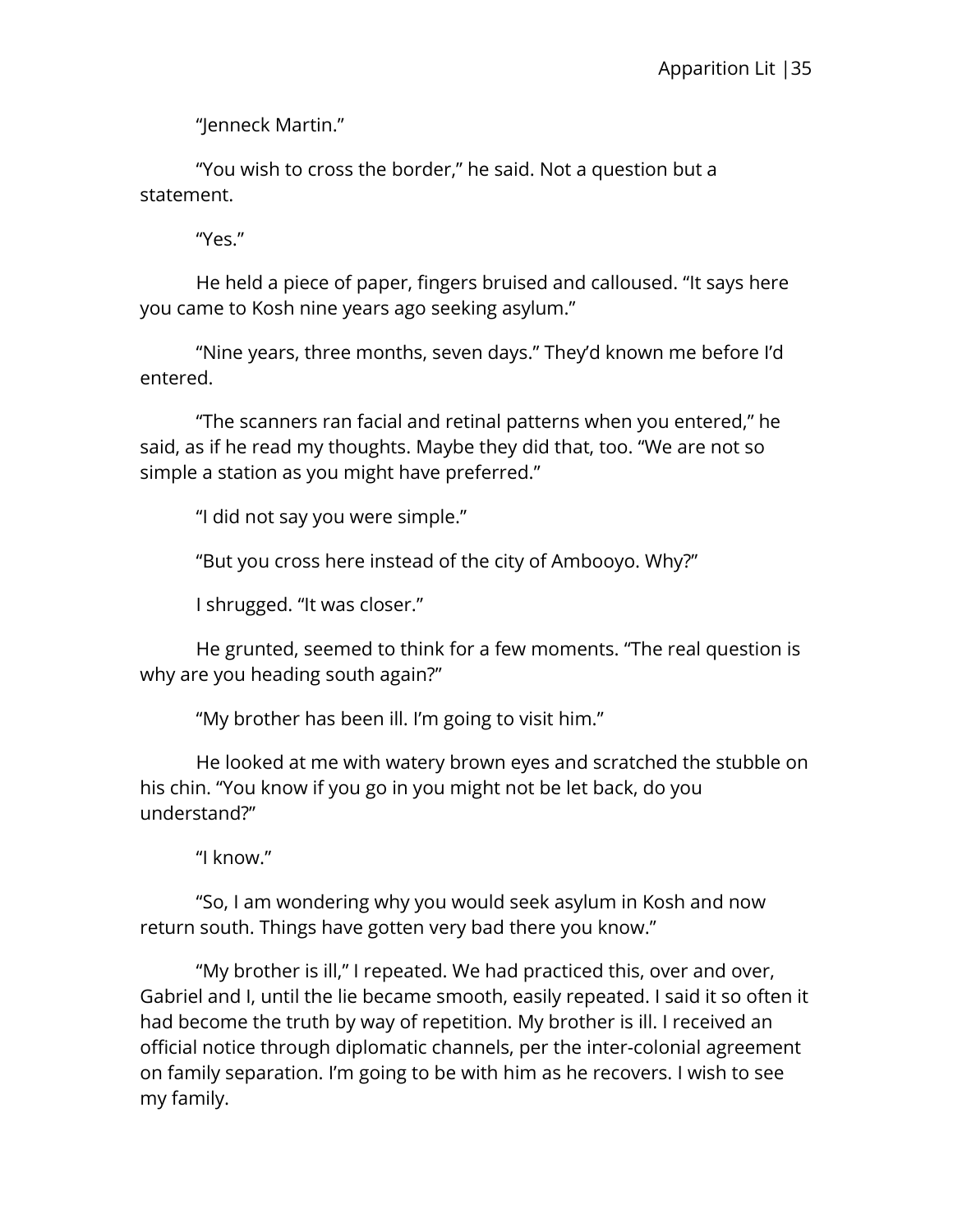## The Truth of a Lie by Jeff Reynolds

"Now repeat it," Gabriel said each time I told the lie. He held my hand and peered into my eyes as he asked, and I repeated. Again, and again. Until I was satisfied with my memory of it and the time had come.

He pressed the rod into my hands. "Go on. You gain nothing more by waiting."

"I'm sorry," I said. It hurt when I looked at him. It hurt he did not understand why I had chosen to leave. Sophie was not his, but he had loved her as I had. He'd loved me.

"The longer you wait, the more I wish you would change your mind," he said.

"I know," I said. "But they need our help. They have daughters, too."

\*

Sophie smiled and held the book up when I came in to say goodnight. "Read, mommy."

I turned to the page and read. "There was a table set out under a tree in front of the house, and the March Hare and the Hatter were having tea."

\*

I tell myself the truth again.

The man stared at me as though he waited for a new reply. I said nothing. I held my bed roll in my lap and he glanced at it and nodded. "What is that?"

"My bedroll." I kept my hands still.

"Let me see," he said, reaching over the desk. My heart beat faster. *I'm going to be with my brother.* I handed him the cloth bundle.

He undid the old leather belts holding it closed and unrolled it, spreading the contents across the desk. A few articles of clothing; a small plastic baggie containing beef jerky and salt pork; a vial of nutrient supplements; my empty water bottle. The metal rod clattered onto the desk and rolled off the edge, banging against the floor.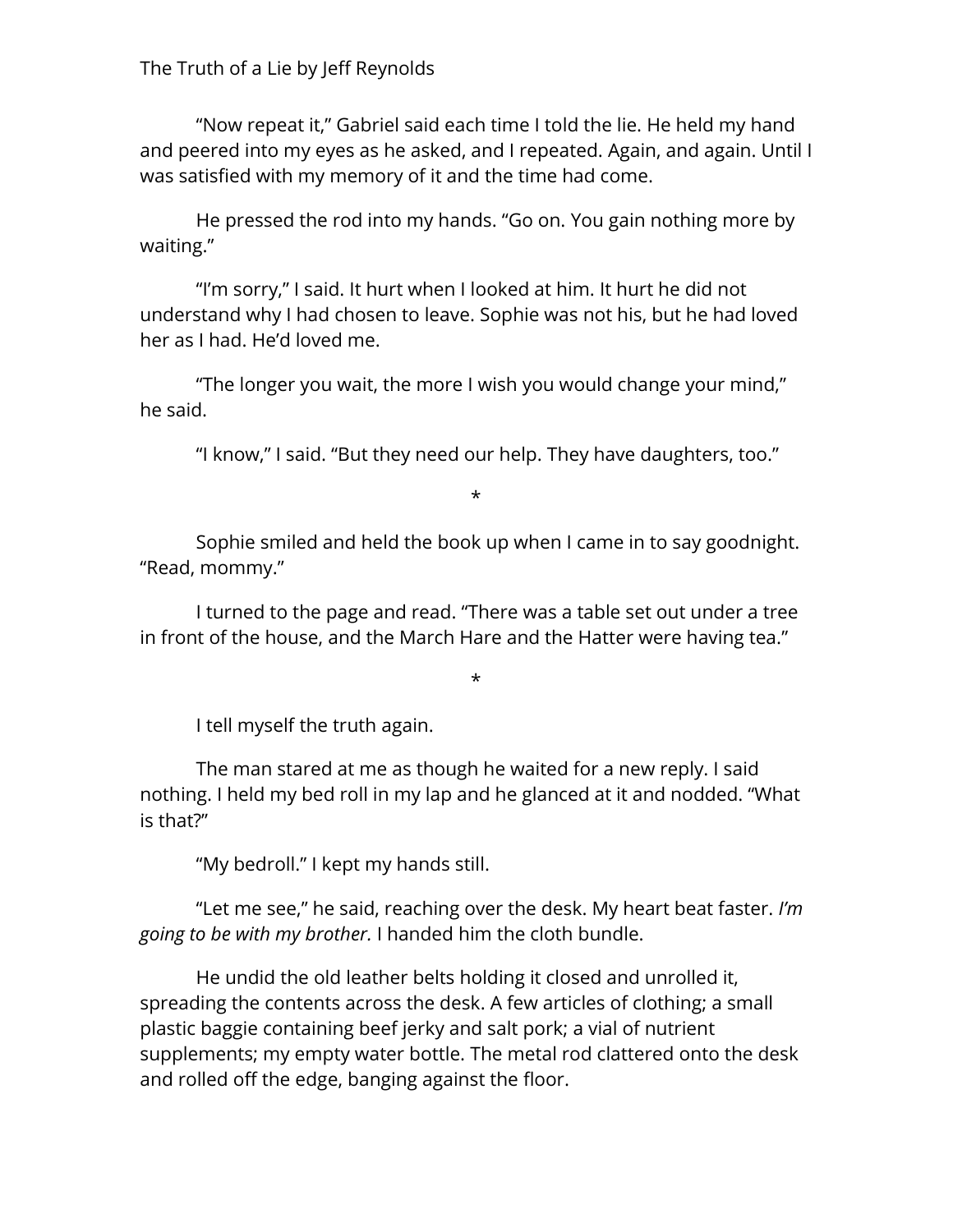*I wish to go see my brother.*

He bent over, grunting as he took it from where it rested against the wall. He turned the silver rod over, noting the markings on it. Crude numbers near one end; a horizontal slash, finer than a single hair, that ran around its circumference near the midpoint. So thin it was almost invisible. You could only see it if it caught the light just so.

"What is this? A club? A weapon?"

"I use it to hold a tarp up when it rains, like a tent pole." I said. *My brother has been ill*. Hidden sensors monitored my respiration, my heart rate. They would smell the lie if I did not bury myself in the truth of it.

He waited to see if I would flinch, show my nervousness, blink too often, twitch my lips. I sat stoic. The rod meant nothing to me.

"I think perhaps I will keep it." Again, his eyes played over my face. I shrugged.

He turned it, flicked a blackened fingernail across the numbers written near the end as though he could erase it. The marks were molecular lasing. They looked like chalk in this case, as though someone had crudely marked the rod for use in a project. You couldn't erase them with a fingernail. "What are these figures?"

I shrugged again. "I don't know. Construction markings maybe." More lies, repeated as often as the lie about my brother, to trip off my tongue when needed. *I think they are construction marks. The rod is a tent pole. My brother is ill.*

"You stole this from a construction site?"

"I took it from a vacant building that had fallen down," I explained. "I didn't think anyone would miss it."

"You could use this as a weapon," he said, swinging it, air whooshing in its wake.

"Yes," I said, nodding.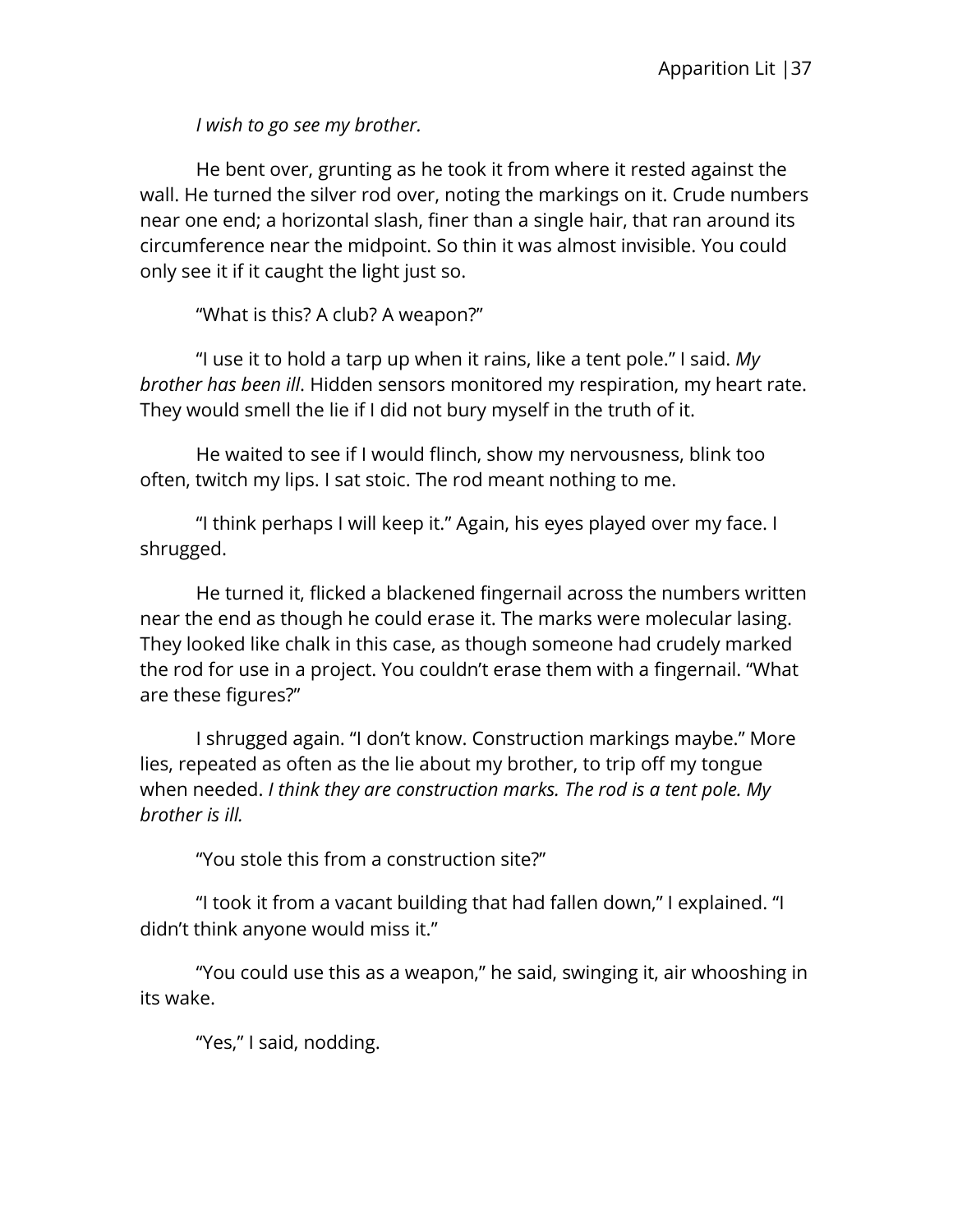The Truth of a Lie by Jeff Reynolds

"We can perform forensics, make sure you haven't hit anyone on the head with it," he said, placing it on the desk. "Maybe you're a thief and you stole from them?"

I shrugged once more. "You may. I am grateful I've not had to use it that way."

"The roads are safe these days," he said, "at least on this side of the wall. Are you sure you do not want to stay here?"

"I miss my family," I said. "My father and mother are gone; Jackson is all I have left." I held my father in my memories. A picture taken a few minutes before he died. He stood on a metal beam high above the ground, the unfinished wall stretching to the right, scaffolding and cranes to the left. My mother first showed it to me when I was six and I had many questions about him.

"Keep it in your thoughts," mother told me. "Memories are truth, even false ones."

\*

"Good night, mommy," Sophie said.

"Good night, my bunny."

\*

I held onto my father's image along with Sophie's. His death. Her with her book.

"I am very sorry for what happened to your father," he said, nodding at the computer screen. He knew all of me. "Many workers died because their colonial government didn't care about safety, all they cared about was turning in on themselves, isolated behind a vast, black faraday wall so no one could reach them. But the wages were good; who could turn them down? I lost two cousins in three years, and only one was returned to his family for burial. We never learned where they buried the other."

I nodded my thanks for understanding, the drip of one tear running down my face. All the better to help the illusion. No, the truth.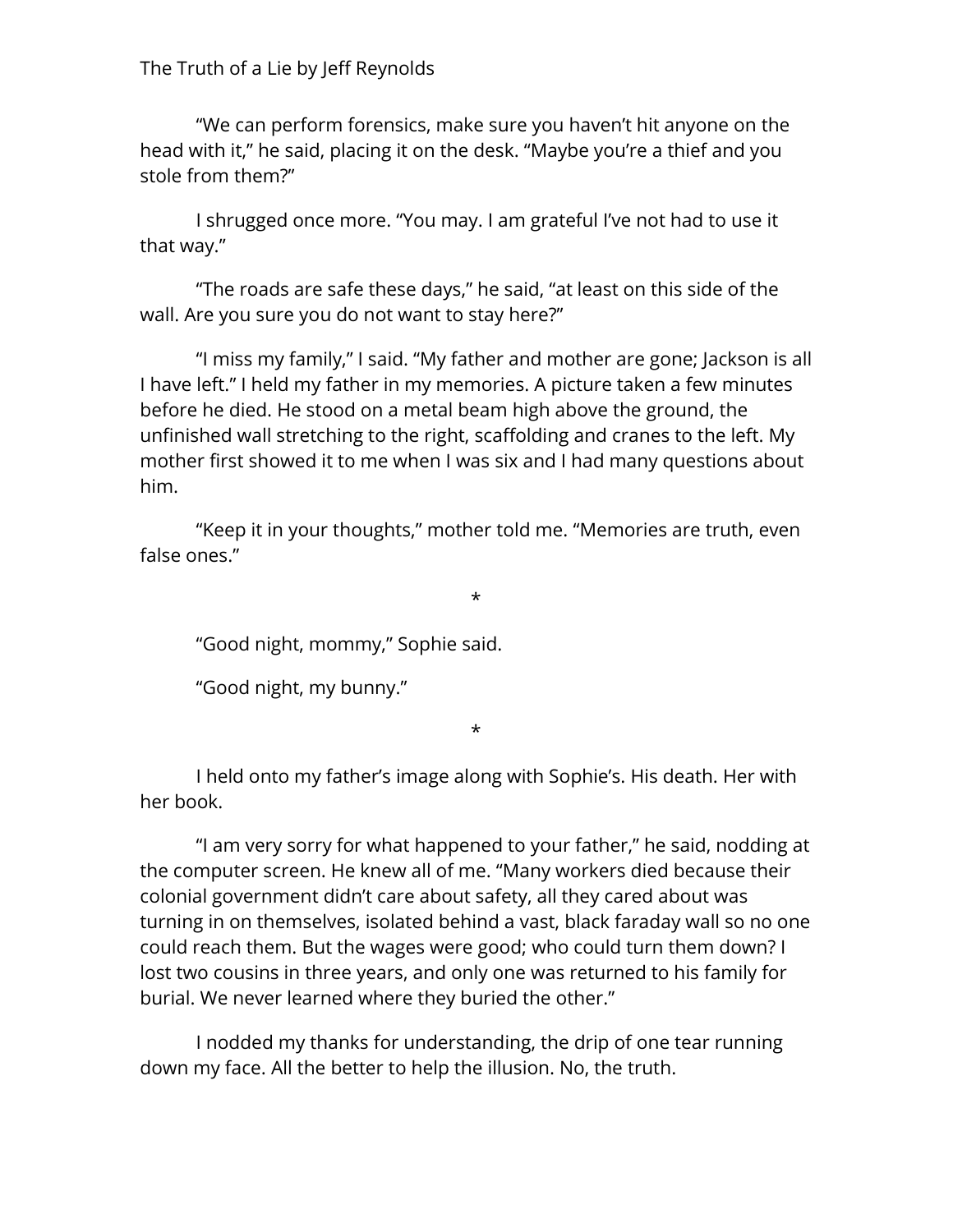He sat back. "You know how bad it is now, do you?"

I nodded. "Still," I said, and shrugged. "What choice do I have?"

"Some towns, they don't even allow women to work, that's how bad. They censor literature. They are word eaters. No books they say. No vids. They wear sack cloth and ashes and claim they are holy."

I shrugged again. "I don't want to go, but I want to see him and make sure he's alright. Please. He's all that's left of my family."

He drummed the desk, watching my face. Then he slapped his keypad. Out in the front room something whirred. "I have been directed to allow humanitarian passes." He smiled sadly. "We are not without compassion, Ms. Martin. I have granted your travel request, as well as provided authorization to return should you wish."

*Should they let you* was what he meant. They might not even let me through. They might kill me.

"You will be required to declare any fruits or vegetables," he continued, "any books or other contraband, when you enter. If you fail to declare these items and they are found on you, you will be arrested, tried. Maybe hung. I hope you will reconsider your plans."

"I have no such contraband as you have seen. Thank you."

He waved away my words. "Do not thank me unless you are able to return. I do not think I'm doing you any favors by letting you cross. But family is family."

\*

A dirt road led to the wall's entrance, flanked by concrete barricades. Duproalium fencing stood behind the barricades, topped with silver barbed wire. Squat guard towers flanked the entry, and men with rifles watched as I walked into the cool shadow beneath the massive metal barrier. They wore black uniforms and helmets, their eyes covered with goggles, as though they wished to hide from words they might see.

I passed through a small door. A corridor led forward, closed doors on either side, fluorescent lights illuminating sterile, white walls. Other refugees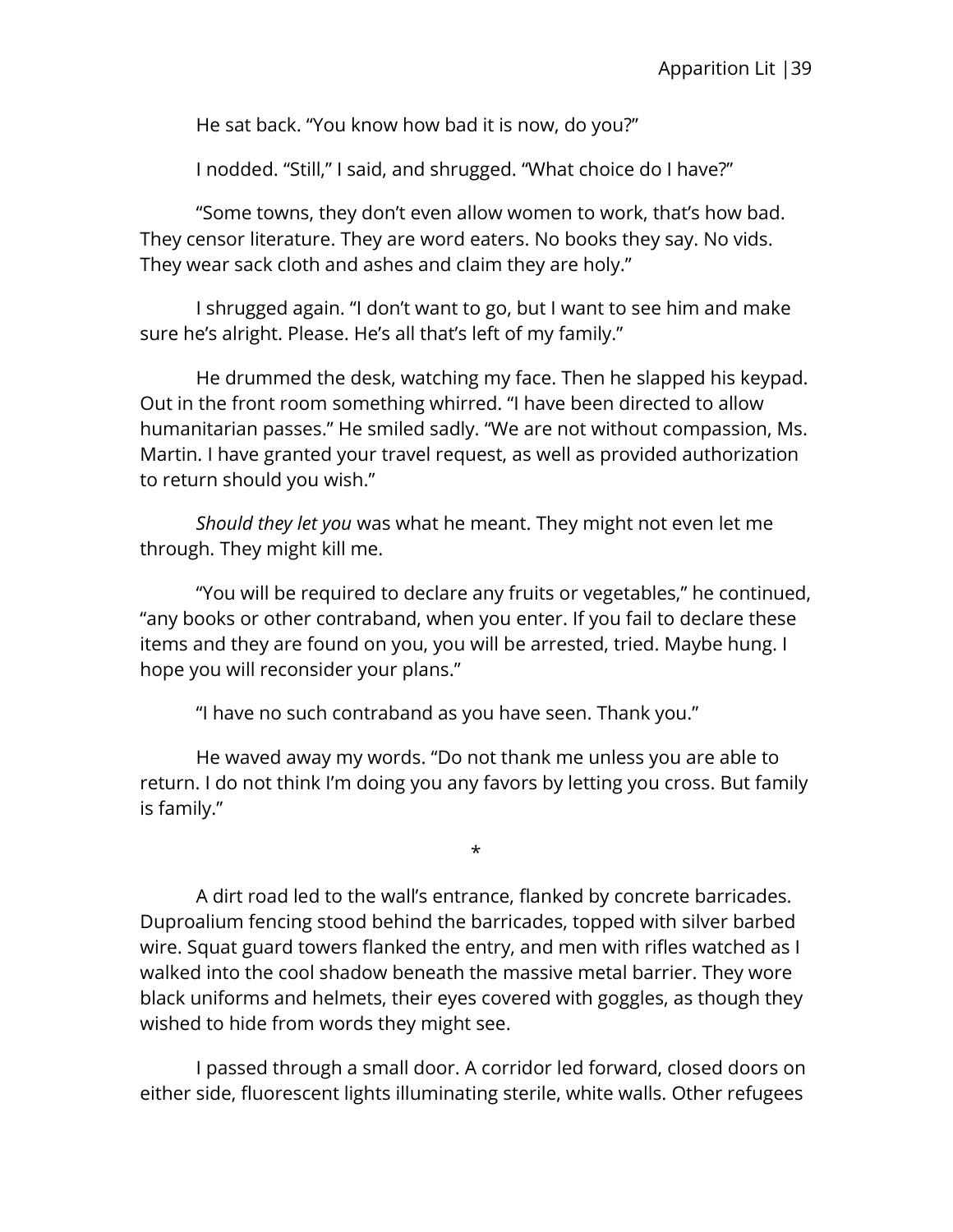The Truth of a Lie by Jeff Reynolds

lined up in front of a window where a scrawny man with pimples and toowhite teeth waited for us behind scratched glass. I got in line, waiting. Patient again. Clutching the bedroll to my breast, the precious rod hidden inside.

When my turn came, I stepped to the yellow line and handed him my authorization.

He stared at the screen. "Do you have anything to declare? Are you carrying any contraband or illegal goods?"

"No."

"Any books, movies, digital media, music, tapes, magazines, tracts, images, microfilm, subdermal storage, memory implants, or other restricted items?"

"No."

"You are aware that all contraband, including but not limited to books, music, movies, must be declared and examined?"

"Yes."

"Where are you going?"

"I am going to Sascaloon to see my brother, he's been ill," I answered.

"Father's name?" he asked, though he had it on the screen and the papers in front of him.

"James Adisa," I said.

He scanned the readout. "Illegally immigrated here in 2137 on a colony freighter, married into his citizenship. Interracial marriage, Reformation Catholic, one mulatto kid." He looked at me for the first time and shrugged. "Guess that's you."

I flinched. "He was a legal immigrant. He had an access chip. He married a citizen. A New Baptist."

He tapped the screen, leaned closer. "Not legal after the Citizen Pride act passed. You're lucky your mother was a full citizen back three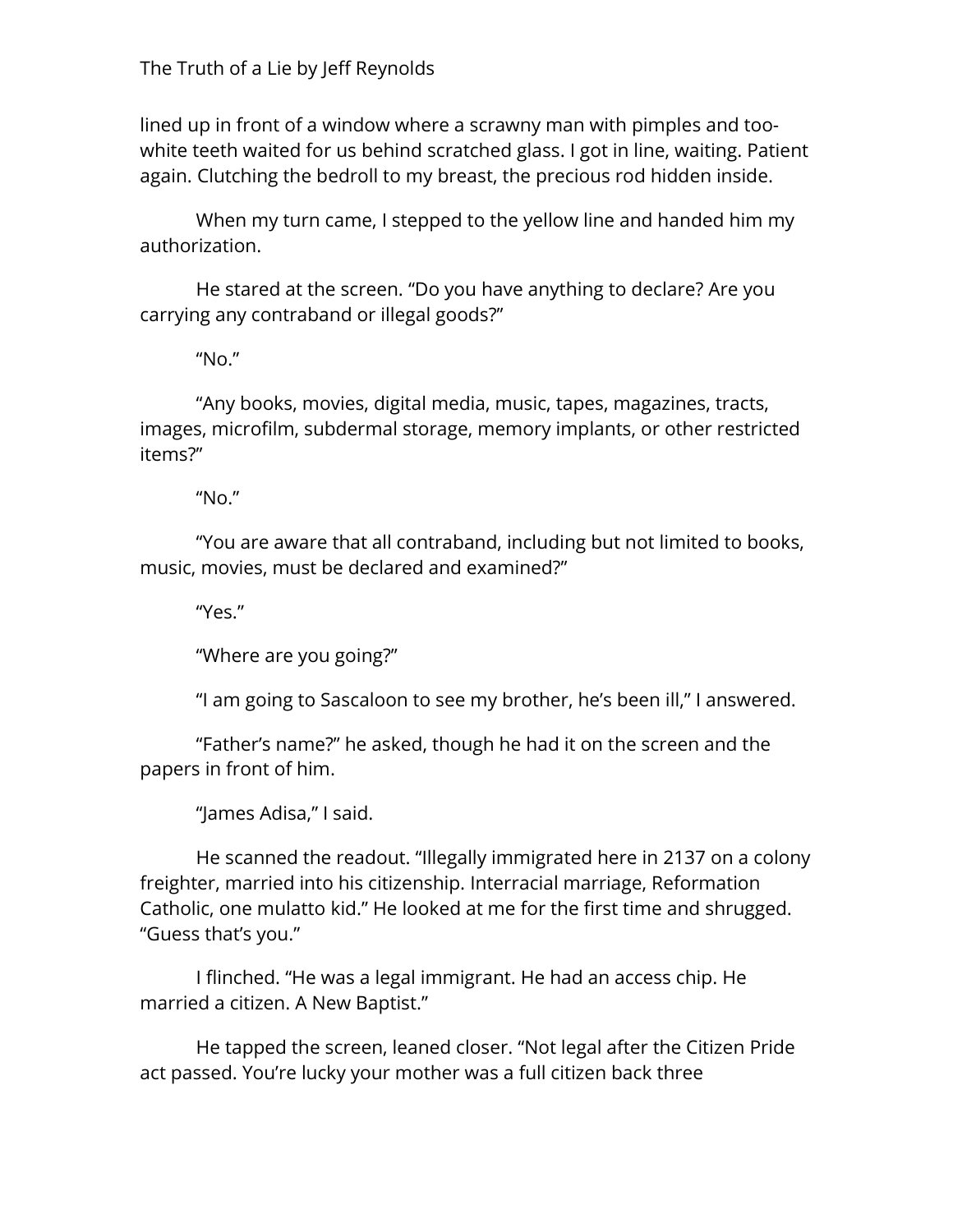generations, or you'd have all been expelled and not allowed a return access card."

I said nothing. I held my father's picture in my memory, the truth of him. Standing on the wall, smiling. Why would he come where he wasn't wanted? The same reason as me perhaps.

\*

"Why did she go down the hole?" Sophie asked. Her eyes closed and she lay her head on the pillow. She'd be asleep in a moment.

"Because she had to," I said. "It was an adventure." I pulled the blanket higher and tucked it under her chin. The sparse bedroom, with its exposed slats and the framed picture of a unicorn, had grown cold. I shut the window on the night beyond, the landscape lost in deepening shadows.

\*

"Where's your daughter?"

I blinked and realized he'd had to ask me twice. I opened my mouth, but there were no words. I shook my head, unable to force the admittance through my clenched jaw. Sophie. My bunny. *My brother is ill, my brother is ill, my brother is ill*.

He watched me until the terminal beeped, then glanced at the screen. "She's dead? Well, that's what happens when you go live someplace with poor health services, lady. You probably deserved it." His voice held no malice. He stated facts, the truth of his lie. Never mind the knife twisting my heart that I could not save her. That all I had left was this trip.

He stamped my paper and waved me to go through the door. "Step off." He turned to the next person in line. That was my dismissal.

I followed the others to where guards waited. My fear surged, but the place stank of fear, so no one noticed. There were a dozen other crossers, and each had the same wide-eyed look, the same bloodless faces, like they were all one with the same parents. They took our packs, our bundles of old clothing, whatever we'd been carrying. They stripped us to our skin, pushed us into a single room together.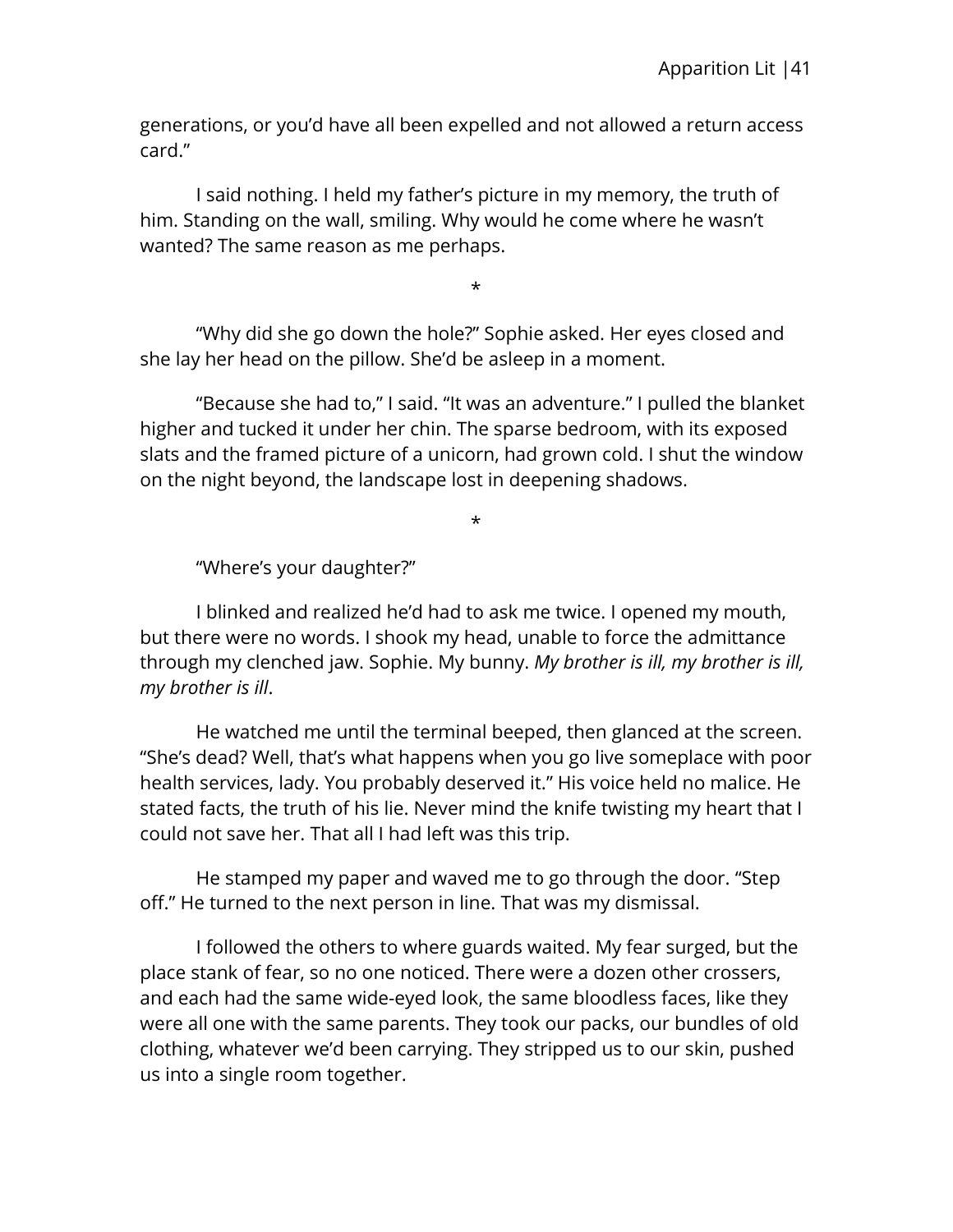## The Truth of a Lie by Jeff Reynolds

I thought of the distant past as we curled our bodies up, alone in our togetherness, each trying to hide their naked shame. I thought of nudity forced on supplicants by a country eager to purge its people of prurient thinking. I thought of showers, and gas chambers, and dead bodies, until the water ran.

\*

Sophie in the tub, playing with a rubber duckie. "Do rabbits swim, mommy?"

I shook my head. "I don't know, bunny. Do you think they swim?"

She thought about it as she pulled the duck under the water, released it, giggling when it popped back to the surface. "They must swim," she said at last. "How else can they escape?"

\*

The other travelers shivered as they wrapped their arms around their nakedness. I watched them, blinking back the water. Then I stood and let it wash over me, taking away the dust and filth. I spread my arms and tilted my head back, my eyes closed, and let the water cleanse me.

The guards looked at me with strange expressions when we walked from the showers. They'd seen my display and it marked me in some way that upset them. I covered my breasts with one arm, put my hand over my crotch, trying to match the other emigrants' frightened modesty. My moment of rebellion gone, shattered like a looking glass smashed against an unyielding surface. I should not have let myself stand out.

They took us to separate small rooms with no doors. No windows either. One shelf attached to the wall held folded clothing. Not my clothing. "Where are my things?" I asked the faces peering through the opening at my body.

"We'll dispose of your clothing," one guard said, unemotional. "It stank like you'd never showered. Koshians are disgusting. You can pick up the rest of your items at the exit."

I said nothing. My heart thrummed with desperation as I dressed in the outfit they'd provided. A heavy, gray, ankle-length skirt. Undershirt, long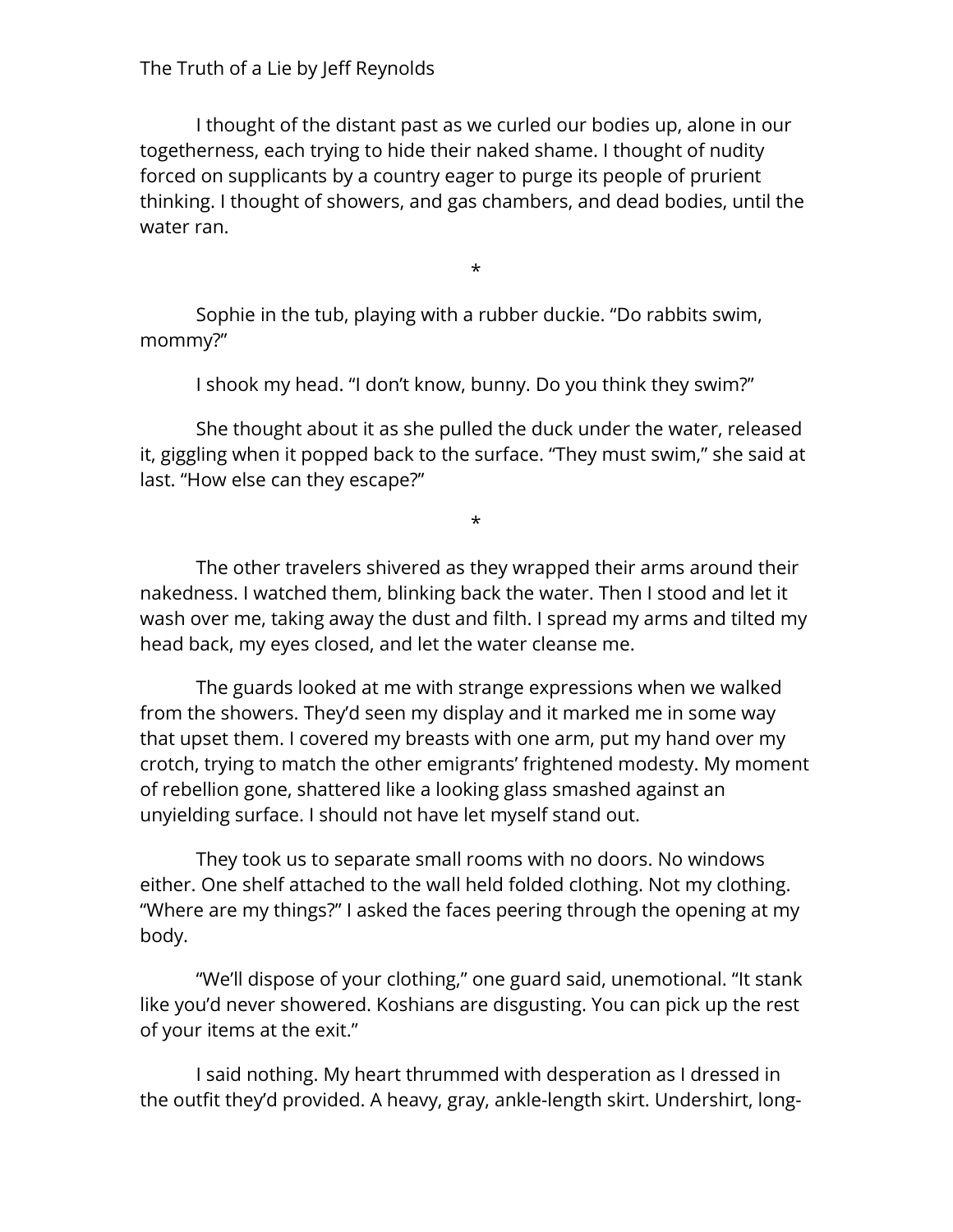sleeved blouse to go over it, buttoned to the neck. A white skull cap. I had trouble pulling it down over my thick curls.

"Wait a minute," another guard said. He stalked into my room as the first guard watched. Both men were young, scowling at me for slights I'd never committed. He took my chin, turning my head back and forth. "Your hair is too long," he said, and took electric shears from a clip on his belt. They scratched along my scalp, the tickle of tight, black curls brushing against my neck as they fell. He twisted my head back and forth until he finished.

Sophie's hair ran long down her back, thick like mine, but straight. "Will it hurt?" she asked, watching the sheers.

\*

I placed it in her little fingers and curled them around the cold metal. "No, of course not, bunny. Your hair is just hair; it doesn't feel pain like your skin does."

"Rabbits don't feel pain," she said, sticking out her chin. She held the stuffed bunny close to her chest. "You can cut it."

"There, now you're a citizen again," the guard said. "You should consider a skin bleach to improve your color. You're too dark. Come with us."

\*

I followed them into the hall, where the others waited. The women dressed as me, the men wearing dungarees and checkered shirts. I bit back questions about my bedroll, the rod. The guards would wonder, and they would grow suspicious. Sweat trickled down my sides, but I said nothing. *I'm going to be with my brother. He's been ill.*

The guard who had cut my hair took me by the shoulder and elbow. My mind wandered, worried about my things. They'd probably scanned the rod. Found it a solid metal bar, no more extraordinary than that. But what if they kept it? What if they'd found something more? What if they knew? I forced my thoughts to repeat my truths.

Lying in bed next to Gabriel, naked, warm, arms wrapped around me. The tickle of lips pressed to my forehead. "Repeat," he said, brushing away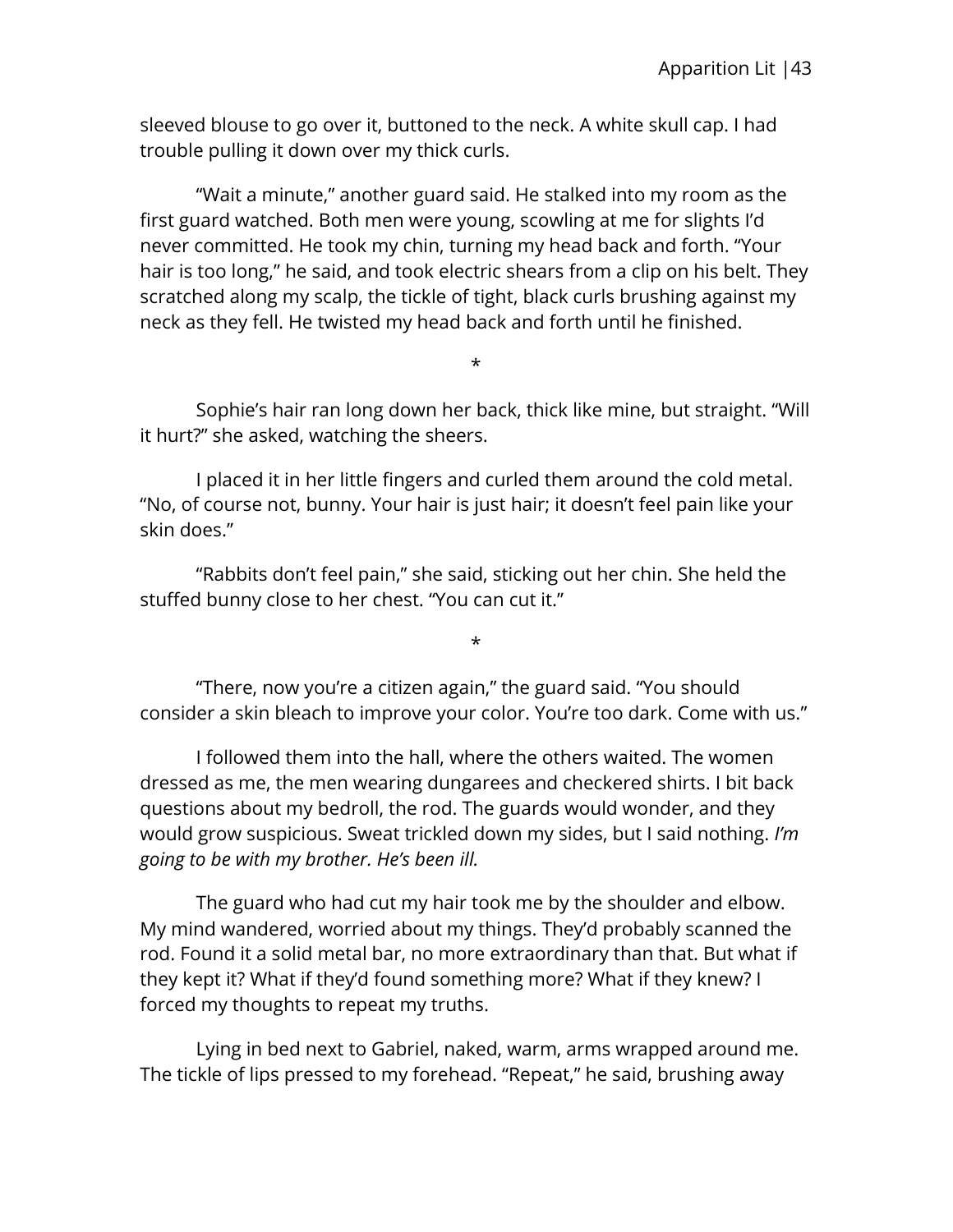## The Truth of a Lie by Jeff Reynolds

my tears. "You must repeat. If you are going to go, I want to make sure you get there."

"I am going to see my brother who is ill. He's all I have left of my family."

Another kiss. "Repeat."

"Why?" I didn't want to play this game anymore. I wanted to remember Sophie. I wanted to cry. I wanted to tuck her in and read a story, her favorite story. The book waited for me on the nightstand.

He kissed me. "Because if I cannot have you here, I need to know you live." He stopped talking, gave a watery smile. "Your brother needs you. All the other Sophie's need you. Now, repeat." *I need you*, *too*, his eyes said. He told his lie instead.

"I am going down the rabbit hole. I am going to see the red queen."

The guard handed me my water bottle and the bedroll. I had to choke back my sob of relief as I tucked it under my arm. He opened a door and pushed me through it. I blinked, blinded by light, staggering as the door thumped closed behind me, the ringing sound of metal slamming metal. I reached forward and took a step, felt a metal bar against my hands, and clung to it until I could see it was a railing.

I squinted until my eyes adjusted, took a long, shuddering breath. I stood on a platform, fifty feet above the ground, a steep stairway leading down to a gravel lot. A road passed close by, and a short way north rose the tiny town of Soone. I came through the hole to the here and now. I'd lost Gabriel. Lost Sophie. The emptiness overwhelmed me, and I stood, unmoving.

\*

Sophie held the metal bar and turned it over. "It's so heavy," she said.

"It tells a whole story," I said, taking it from her. "Many stories."

She squinted at me. "How does it tell a story?"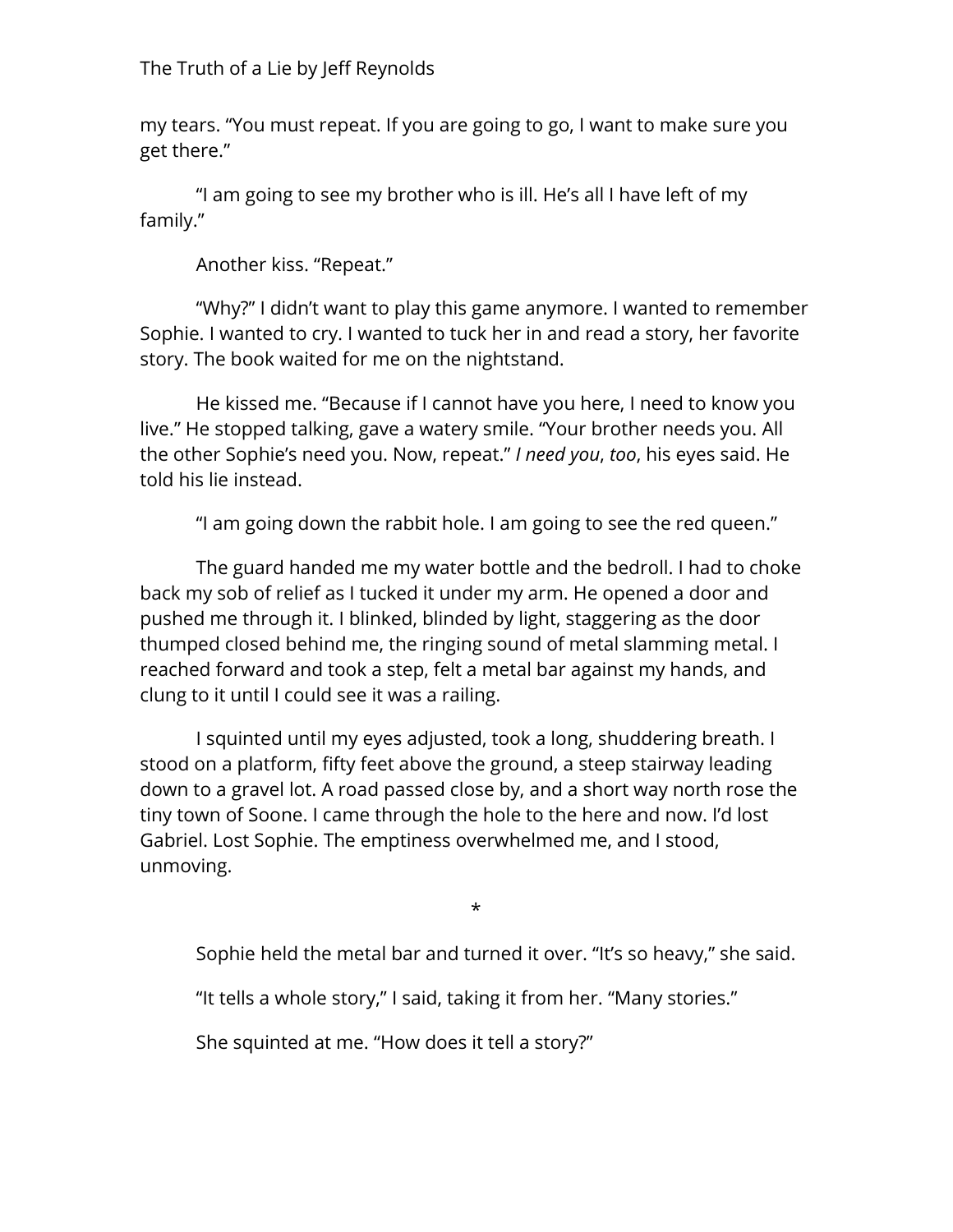"Through potions and magic," I said, smiling. "Drink me." I tickled her, marveling at the beauty of a young girl's laughter, the way she squirmed on the tatty sofa.

\*

I forced myself down the steps, holding the rail tightly. Trash lay strewn around the wall's base, pieces of food wrappers and cans, plastic bags, blown there by the wind. I felt alone beneath the gray dividing line.

I sobbed and wrapped my fingers together, a moment to pray. To give thanks. I crossed the hard, baked ground to the asphalt roadway and walked towards Soone.

"I am going to see my brother who's been ill."

\*

"They won't let you go back," Jackson said. "They never let people leave any more."

He'd picked me up before I made it to the first home on the south side of Soone. He drove a thirty-year-old floater with no air conditioning, so we kept the windows down as we drove south. I held the bonnet in my lap, letting the moving air caress my scalp beneath the stubble of my curls.

"Why did you decide to do this?" he asked. "I didn't think you'd want to leave Sophie."

I'd been expecting the question. I thought about it for a while. The Unifiers had come to me after Jackson's message passed through channels and they'd offered me a chance to help them as a smuggler. But that wasn't the reason. Try as I would the truth wouldn't come. The words on my tongue were the lies I'd been speaking for the last six months. I'd open my mouth and they would come forth, marching from my lips like the dead rising from a grave.

Sophie was dead. I'd never see Gabriel again. My brother is ill.

"You look well enough," I said instead.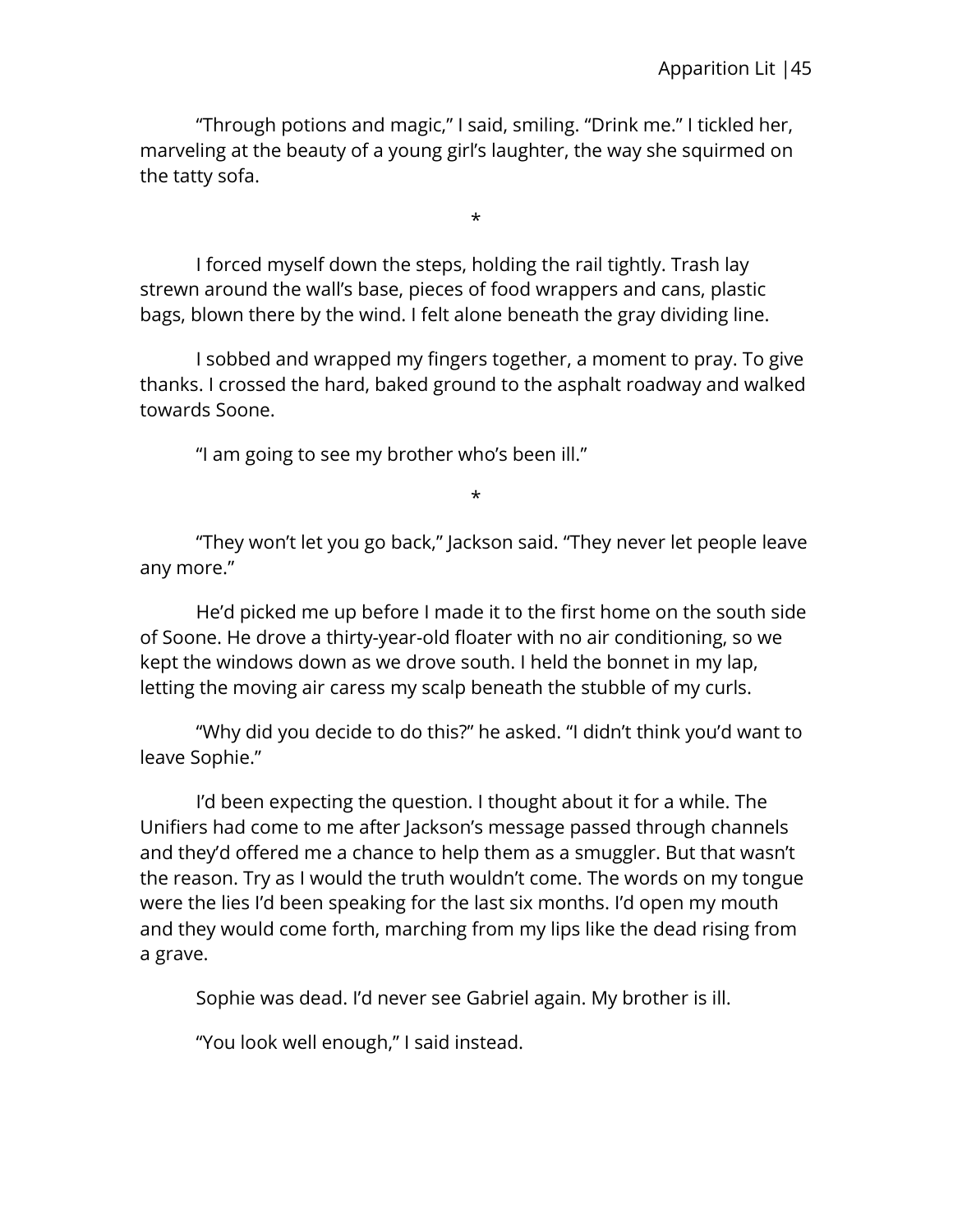The Truth of a Lie by Jeff Reynolds

"I'm getting better. Lots of people contracted the Haemorrhagia and died. But I'm a doctor, so they took good care of me."

I nodded. "I'm glad."

He hadn't got my messages, or he would have known. The Koshians relayed messages about his illness, but my own colony hadn't told him his niece had died. *They are word eaters*, the border official had said. I decided not to burden him.

He took me to a lab, hidden in the mountains near Skall. The road passed through town, and turned up Dead Mule valley. I laughed to keep from crying, and when he looked at me, I said, "The journey through the looking glass begins and ends with a dead mule."

"What?"

I shook my head. "Not important."

They'd hidden the lab beneath a cabin up a steep dirt track that wound its way through a narrow canyon. He parked the floater behind the building and led me inside an empty room, through the trapdoor in the floor. Below they'd built sterile corridors and fluorescent lights, technicians prepping machines. A lump clutched at my throat. It reminded me of the wall. My skin crawled with goosebumps.

He glanced at me as we waited, then took my hand. "Jen, you won't ever see her again."

I squeezed my brother's hand and tried to smile. "She's better where she is." I couldn't tell him what had happened. Those words—*Sophie is dead* was a truth I carried for myself. It was the only truth I had left.

"What about Gabriel?"

I didn't answer. "Are they ready?" I asked. *He will be by her side, and will read to her every night before bedtime as she clutches her stuffed rabbit to her chest.*

He looked through a window into the sterile room beyond, white walls and stainless-steel equipment, and nodded. "They've got the measurements from the bar and have entered them into the system."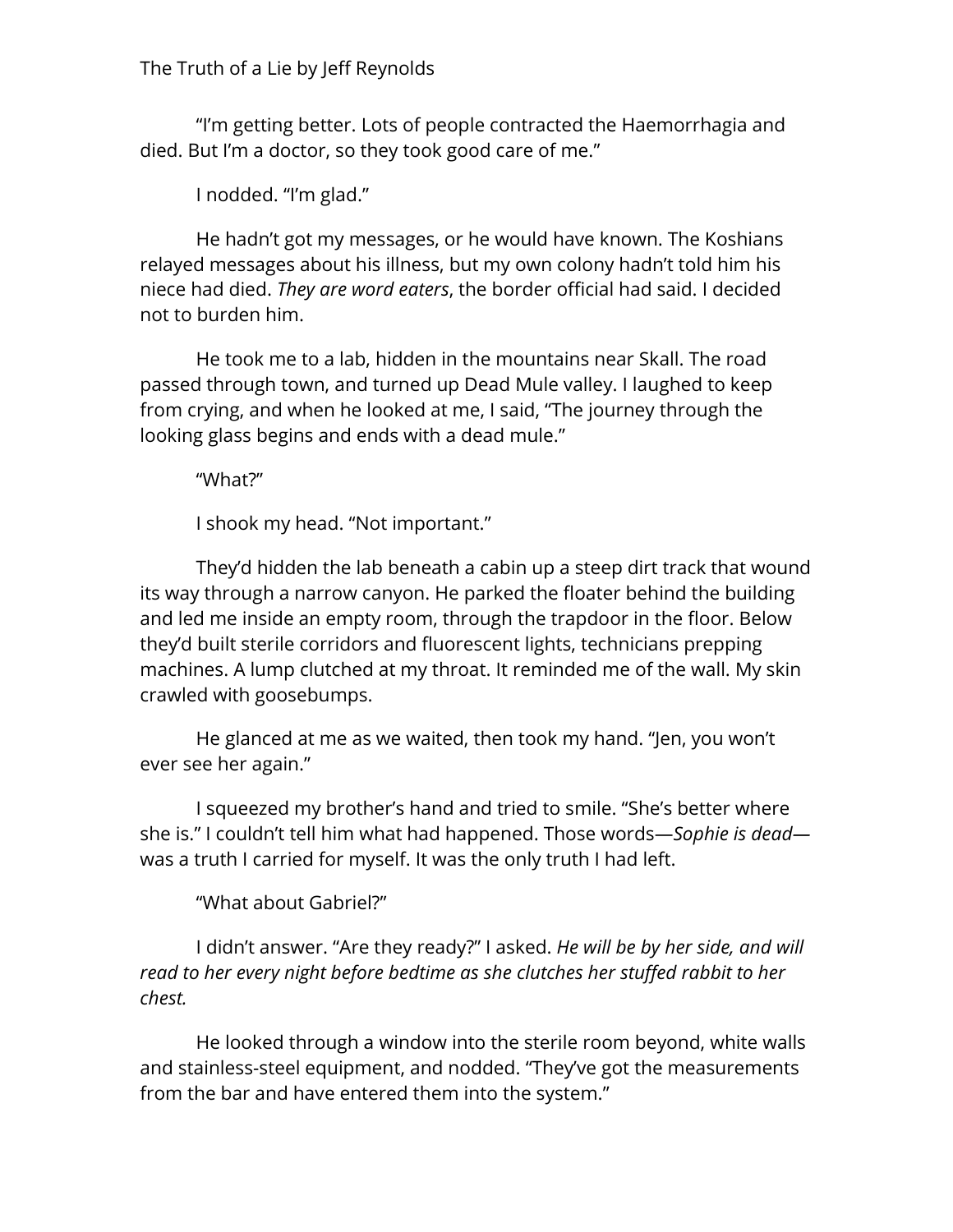The rod floated in a chamber, held at each end by slender fingers made of diamonds, their points finer than a human hair. The same type of fingers that had held it when the mark had been etched into its surface. The technician checked the temperature, humidity, the magnetic field intensity, the laser measuring system's position, the mass. He compared values with the numbers on the metal bar, etched into its molecules.

"We're ready," he said, and pressed his tablet.

The lights dimmed, and the laser pulsed. "Tenth significant," the tech said. "Rising. The encryption mark is at zero point five plus."

The decimal point ran out like an endless train, unspooling as the laser measured the exact percentage of the rod to the right of the hairline mark. One hundred thousand places, a million, four million.

"Translation?" Jackson asked, turning to look at a screen on the wall beside the window, his muscles tensed.

"Coming in now," the technician said. "Computer confirms recovery."

Jackson relaxed, and he breathed a long sigh. "We'll get the pub system warmed up. Once we've cleaned up the texts, we'll get them ready for distribution. Digital readers, PQ files, comp audio, subdermal implant chips. Even print copies."

Every three decimal points a character, upper case or lower case, a punctuation mark, a line return. Millions of decimals points became words, sentences, paragraphs, chapters. The first lines displayed for us to read. I hardly noticed the tears that ran down my cheeks as I held Jackson's arm.

*Alice was beginning to get very tired of sitting by her sister on the bank. . .*

*\**

"I miss you, mommy," Sophie said, as I tucked her frail body beneath the sheets.

I smiled and turned to the last page and read.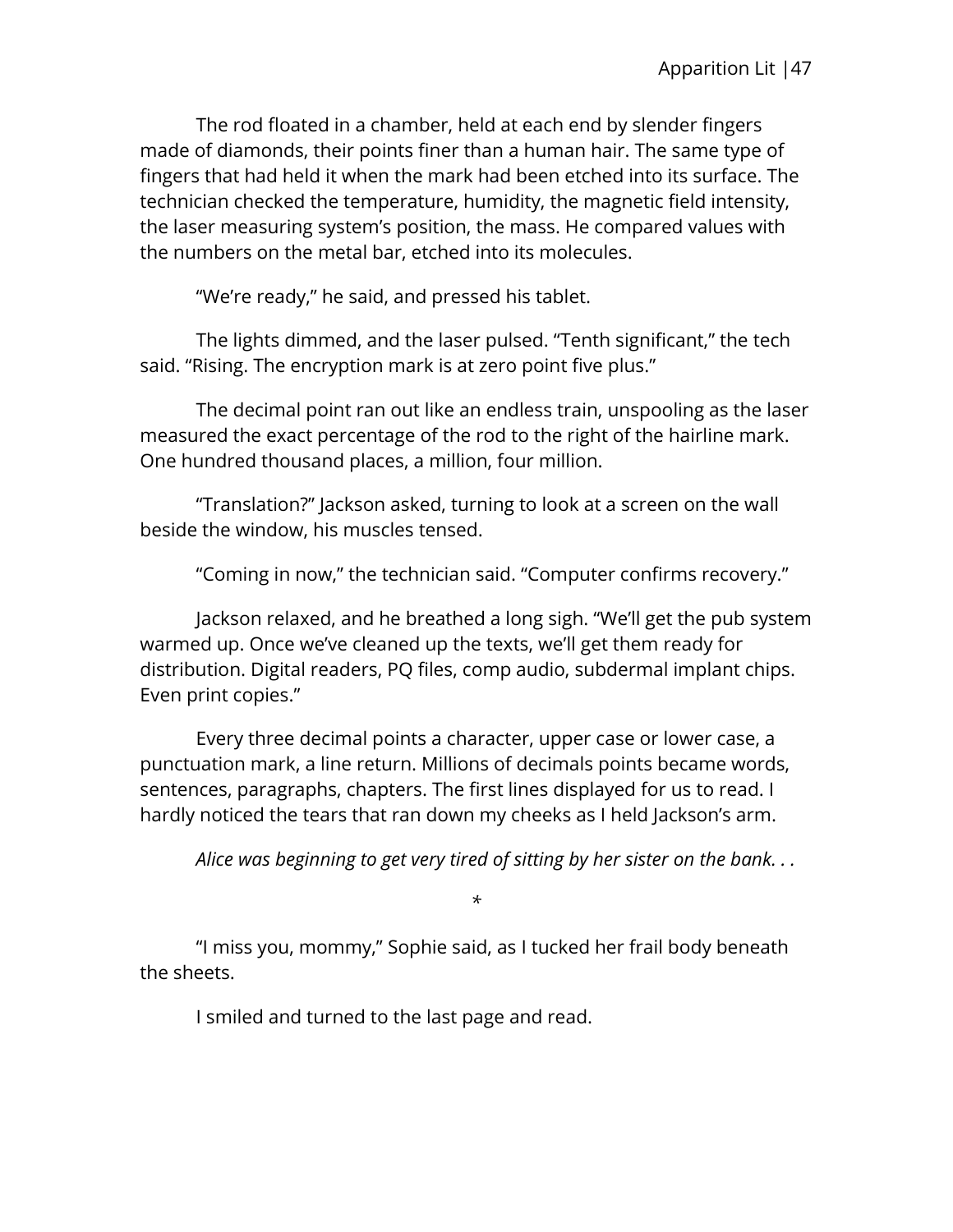The Truth of a Lie by Jeff Reynolds



**Jeff** is a writer from Maryland who works for Johns Hopkins University Applied Physics Lab, home of New Horizons and Parker Solar Probe. He's only a software licensing analyst, though, and doesn't do any of the fun stuff like building space probes or meeting Brian May. His work has previously appeared in Escape Pod, Daily Science Fiction, and Andromeda Spaceways Magazine. You can find him on twitter @trollbreath42.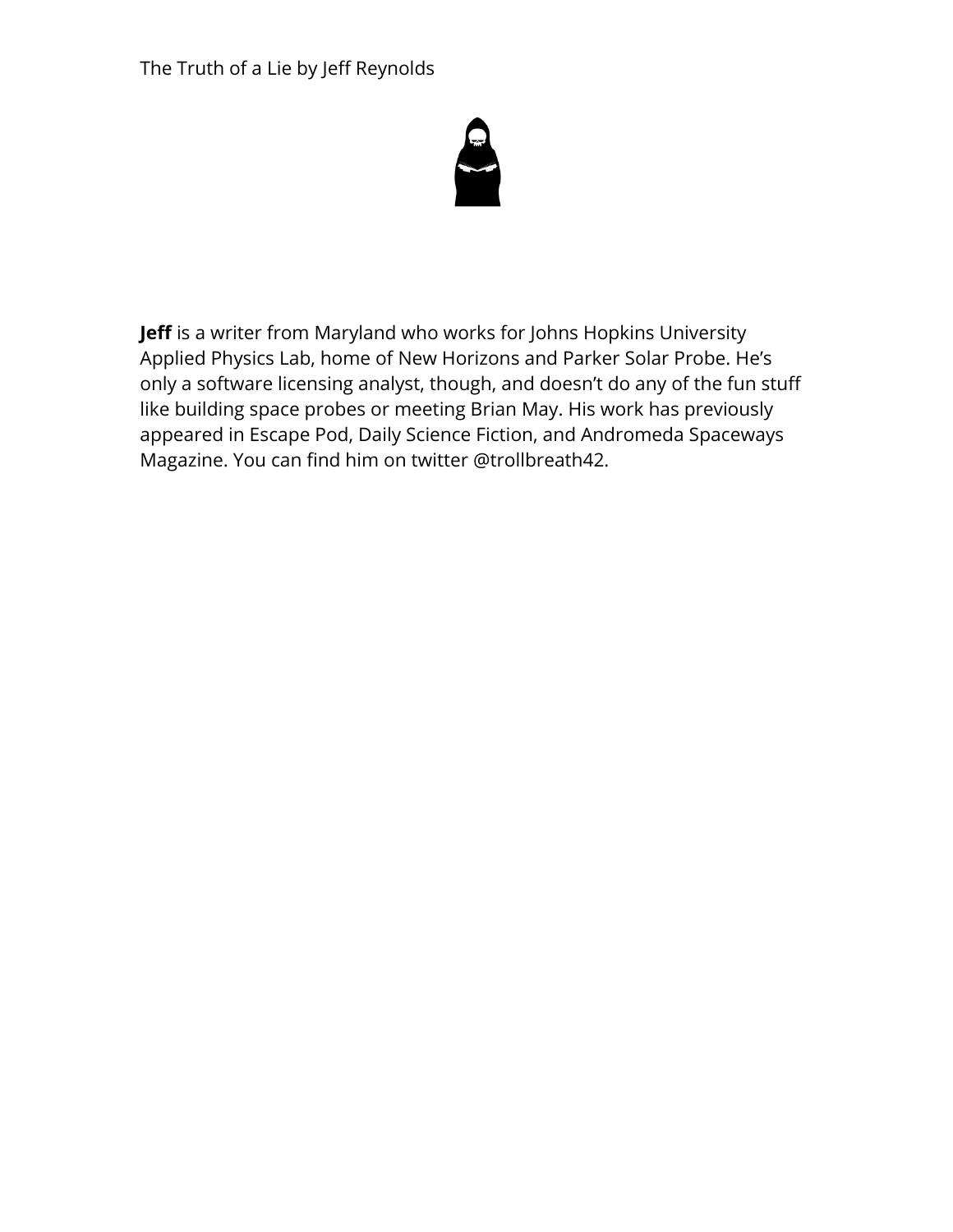

by May Chong

(CW: body horror)

In some warm place, a heart is fated to become kingfisher and bones, pillars under sky. Body a rich harvest for future sons to reap. Gleaming rivers woven from blood, a left eye sun, a right eye moon. Even a monster's death heralds winged wonders. But look what I am made of, look what they made me. I will not stoop to pretend I was ever useful.

Go, bury my unlovely face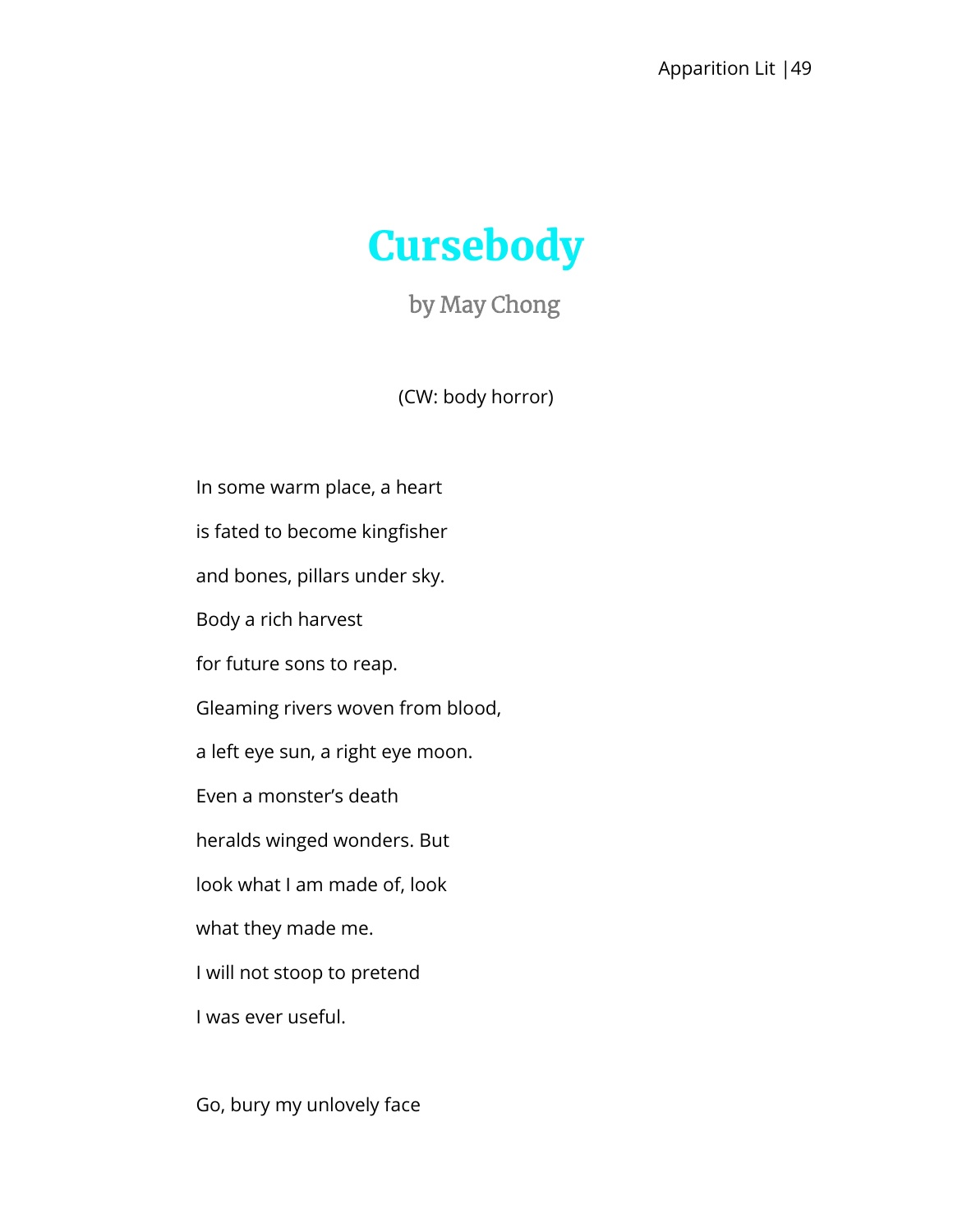#### Cursebody by May Chong

away from the sun. I am already tangled with the dark earth, bare fingers bursting with sleek maggots. The gleaming viper emerges from my eyes, unblinking as the sword. See my tongue uncouple from its roots and squirm into hagfish, lamprey, lightning-gutted ribbon worm. Limbs honeycomb with gleaming king cobra eyes, all the better to devour other snakes. Ears shatter with the weight of all words into rag-toothed barnacles.

From my collarbones swarm the shrew and weasel, shrill and ravenous. My mouth breeds fire coral, blood-breaker with roots. My femurs become unyielding belian trees, my dirty toes datura blooms. Backbones blossom into ipoh and manchineel.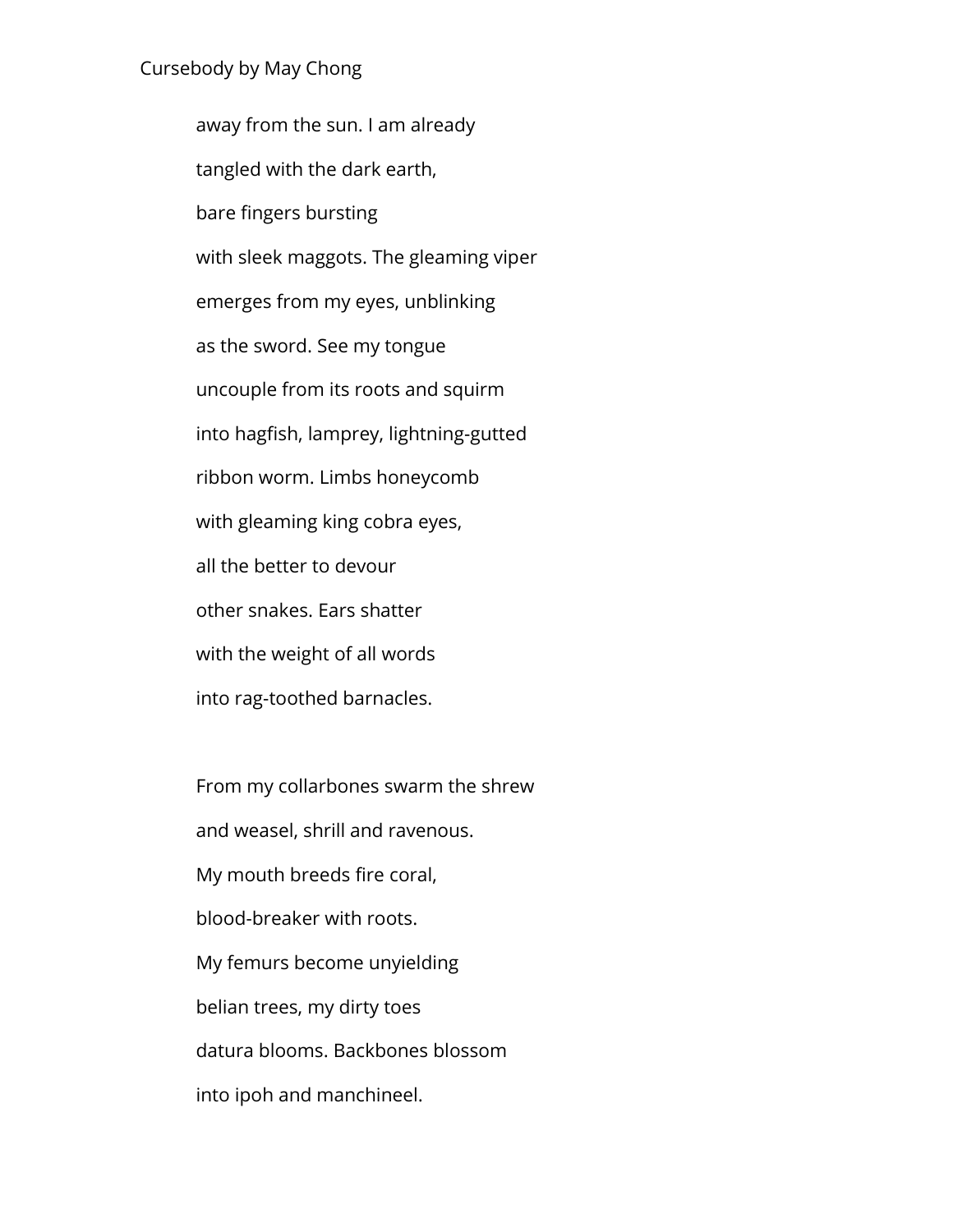See, my nails are touch-me-not cone snails, and centipedes uncoil from my teeth. Guts split and spray flies, a cloud of rove beetles with blistering rage in every drop of ichor. If you dare now, come crush me.

Every fallen eyelash erupts into a shrike, every drop of sweat a jade stinkbug. Each artery a flatworm, each vein a hawkmoth, built to part the bloom. Every wild hair a bristling koel, too brown and female for soothing serenades (to who?) like I: glass screaming in a feather coat.

And my voice, the thing you wished dearly to die, will ring in songs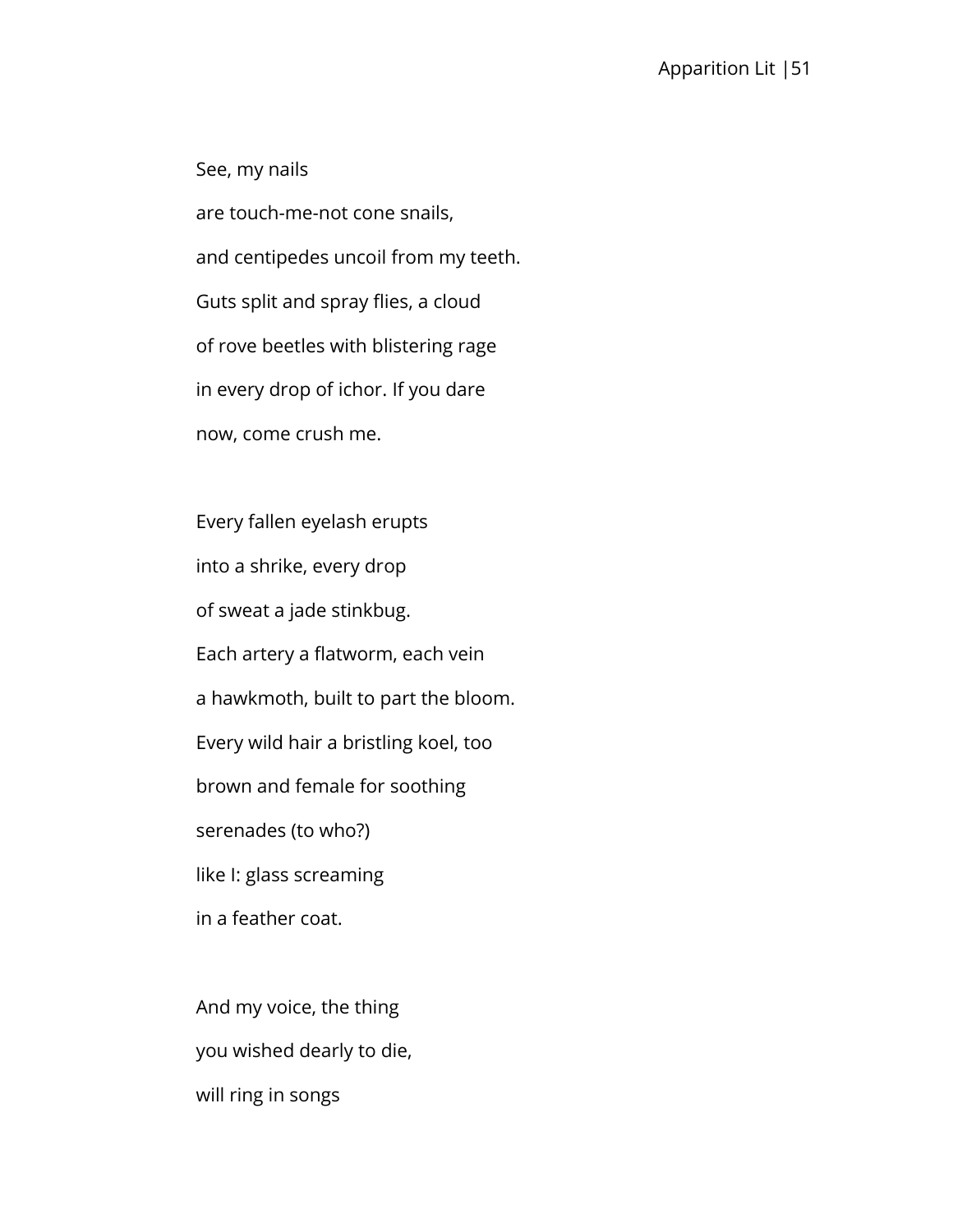## Cursebody by May Chong

of summer cicadas. Remember what you did. I will laugh last and loudest in the air, the water, the soil that yields only to me.

This cursebody belongs to nobody. It leaves the world all things awkward and eerie, fear given legs and bellies. Owed to none, friend to those who have looked into the stadiums of monster teeth and wanted fangs to bare in turn, even once.

**May Chong** is a Malaysian poet, speculative writer and 2019 Rhysling Award nominee (for her poem in Apparition Lit #1, Esprit d'escalier). Her verse has previously been featured in various regional and international venues including Strange Horizons, Anathema Magazine, Eye to the Telescope, Sine Theta Magazine and Longleaf Review. When she's not at the keyboard, you'll generally find May behind the mic doing spoken word, or outdoors looking for neat birds/bugs/Pokemon. She tweets at @maysays.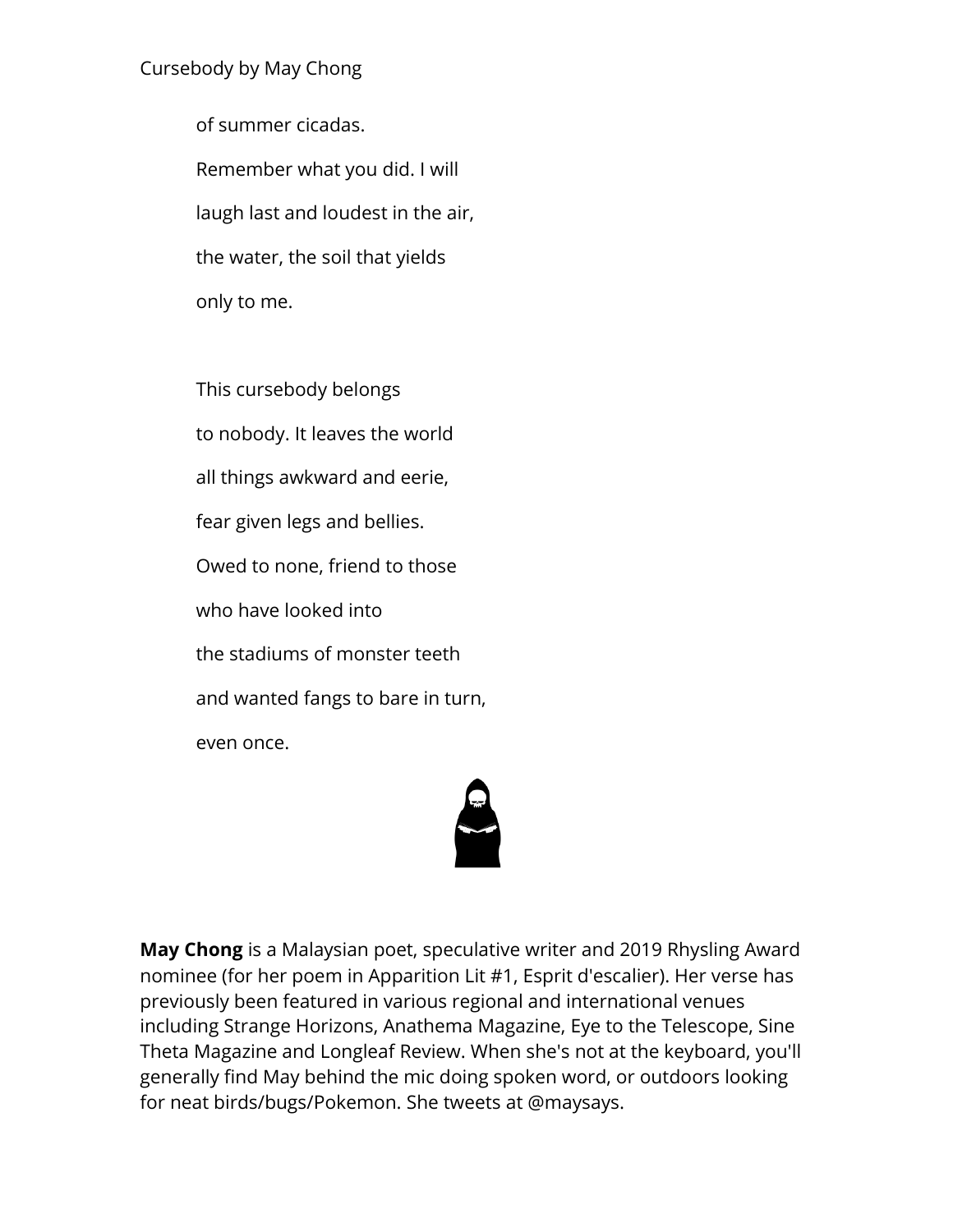# Once Upon a Night

by Sam Muller

The bonsai, a miniature banyan, is a little out of line. I move it an inch to the right, equidistant between the pen holder and the soapstone owl.

Perfect.

The desk is tidy. The shredder has done its work. Notebook and phone are slumbering with fishes.

They will go through the house with their unique brand of thoroughness. They may leave no sign of their violation; or they may leave a maze of a mess behind, stage-setting the post-mortem–an armed robbery gone wrong.

My throat feels as if I've swallowed a bagful of sand. I head to the kitchen for some water. Just a sip; I can't afford a full bladder.

The sound of a vehicle rips the night's silence. I wait for it to stop, disgorge. It races past. Silence shrouds the night again.

Why did I go to the park? Would I be working on a mathematical dilemma now or reading a book or sleeping, had I not taken fate's fork to that wasteland of trees?

I drink the water, one sip at a time. No, the park wasn't the turning point; it was a landmark on the road.

\*

Invisibility—attribute of gods, desirable to man—held no fascination for me. What intrigued me was its antithesis, a visibility so potent that nothing could conceal it.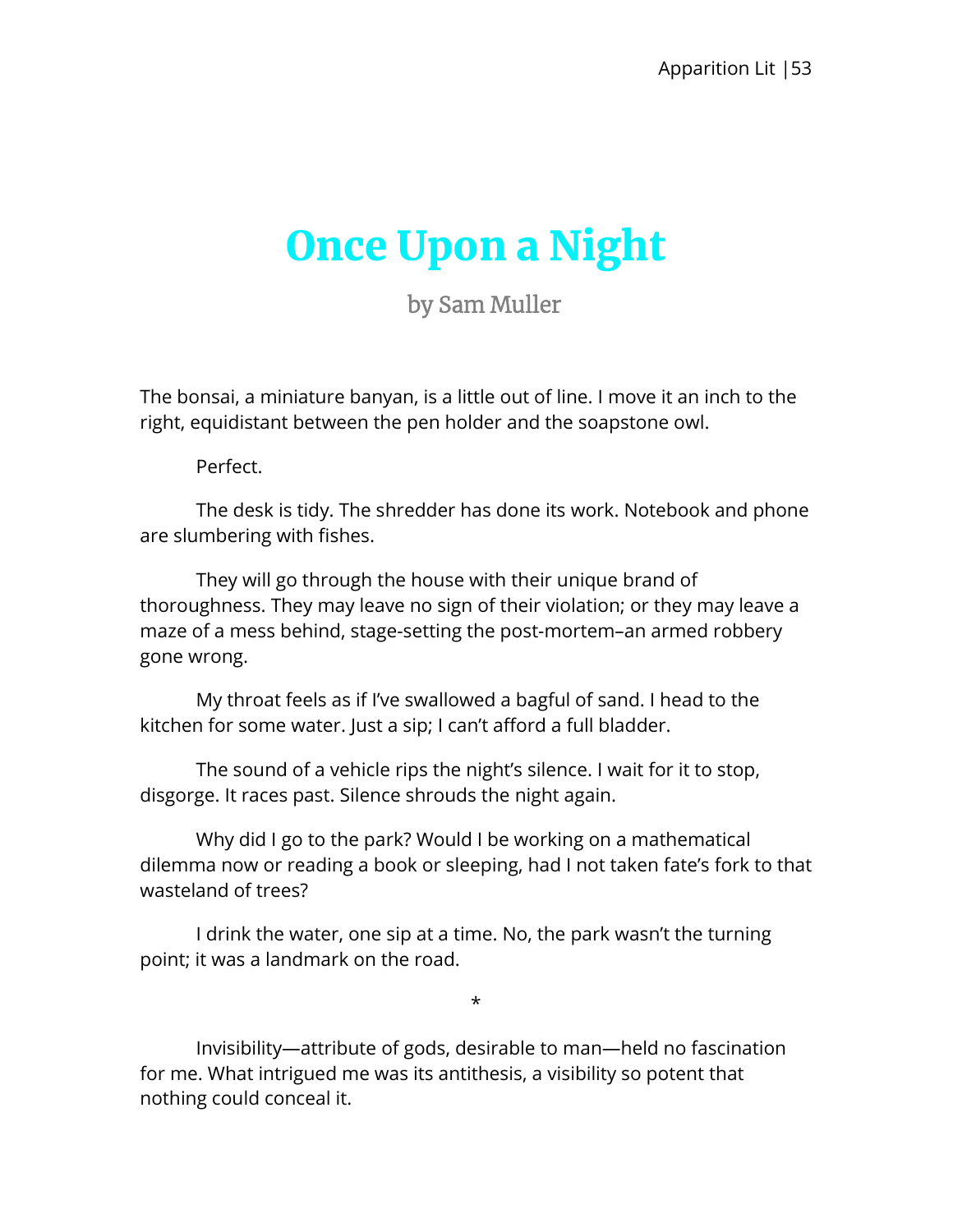#### Once Upon a Night by Sam Muller

I mused about it in the university journal, a light-hearted commentary on the possibility of creating a material that would defeat every attempt at concealment. A material visible through any covering, natural or manmade. I called it *The Über-visibility possibility*.

Two weeks later, Colonel M, the governor of the province in which the university town was located, called on me.

He came unannounced, except for a perfunctory knock on my door. I was working on a research document and looked up expecting to see a colleague or a student.

When the tall uniformed figure strode in, clicked his heels, and closed the door behind him, I understood the meaning of that standard cliché: *my heart fell to the floor*.

The colonel smiled. There was nothing gloating in that smile. It was a normal smile, as though he was so used to my kind of reaction from everyone whose privacy he invaded, he had ceased to see anything abnormal in it.

He wished me a good morning and handed me a sealed envelope. He pulled a chair and sat down, telling me I should read the letter now.

I tried to pick up the letter opener and realized the meaning of another cliché: *my fingers were all thumbs*.

Five thumbs mangle-opened the envelope, revealing a single sheet of paper: a paragraph, a sentence, an invitation: the president will see me at 5pm today.

Today: October 26<sup>th</sup>—I knew what the day was supposed to hold, a lecture at 11am, a lunch appointment at 12.30pm, a tutorial at 3pm, a lecture at 4pm.

Life's ordinary doings must vacate the stage when confronted with the extraordinary.

The Colonel stood up, clicked his heels again, walked to the door, and held it open.

"The helicopter is waiting," he said.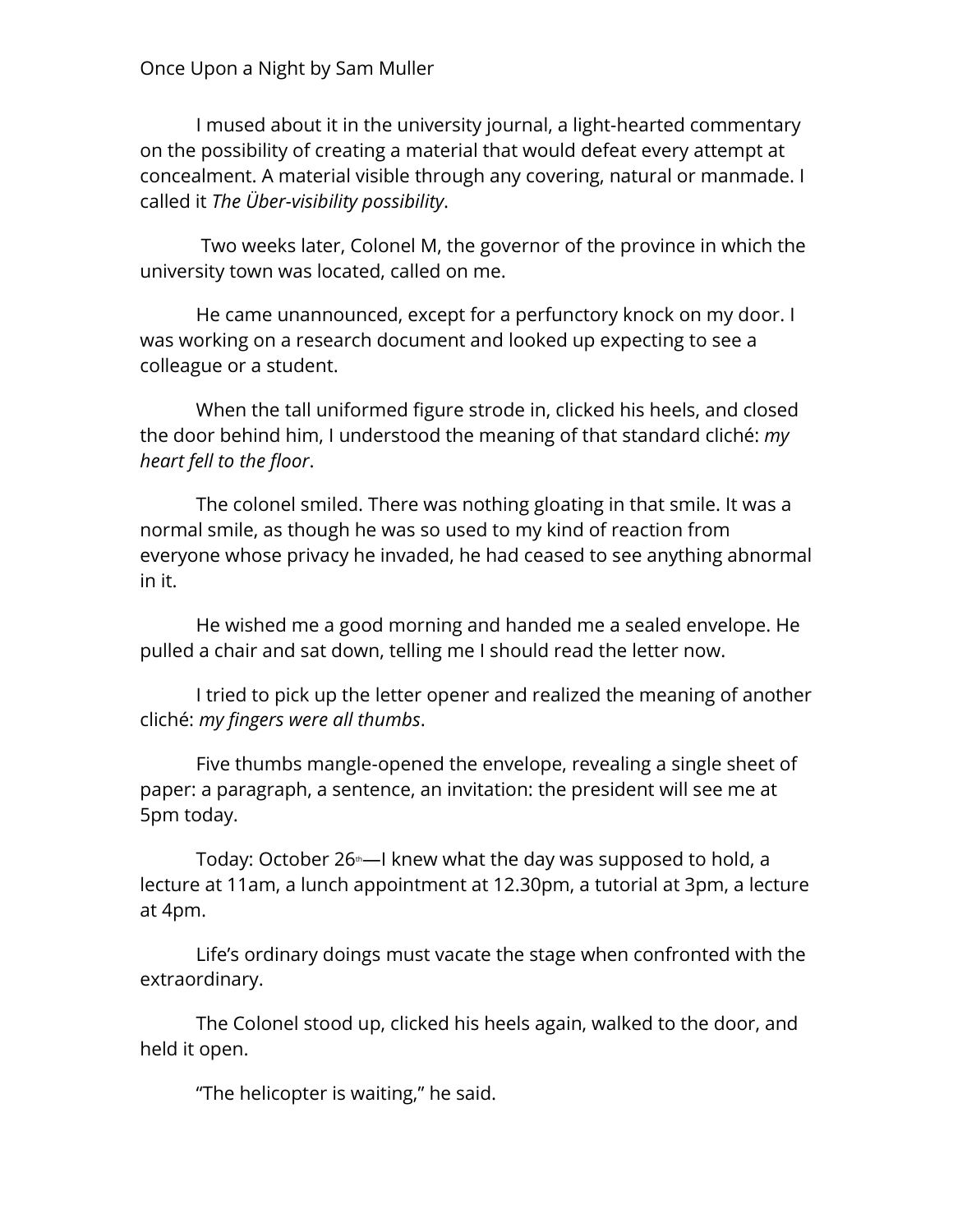\*

Throughout the ride, and the long wait for the appointed hour, I wished I had brought some music or a book, wished I could get a canapé or a cake past my dry throat, wished I could stop drinking glass after glass of iced water.

Most of all, I wished I could stop remembering the grainy photos of the man and the woman who had been my colleagues, who vanished one ordinary day, reappeared months later in a conspiracy trial, and vanished again into whatever black hole those guilty of unspeakable crimes end up. I clung to the knowledge that when a petition asking for clemency for my former colleagues landed on my desk, I sent it away unsigned.

The water was weighing on my bladder. I hurried to the visitors' washroom. Behind its closed door I felt safe. Then I thought of hidden cameras, of someone somewhere watching my desperate struggle against a recalcitrant button, and had to clap my hand over my mouth until the bile returned to where it came from.

The beetle browed, bespectacled and mustached visage was familiar. I saw it almost every day, everywhere, papers, television, posters, internet, books…

\*

But seeing it in flesh and blood was another experience.

My first thought was that he was old. In the pictures, the salt and pepper hair makes him look distinguished, ageless. Face to face, you see what pictures hide, a hint of a wrinkle, folded flesh rising above the shirt collar. And behind the ever-present tinted glasses the shadow of a squint.

The President smiled, making an expansive movement with a muscular hand, indicating the three chairs facing him across a table that was full of papers, yet orderly.

He expressed the hope that I was well looked after by his people.

My yes didn't sound like a yes even to my own ears.

He leaned back against his chair. "I read your recent article."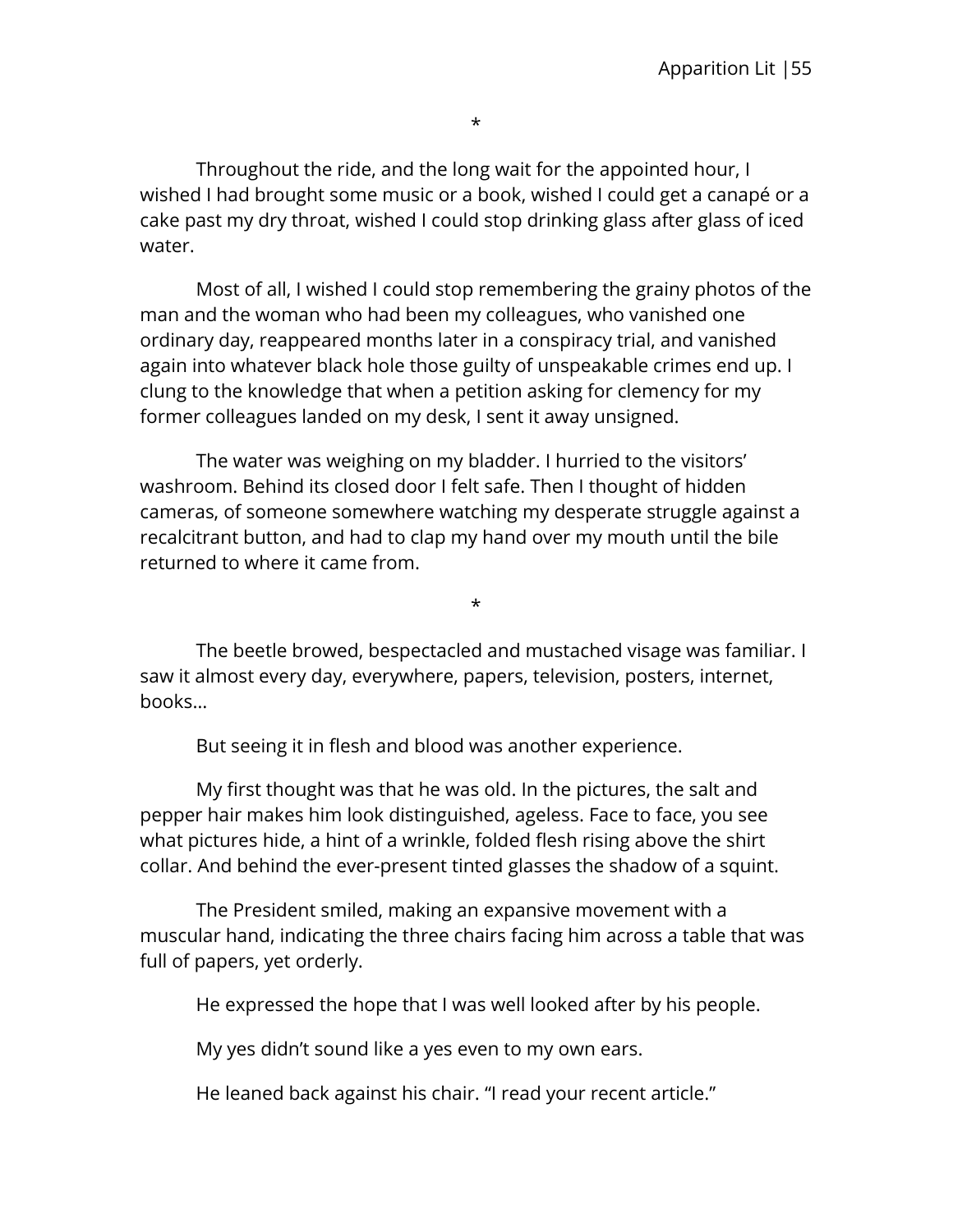Once Upon a Night by Sam Muller

That was when I noticed the magazine on the table, open at my piece.

My thank you sounded quite like a thank you.

"Interesting piece."

"A fantasy, Sir," I said.

"When I was a boy, many of the things we take for granted now would have seemed like fantasy." He chuckled, a strangely high-pitched sound. "Professor, my life's work is to forge a new future for our beloved motherland. In that task, I need both practical men and men of vision. I have enough of the former but not enough of the latter. That was why I was delighted by your piece."

I stared, trying to make sense of the words, failing, floundering, lost.

The President nodded. "We are busy men, Professor, in our different ways. Let me come to the point. I think extra-visibility is a great idea. I want you to set up a committee of experts to study how this visionary concept can be turned into a useful reality. And I want you to head this committee. Money is no problem; neither are non-monetary resources. My secretary has already talked to the university. You will be given indefinite leave, fully paid of course. And for this project, you can name your own salary."

Is this what drowning feels like? I wondered, this sense of being submerged by a force of nature, helpless, hopeless.

"Let me reassure you, Professor, that I don't believe in politicians trying to control experts. In the pursuit of this project, you will have all the freedom you need. I have only two conditions: speed is of essence and so is secrecy." He pushed his chair back soundlessly, got up and held out his hand. "I wish you all the luck."

I stood up, my chair creaking even against the thick carpet, clutched at the table edge with my left hand, and held out my right.

\*

*The blue sea runs until it meets the blue sky*.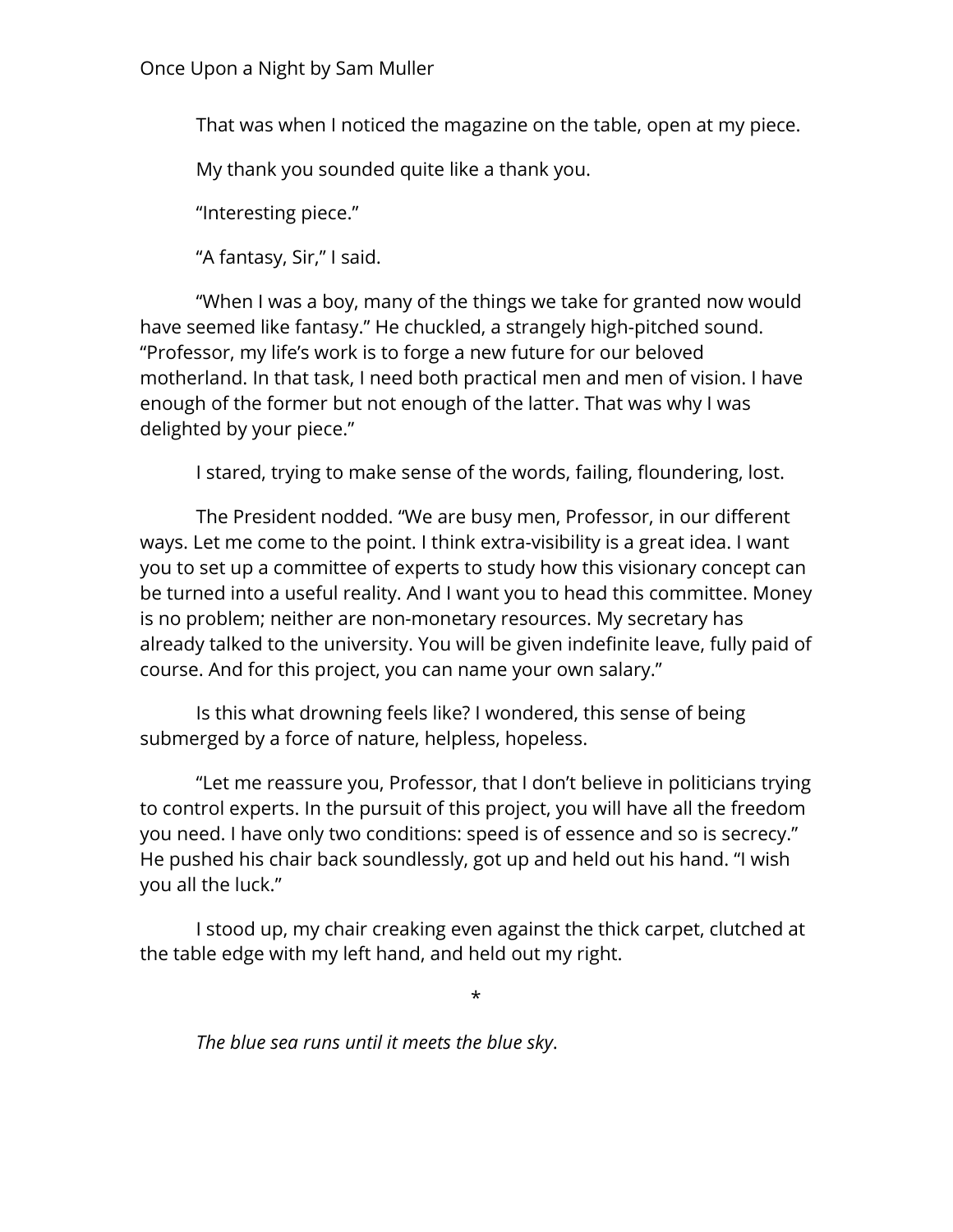I wanted to say the words out loud. I didn't, because they sounded trite, and I wasn't alone.

"The sharks come almost up to the beach," the President said. He sat straight in the rattan chair, an incongruous figure in track bottoms and tshirt.

I nodded. Over the last three years, I had become an expert in the art of conversing with the President. He often made remarks for which he didn't expect an answer. He never did that in his office. But here, at his retreat, a headland shielded from curious eyes by the ocean, a river, a lagoon, and a carefully tended wood, he allowed his iron control to relax, to be himself.

"Some more tea, Professor?" The President never used my name. He never used the full names of any of us working on Project Ü. It was always Professor this or Doctor that. His tongue would linger on those academic handles, as if they were the icing on a cake.

I accepted the tea, even though I didn't want it. That was another unwritten rule, when the President offered you tea or sandwiches (watercress or mango-pickle), never refuse.

The President refilled my cup and watched as I struggled with the tongs, almost dropping the cube of brown sugar on the pristine white tablecloth.. "Anything on your mind, Professor? Nothing wrong with the project I hope?"

My fingers gripped the bone china handle. "No, no."

"The first test will happen as planned?"

"Yes, Sir."

He leaned forward, friendly, confidential. "A personal matter then? You need something? Money perhaps?"

The words rushed out. "It's about Dr. K's pension."

The narrow forehead creased. Beneath the bristly moustache, the thin lips morphed into a straight line. "I hear his wife is becoming a problem."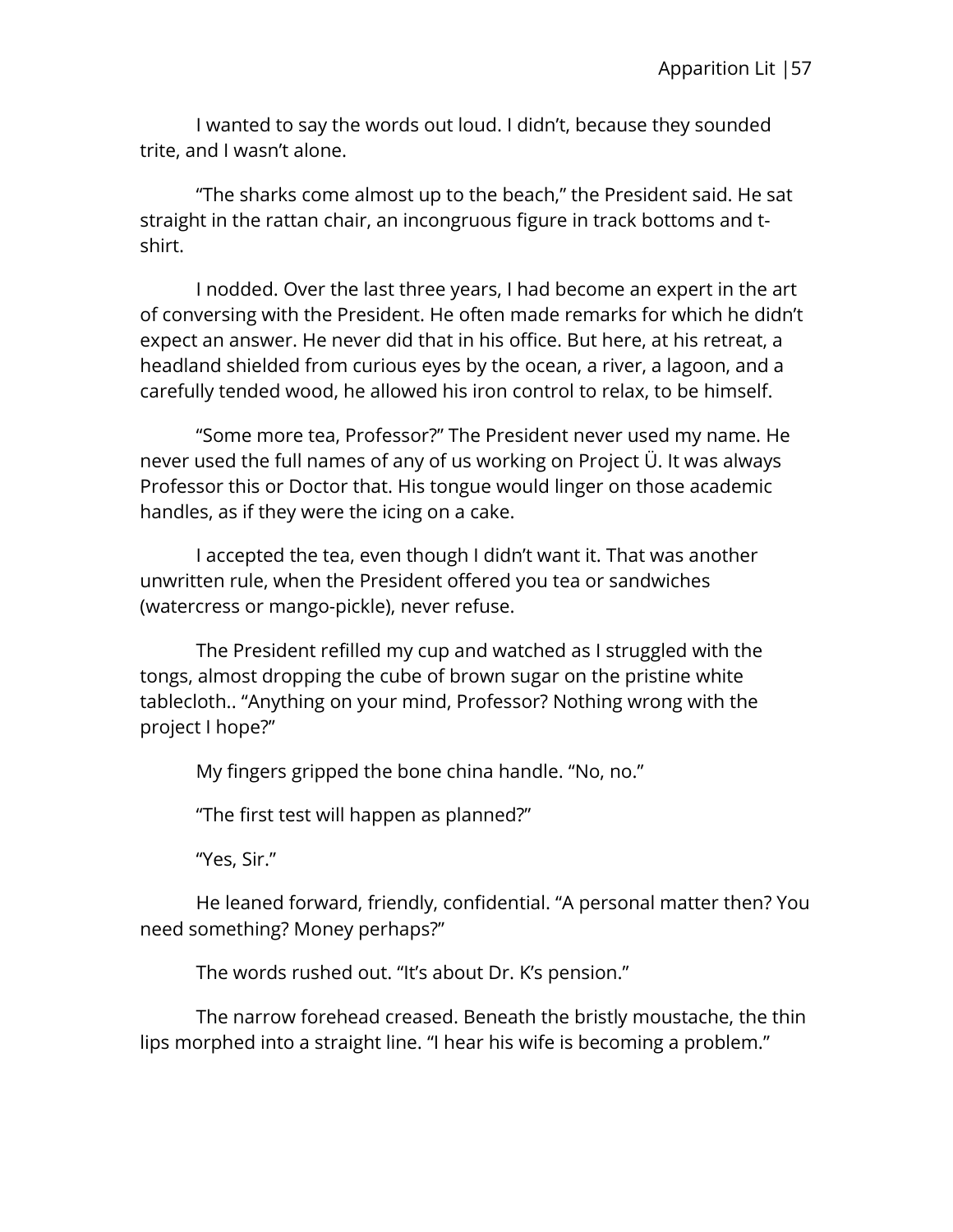## Once Upon a Night by Sam Muller

"His widow, Sir," I said, replacing the still full cup carefully on the saucer.

"An unfortunate accident. He was rather inebriated at the time, I hear." The President chuckled. "Drunk as a skunk was what the police chief said."

Forty one days ago, the wife-turned-widow sat by the coffin, straight and tearless, telling each visitor, "He never drank." A mantra, a challenge.

I tested each word before allowing my tongue to say them out loud. "His death was a shock to her. Sir. She's not in her right mind. You know what a bereaved woman is like."

The stare continued, like the sea, until it reached whatever place it was going. "I know what women are like, my dear Professor. That was why I didn't want any involved in this project." He shifted the heavy gold wristwatch up and down. "She was a radical during the university years."

"Everyone's a radical in university, Sir."

The colorless eyes swooped on me. "Were you, Professor?"

"No, no. I had no time for politics. I..."

He smiled. "Exactly. I chose to trust you with this project not only because it was your idea, and you had all the necessary qualifications. Expertise is important. But loyalty is the only indispensable quality. I don't mean that you have to sing my praises. All I ask is that you don't oppose me. Do you understand the difference?"

I gulped and nodded.

"I fear this lady was exerting pressure on her husband. Wasn't he asking too many questions in the last several months? Didn't he visit you at home to ask you how the extra-visible paint will be used? Didn't you tell him that was a question for politicians and not scientists?"

There was a vein of fire in my throat.

"My advisors told me that he should be eased out of the project. I was reluctant. He was a brilliant physicist. His only fault was not picking his wife carefully." He stood up. "Death erases life, so it should erase life's mistakes as well. I will advise my secretary to attend to the matter of the pension. I hope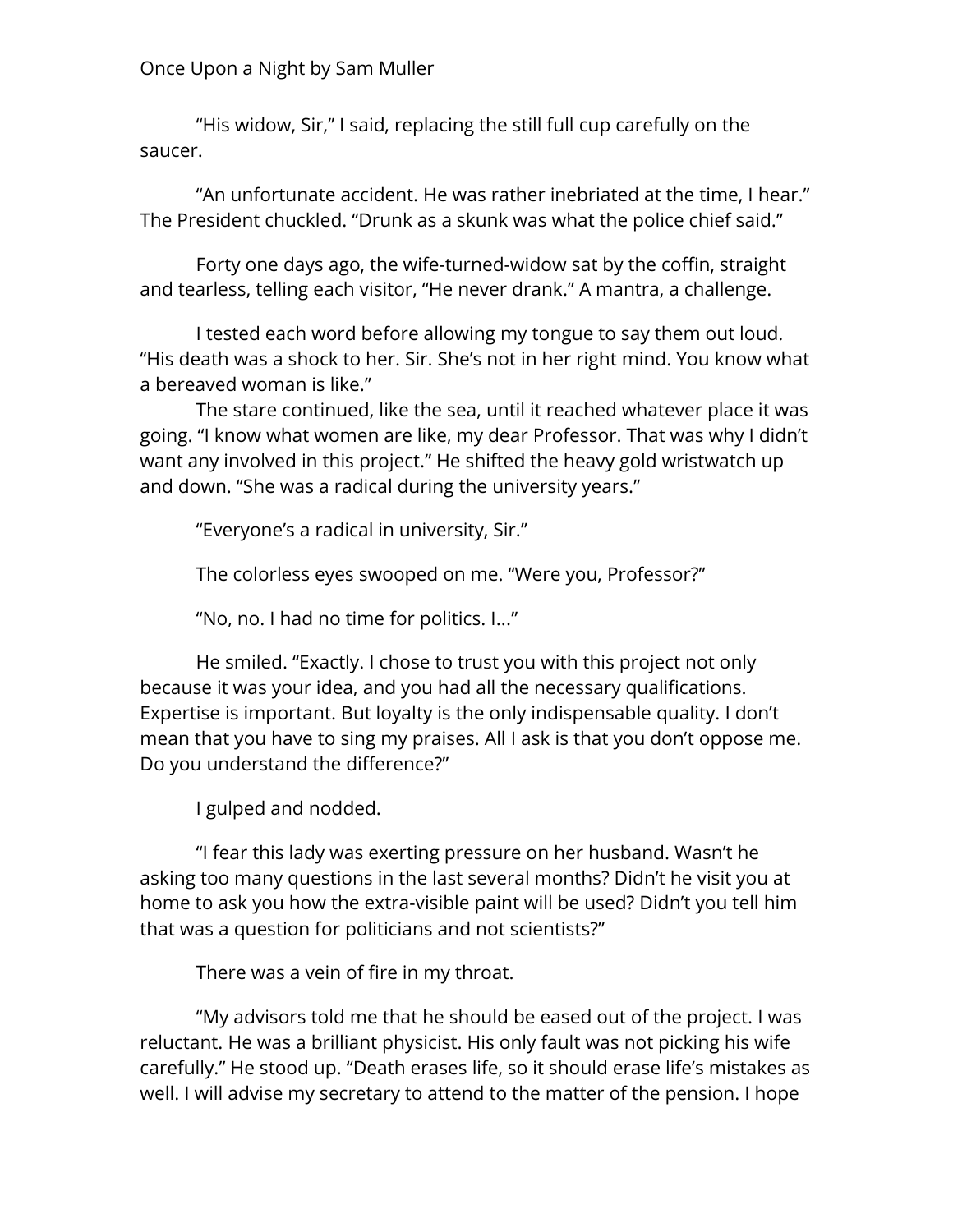the lady will forget her delusions and devote the rest of her life to her fatherless children. I have some work to attend to, but please Professor, do sit and enjoy the view."

I didn't sit again. Once he was gone, I walked up to the shade of an ailanthus and stared at the sea, no longer calm, a little restless.

"Are you waiting for the sharks, Professor?"

Colonel M loved cats and walked as silently as one, boots notwithstanding. He was the liaison between the president and the committee, the link between the experts and the paymaster.

I half-turned, the sea still in my eyes. "Why would sharks come here?"

"For the same reason birds come to a bird feeder." He laid a hand on my shoulder, light, friendly, and something else. "You won't see them now. They come only at night."

I frowned. "Do sharks feed only at night?"

He shrugged. "The helicopters come only at night."

\*

The first test was an eighty percent success. Success seemed within reach. A second test was scheduled for later in the month.

The accident happened in between. It made headlines, the tragic death of the widow of the noted physicist (who died four months ago in another accident) and her two children.

The funeral was a scant affair. The family, her parents and his brother, looked as if they too had been hit by a mega cement mixer. The mourners stood in ones and twos, avoiding each other's eyes. Not a word was said, only an occasional sob. No viewing, because there was nothing left to view. A brief religious service then straight into the merciful fire.

I stared at the four men carrying a coffin that just one of them could have lifted.

*Three plus one is four.*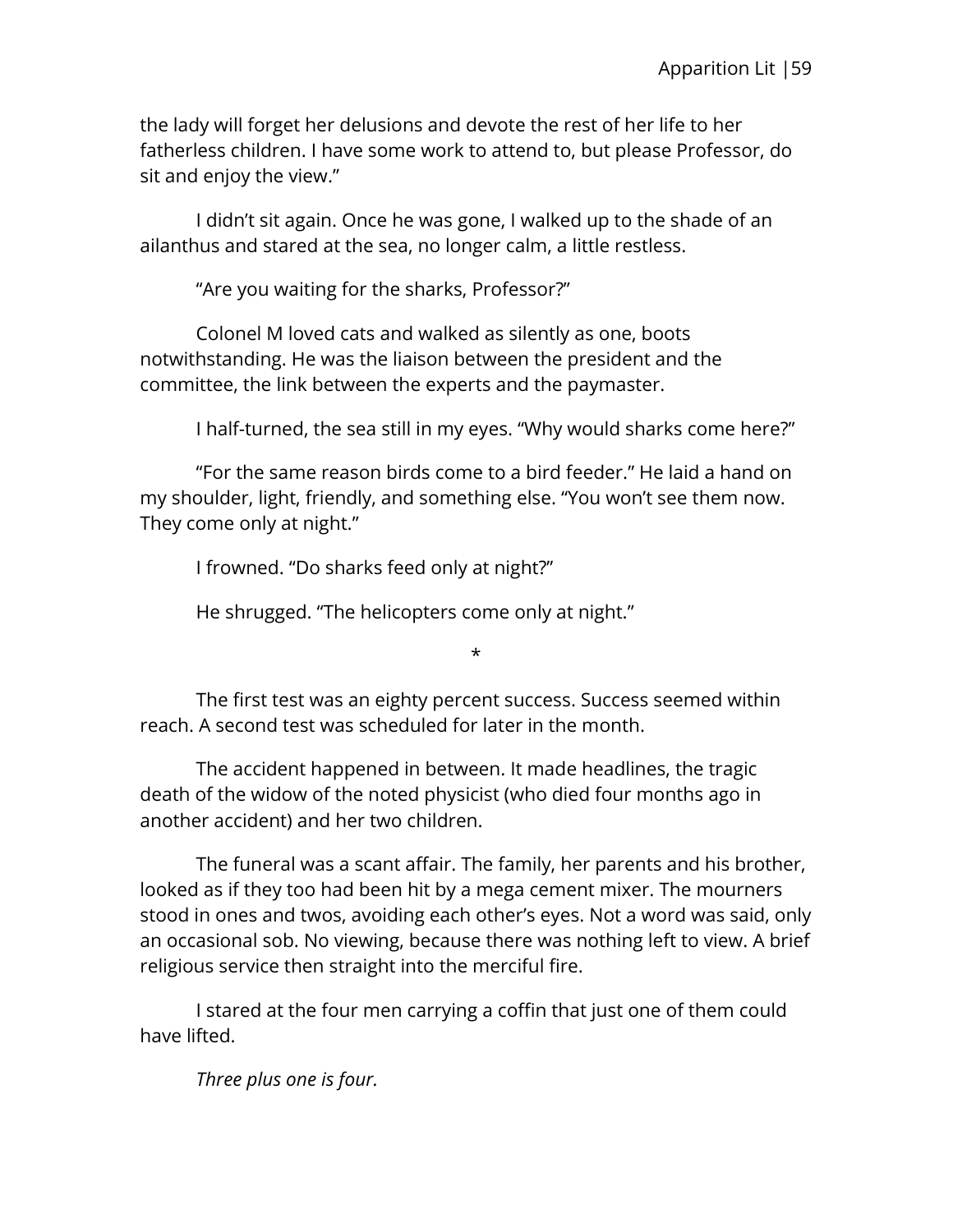Once Upon a Night by Sam Muller

The attendants closed the door of the crematorium. The handful of mourners scattered like leaves caught in a vicious wind.

I clutched my umbrella and joined the hurrying herd. It wasn't raining, but the sky was gray, funereal.

A sandwich bar drew me in because it had artificial light and people safe in their own ordinary worlds. I bought a cheese sandwich, but my gravelly throat turned eating into a kind of torture.

Torture.

*Three plus one is four.*

Did someone mutter that accidents were kinder? Who? Where?

Was it me?

The waitress eyed me warily. I wrapped the uneaten sandwich in a paper serviette and went out, allowing my feet to take me wherever they wanted.

They took me to the park.

The park had been abandoned some years ago, because the municipal council lacked the funds for its upkeep. It was now a square of wilderness at the edge of this university town, all symmetry obliterated by a profusion of branches, leaves and vines.

Did she ever come here recently?

She would have loved this wilderness.

*Three plus one is four.*

Forgetting, that was the true cue to happiness.

I pushed my way in, found a reasonably intact seat, and sat down, dumping the umbrella and the cheese sandwich beside me.

Did we sit on this very seat?

Forget.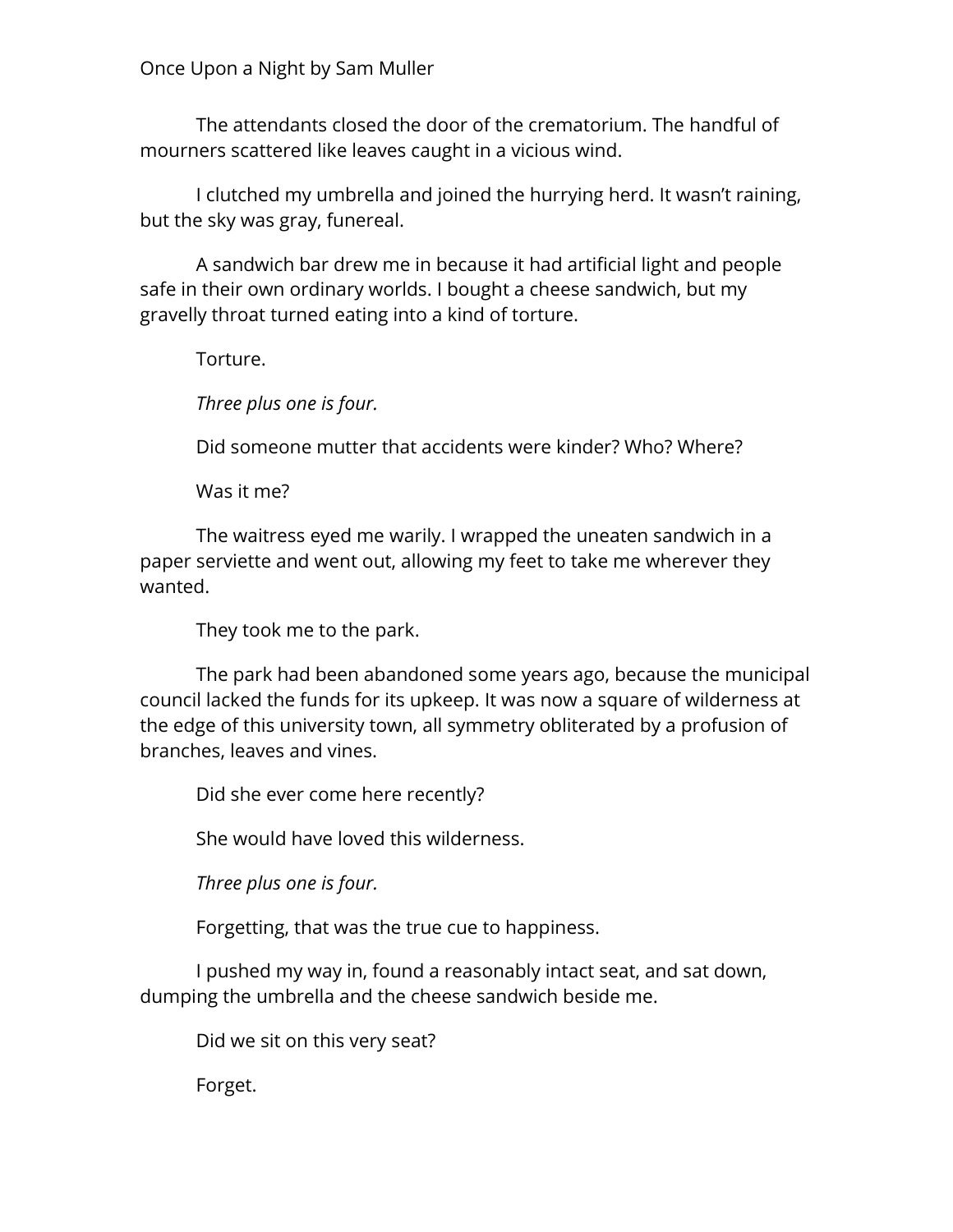*Three plus one is four. Or is it zero? All gone, vanished, empty?*

A rustle made me turn, to see a bushy tail vanishing into the undergrowth.

A dog or a fox.

There is no life without forgetting. Only death. A cement mixer, for example.

Four plus one would be five. No, four plus one would be zero. Why see, when blindness is beguilingly safe?

I forced myself to get up. I'd go after the dog or fox. Walk about in this wild place until I was calm. Then go back home. Forget the past. Live in the present. It has served me well all my life.

"You care only for figures," she had said in parting, kissing my cheek, and then laughing, "Mathematical ones."

Did the President know? That day, when he mentioned her radical university days, did he know?

What was there to know? A moment of light in an infinity of dullness? A starburst of chaos in an otherwise orderly universe?

The sound brought me back, high-pitched, like the President's chuckle, a bark, not a laugh.

I stopped, realizing the meaning of yet another cliché: *rooted to the ground*.

The fox stood, barring my path, barking. Behind it was a child. A girl, raggedy hair, dirty pinafore, eyes as wild as the park. She clutched at the cheese sandwich with stubby fingers.

Small, like the last of the three coffins.

My feet turned into wings. I fled.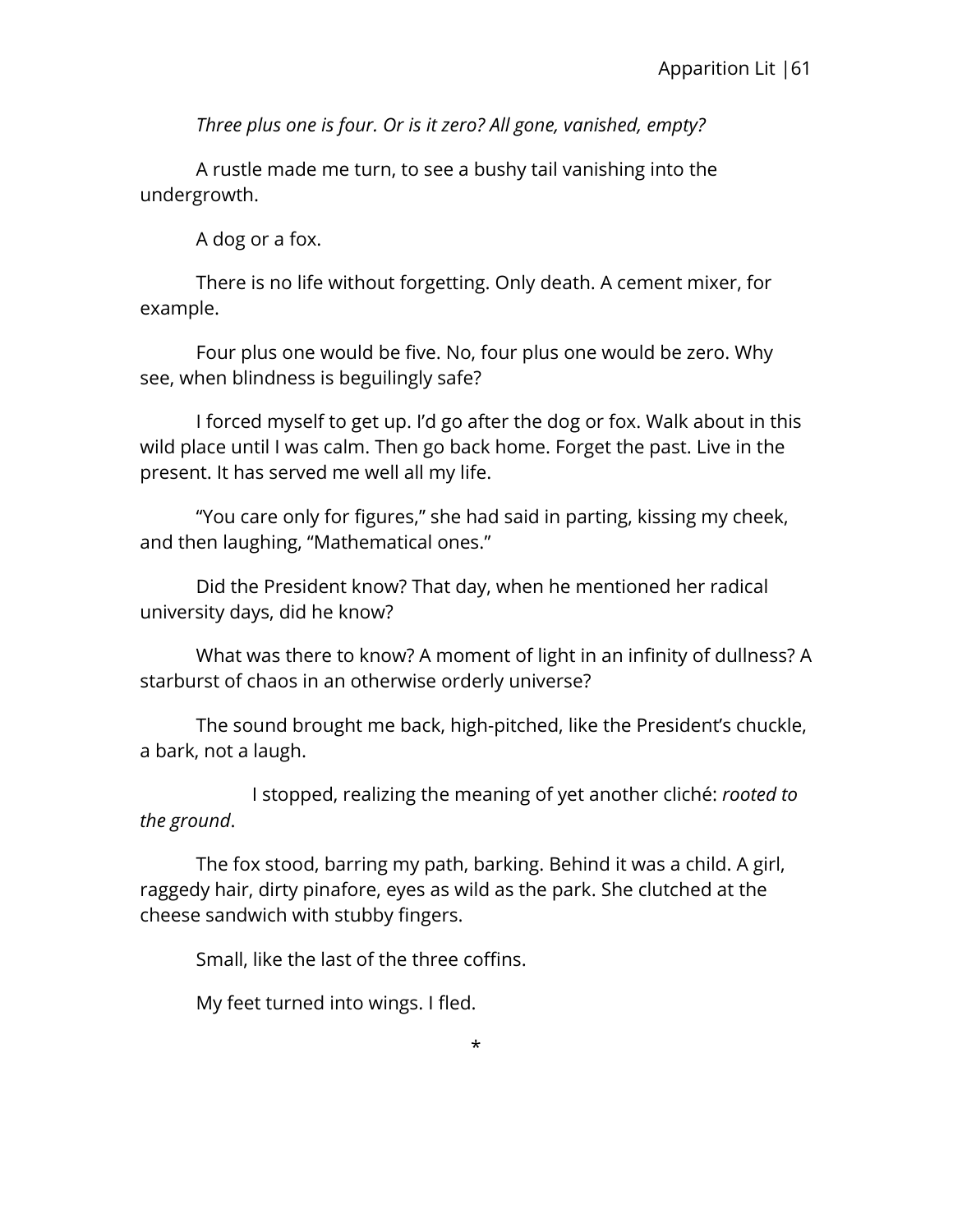Once Upon a Night by Sam Muller

"What went wrong?" The Colonel's cheeks were flushed, his eyes dilated.

I met his eyes. "That's science; things go wrong all the time."

"The paint was supposed to be indelible. It can be as extra-visible as hell, but if it goes off at one rub, what's the point?"

"Depends on how you mean to use it."

His eyes narrowed. "In whatever way necessary."

"How?"

"Why the sudden interest, Professor? You never wanted to know before, and this is the time not for questions but for answers. If I were you, I'd focus on giving the paint a little more permanence."

"It's not vulgar curiosity. If I know what kind of surface it will be used on, for example paper or human skin or- Oh!"

The Colonel's fingers closed on my arm, like a vice. He bent his head, until the cinnamon scent of his aftershave clogged my nostrils. "You are not a bad man, Professor. And I like you. So let me give you some advice. Stop asking questions. Stop thinking. Just do the job you were hired to do." He turned on his heels, strode ahead, and stopped saying over his shoulder, "And stay away from funerals."

\*

Life went on.

The park was cleared for a multipurpose development project, mall, offices, apartments, restaurants, cinemas. Trees felled and taken away. Homeless trees, homeless fox, homeless girl.

*Three plus one is four plus two is six…*

How many trees?

Is a continuum countable or uncountable?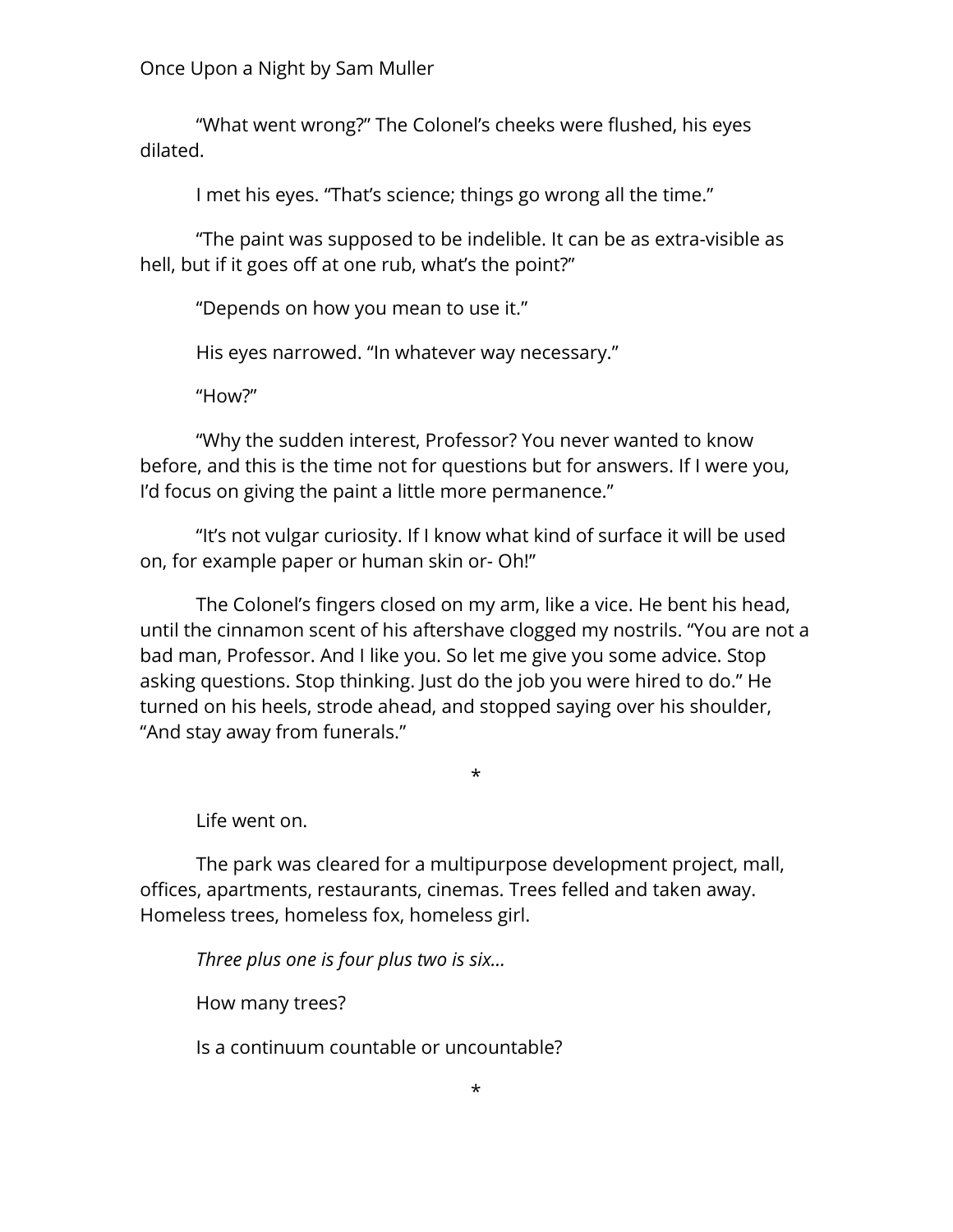The third test replicated the results of the second test, with minor variations. The Colonel stared, first at the blank spot, then at his stained finger, stood up, and left.

Everyone else followed.

Two days later, I applied for leave to attend an international conference. My application was refused.

I could have run then. But I had heard enough about the uncertainty and the squalor of fugitive existence to know it was not for me. Our options depend on who we are. I was a mathematician who made an unplanned turn and tumbled into a parallel universe of non-accidental accidents and sharkfeeding helicopters.

I continued to work, ignoring the way a room would fall silent when I entered, the eyes that never met mine, the stares that always followed me, so sharp that they felt like arrows on my back.

I worked harder than ever, counting every minute spent on eating, every hour spent on sleeping a waste.

*Professor, my life's work is to forge a new future for our beloved motherland*, the President had told me the first day we met.

I too had a future to forge, a future not of presence but of absence. After all, what is mathematical life without zero?

When I left the lab last evening, I had no doubt about the fire. I knew it would be more than enough to pay my debt.

I just hoped it would stop there.

\*

The doorbell chimes, one polite ring, reassuring in its normalcy. I wonder how many people open their doors, lulled by such rings, only to confront monsters clad in everyday working clothes and expressionless faces.

I walk to the door ignoring the books I will never read. On the wall, the landscape of Van Gogh's final self-obliterating madness watches me.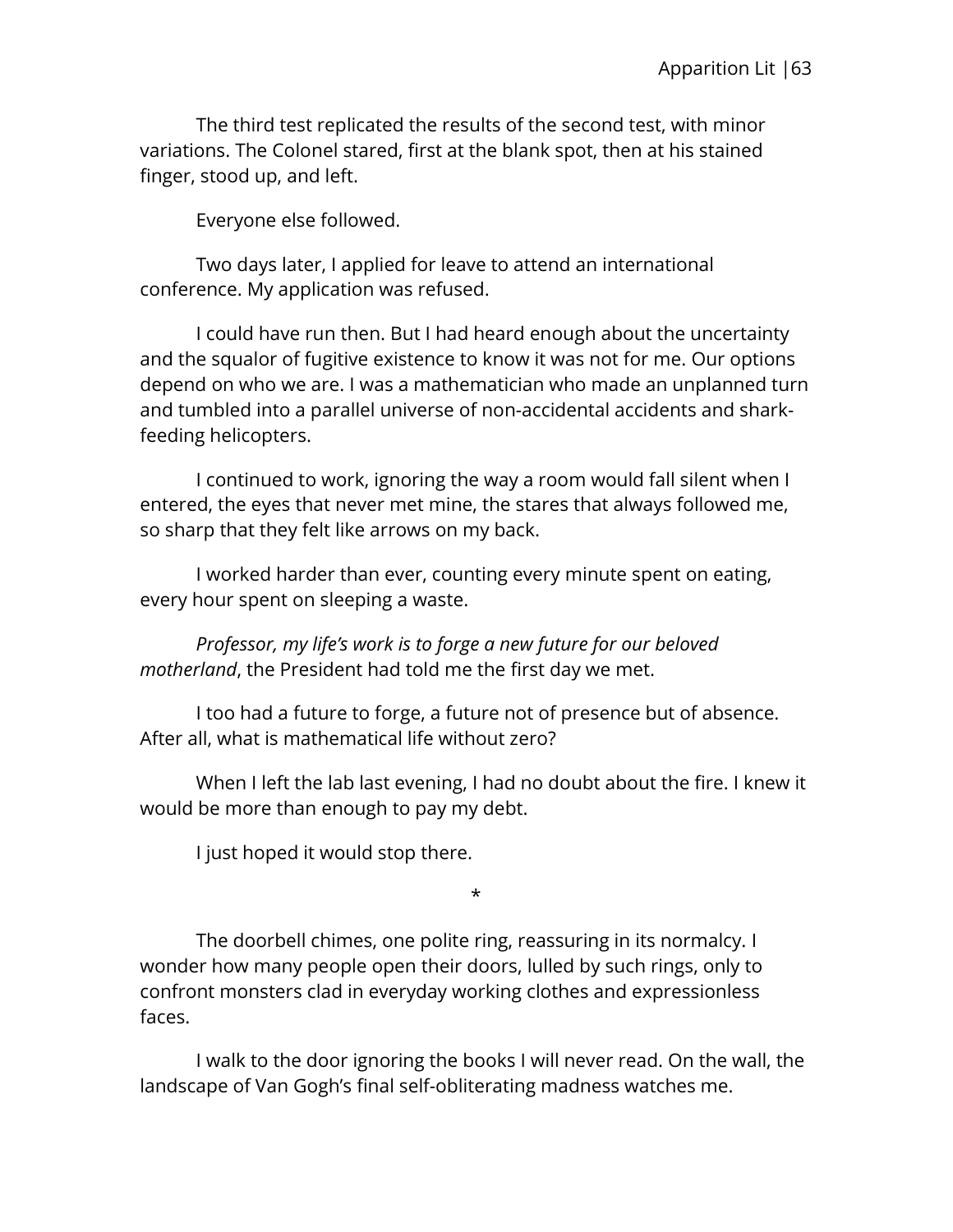Once Upon a Night by Sam Muller

I look through the peephole. Two men with forgettable faces stand under the porch light.

Panic hits, a visceral blow. I think about making a dash for it. Only for a second. I am a bad runner. And no one will come to my aid even if I manage to reach the crowded parts of the town. People have become adept at not seeing what they are not supposed to see. And in many a paradise, there is none more invisible to the good subject than the traitor.

I should know, because not so long ago, I too was a good subject.

I open the door wide, for the jasmine-scented night, and for them.

The two men stand where they are. From the outer darkness, a third man steps out. A hand falls on my shoulder, light, friendly, and something else.

"The helicopter is waiting, Professor," says the Colonel.



**Sam Muller** loves dogs and books, and spends much of her time trying to save one from the other. Her work has appeared in the Truancy Magazine, Deep Magic, and Cosmic Roots and Eldritch Shores among others.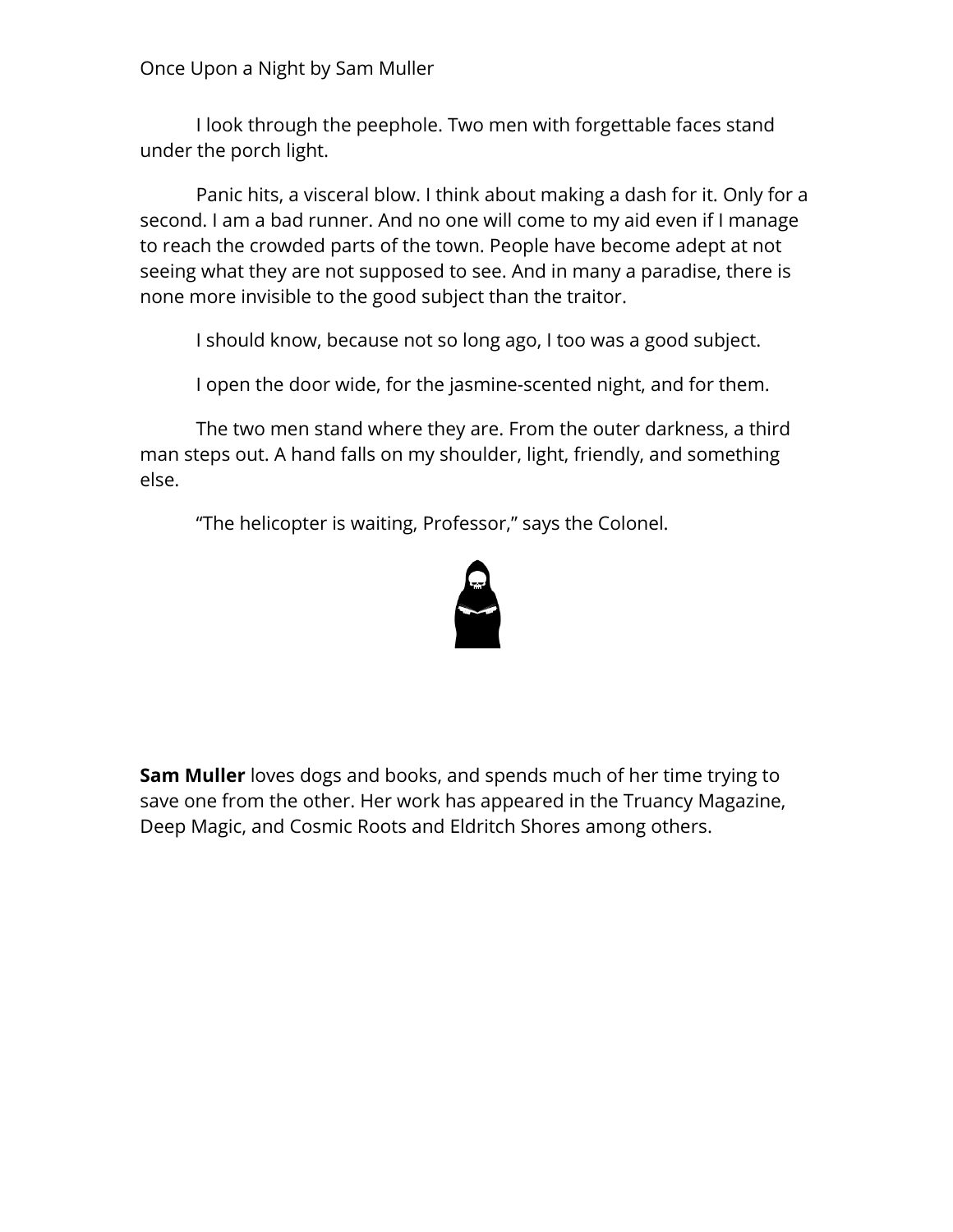## Interview

## Artist Interview

with Erika Hollice

Acts of redemption can quell the fires around you or incite them. When we commissioned the artwork back in February, the Australian bushfires were still fresh in our minds. The fires seemed endless; the haze of orange and burnt black wood was apocalyptical.

For our cover, we imagined a woman exiting a portal. The world around her is on fire but she remains collected. Her cool-toned magic protects her, and if she wanted, she could save the entire world. Magic lends itself to grace, so we searched for references of Black ballet dancers for the pose the woman would hold.

Magical places, unique character designs, and battles with larger-than-life stakes immediately grab my attention. And even though the characters are living under supernatural circumstances, their personalities and insecurities and flaws are completely relatable. I've always loved that.

Intrigued by the concept, Erika let us know that painting magical effects and striking poses were well-suited to her talents. One look at Erika's portfolio will confirm this strength three-fold. Erika's art is often jewel-toned with sound colour choices. After a few issues with covers that strayed toward the cool-end of the colour spectrum, we wanted an artist who would add pops of brightness to our standard teal palette.

In Erika's art, worlds come to life with her use of light and shadow. She excels at painting warriors and magicians--powerful characters who aren't afraid to look the viewer in the eye. Daylight and the night's dark are used to equal effect. Learning Erika's background in game design explains her comfort with mise-en-scene and establishing full characters within a piece. Mise-en-scene is the french term for stage setting--the placement of items on a stage to tell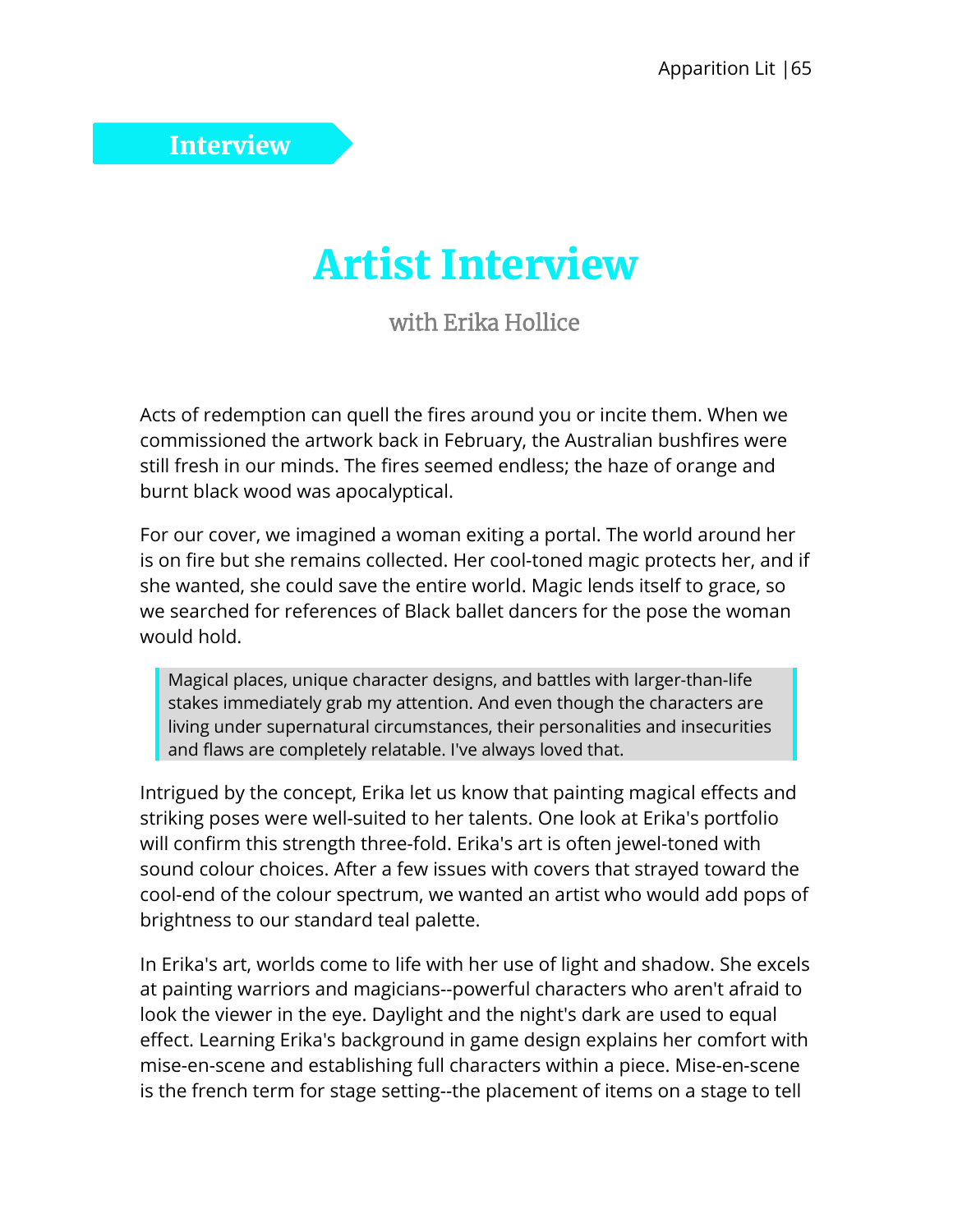a further story. On the whole, it's comprised of five elements: setting, decor, lighting, depth of space, and costumes and makeup. It takes a skilled artist to render this 3-D format into a 2-D painting.

I spent a lot of time studying a variety of art styles, working with more contrast & color, and developing more flexibility. I wanted to grow my own personal style, without being totally bound to one method or aesthetic. I consider that one of the most important lessons I've learned during college.

Erika's growth as an artist came from her education, where she collaborated with peers and began networking, and also from her hobbies. Erika is one of the hardworking few able to let hobbies influence a career. In 2016, she worked with Jacqueline Miller to produce a Dragon Age fan deck. They combined their talents to create a passion project after graduation.

It was our first time making a physical product from the ground up; all of our work beforehand was strictly digital or virtual. Despite those challenges, it was a fun experience! We were blown away by the positive feedback from fans, and we plan to do another project together in the future.

The next year, Erika was a contributing illustrator with *Arcana Zine* and *Fortitudo*, two curated Dragon Age publications that donated proceeds from their issues to charity. Friendship and collaboration drive Erika's career. Though she enjoys her solo work, collaboration allows Erika to continue leveling up her skills and her career as she pursues more passion projects and large-scale design work.

Working in creative spaces boosted my comfort and confidence on both a professional and personal level. I've become a much better communicator and team player, and I owe a lot of that to my career path and the peers I've worked with over the years.



Interviewed by Rebecca Bennett

Find the full-length interview with Erika Hollice on our website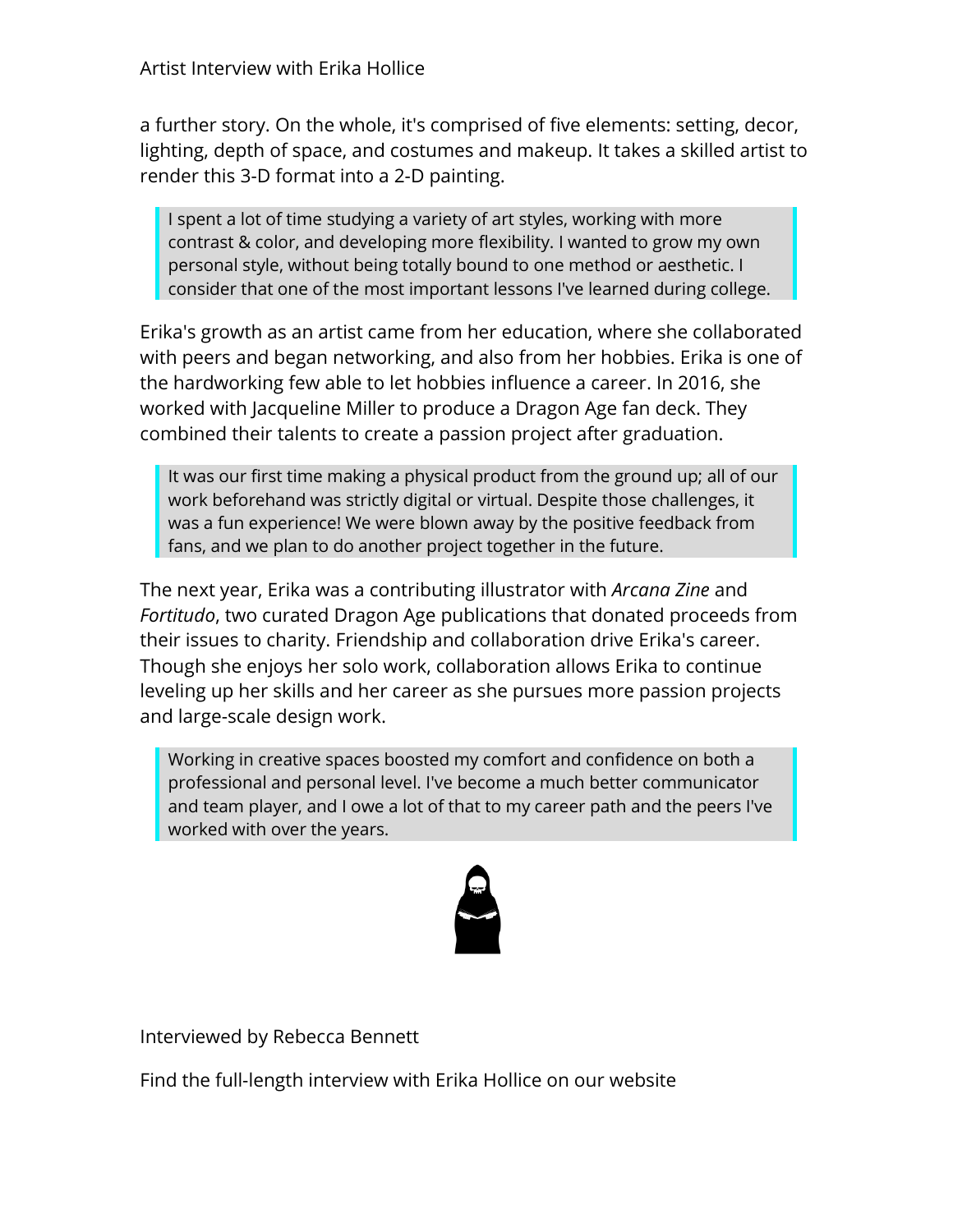# You Are The Dreamer and The Dream

by Aurelius Raines II

I fear some speculative fiction writers have lost faith in their work. When history is being written, your work can feel unimportant.

But your work redeems itself.

I have always felt an impulse to justify speculative fiction. Growing up in the 80s and 90s, speculative fiction was not the sexy juggernaut that it is now. We take the way the internet unites us for granted. There was no social media displaying people in cosplay. It was easy to feel isolated.

I had the feeling that my love of speculative fiction was not just a luxurious pastime, but a waste of time. The word "real" got thrown around a lot. As in: *I only read about things that are real, or Your aliens and spaceships have nothing to do with reality.*

So when I talked politics, I never talked spec-fic. I just talked about history, news, and philosophy. The time I spent reading and watching speculative fiction did not seem justifiable. Honestly, I shared the sentiments of specfic's detractors: Speculative fiction was not to be taken seriously.

This is why I always found myself a bit ashamed of what I read and wrote. I didn't share my stories as freely as I share them now. I did not want to be seen as silly or childish.

But then, I saw Benny Russell in the middle of the office at *Incredible Tales*. He was on the cusp of a breakdown.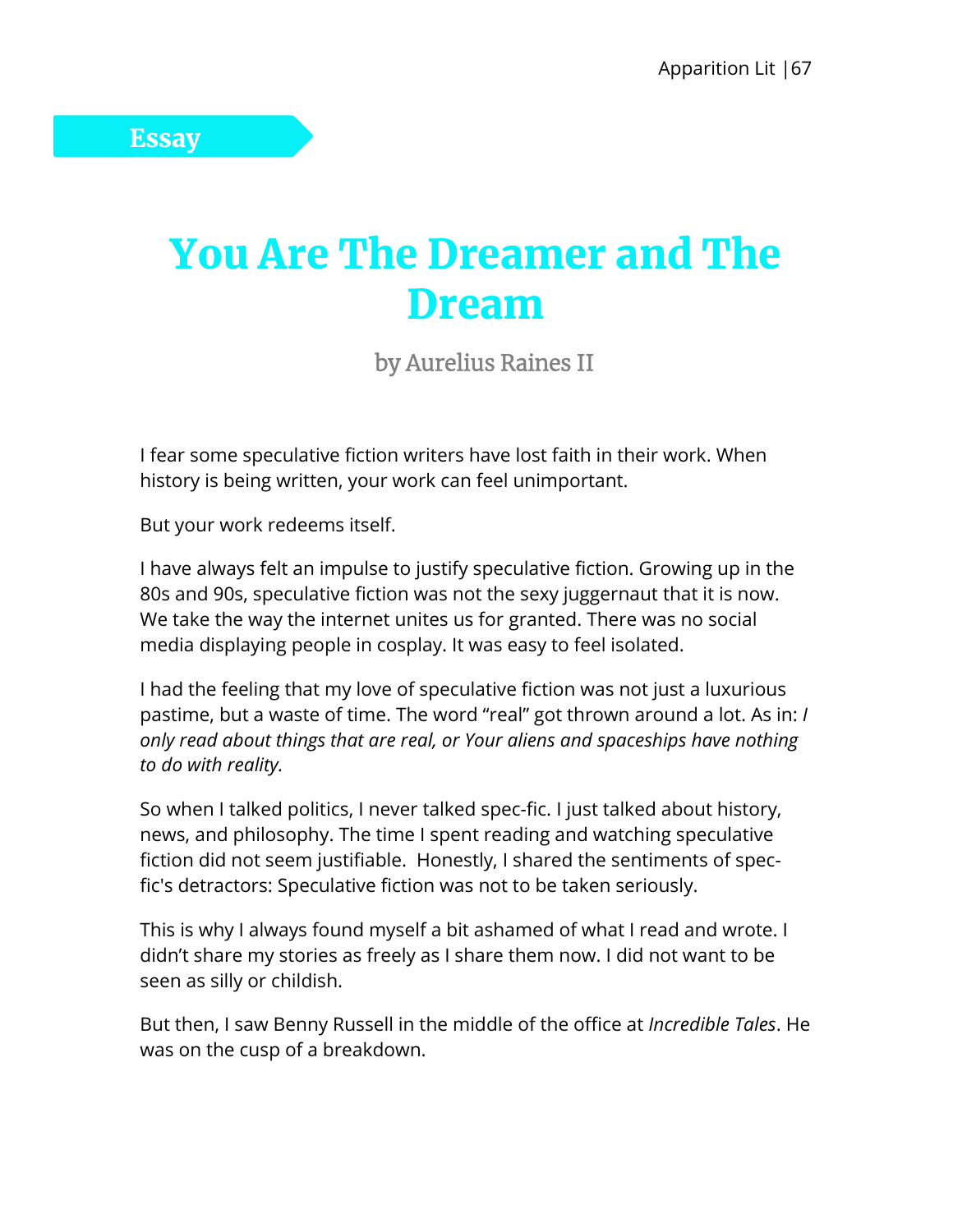"You can pulp a story, but you cannot destroy an idea! Don't you understand, that's ancient knowledge. You cannot destroy an idea! That future, I created it, and it's real! Don't you understand? It is REAL! I created it and IT'S REAL!" "Far Beyond The Stars." Star Trek: Deep Space Nine, season 6, episode 13, Paramount, 11Feb. 1998.

Benny had a vision of a future where a Black man, just like him, is the Captain of a space station called *Deep Space Nine*. The publisher tells him that his story will not run because no one will believe in a Black captain.

In the pilot for the original *Star Trek* series, Gene Roddenberry was told that his first officer could not be a woman. No one would believe that a woman would be left in charge of a ship. Thirty years later, Eileen Collins commanded NASA's Columbia space shuttle.

Writers of speculative fiction have always imagined better worlds. Even when they had to challenge their own ideas about what could be. Asimov's Susan Calvin was not only a sought-after robopsychologist but the leading authority in her field. Her character was introduced in 1940 when women were not even hired to work factory jobs, and their college degrees were seen, primarily, as ornamental.

This is where speculative fiction redeems itself. It imagines, plays, and alters the reality in which we live.

In these times, this type of dreaming is necessary work.

We need to recognize the reality that we live in is composed of dreams. We should spend time composing the biography of that future. Trust. It helps with the hopelessness.

In the last year, I have become convinced that the police force, as we know it, is an artifact of a past devoted to protecting the rich and the oppression of all others. I think we should abolish the police force. My son was the first to talk to me about abolition, and like so many others, I dismissed it as extreme and irresponsible. The murder of LaQuan McDonald changed my mind.

After spending a lot of time in arguments and exhibiting facts and plans, I came to a realization. Part of the reason that we have such a hard time envisioning a world without police officers is that the police force has been part of the story about civilization. Police officers are often the heroes of those stories. They exist in the near and far future. *Caves of Steel, Minority*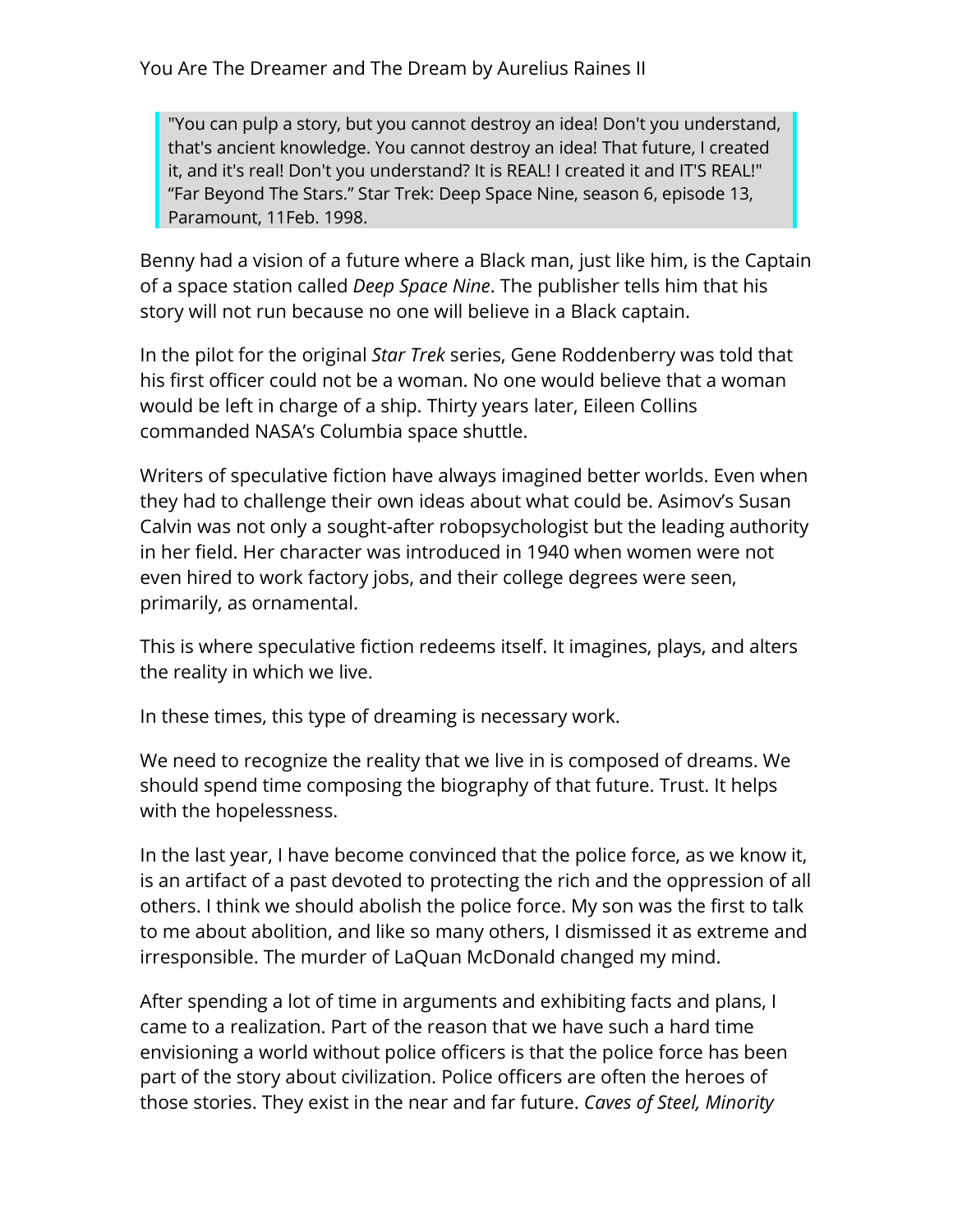*Report*, or *Almost Human* are all stories about the future where the Police are here to save us. The policing is very familiar to what we have today. The best cops are the ones that circumvent the rules and do what they have to do to catch the bad guy. Even our superhero stories are built upon the assumption that the police force is not as effective as it could be because they do not "punch hard enough." Crooked cops are the exception and sometimes the best cops. The story is being written this way when the reality, for so many people around the world, is that the police force is the foot on the neck of the oppressed.

But what if we told a different story about law enforcement?

It is easy.

We imagined rockets to the moon. And we made it to the moon. We wrote stories about automatic cars. Now cars can drive themselves. Artificial Intelligence, cell phones, smart watches, video calls, flying suits, and airplanes were all made from the ether of imagination and sparked a reality. Why not peace officers?

Recently, I started to write a story about a crime. The hero of my story is a cop. They are not a conventional cop. This protagonist is my vision of what a functional and helpful peace officer looks like. I got rid of all the cliches we rely on when we think about these stories. I am reimagining the weapons, transportation, structure, and even the uniform the officer wears. This will be a tense story. There will be serious danger. The peace officer will triumph. The community will be protected. I am dreaming reality.

This is why speculative fiction is not a waste of time. Speculative fiction is a prime forum for reimagining our future. Science fiction can make the world we want to live in. All we have to do is imagine it, write it, get people to read our ideas.

After his breakdown, Benny is being taken away in an ambulance. There is a preacher in the back of the ambulance with him. Looking at Benny as if he were a treasure, he says,

"You are the dreamer and the dream."

So are we.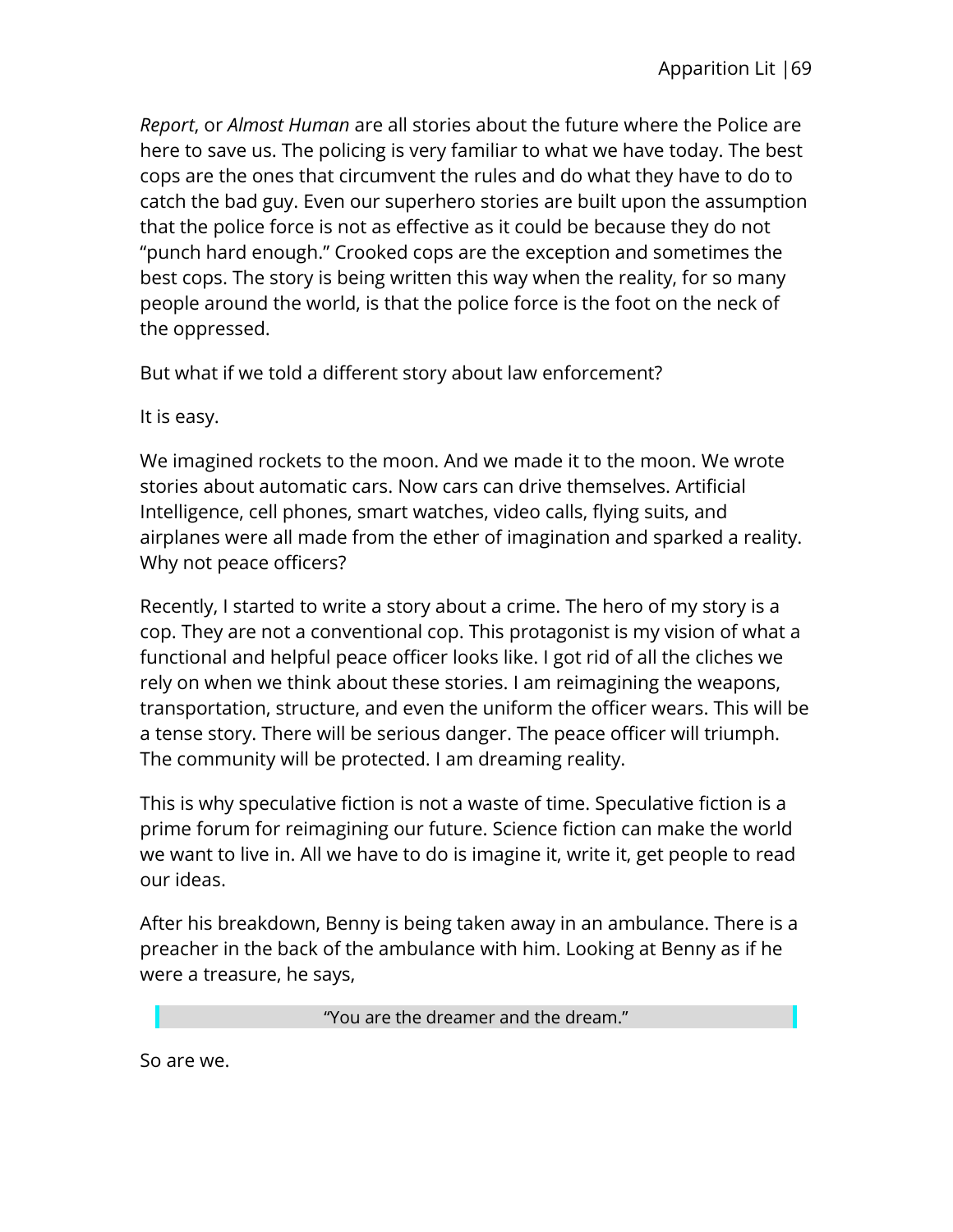You Are The Dreamer and The Dream by Aurelius Raines II

As I sit in front of my computer, a fully literate descendant of enslaved Africans, an educated Black man who has made his dreams his work, a man who has the privilege of time to write these words down, I realize that I am my ancestors' wildest dream. And yet, none of this is enough. I am aware that I am still not free. I see that others are not free. There are still realities to be synthesized.

So I sit, and I begin the way all revolutions have begun.

I am the dreamer. I write the future.



**Aurelius Raines II** writes and lives in Chicago with his wife, Pam, and his two sons. He likes to write about things that aren't happening, in hopes that they will... or won't. His short stories and essays have been included in the anthologies *Dead Inside: Poetry and Essays about Zombies, Black Power: A Superhero Anthology as well as* Apparition Literary Magazine, Fiyah Magazine and *Luminescent Threads: Connections to Octavia Butler*, which was the winner of the Locus Award in Non-Fiction. In his spare time, he teaches Physics to high-schoolers by showing them how to use science to survive the end of civilization.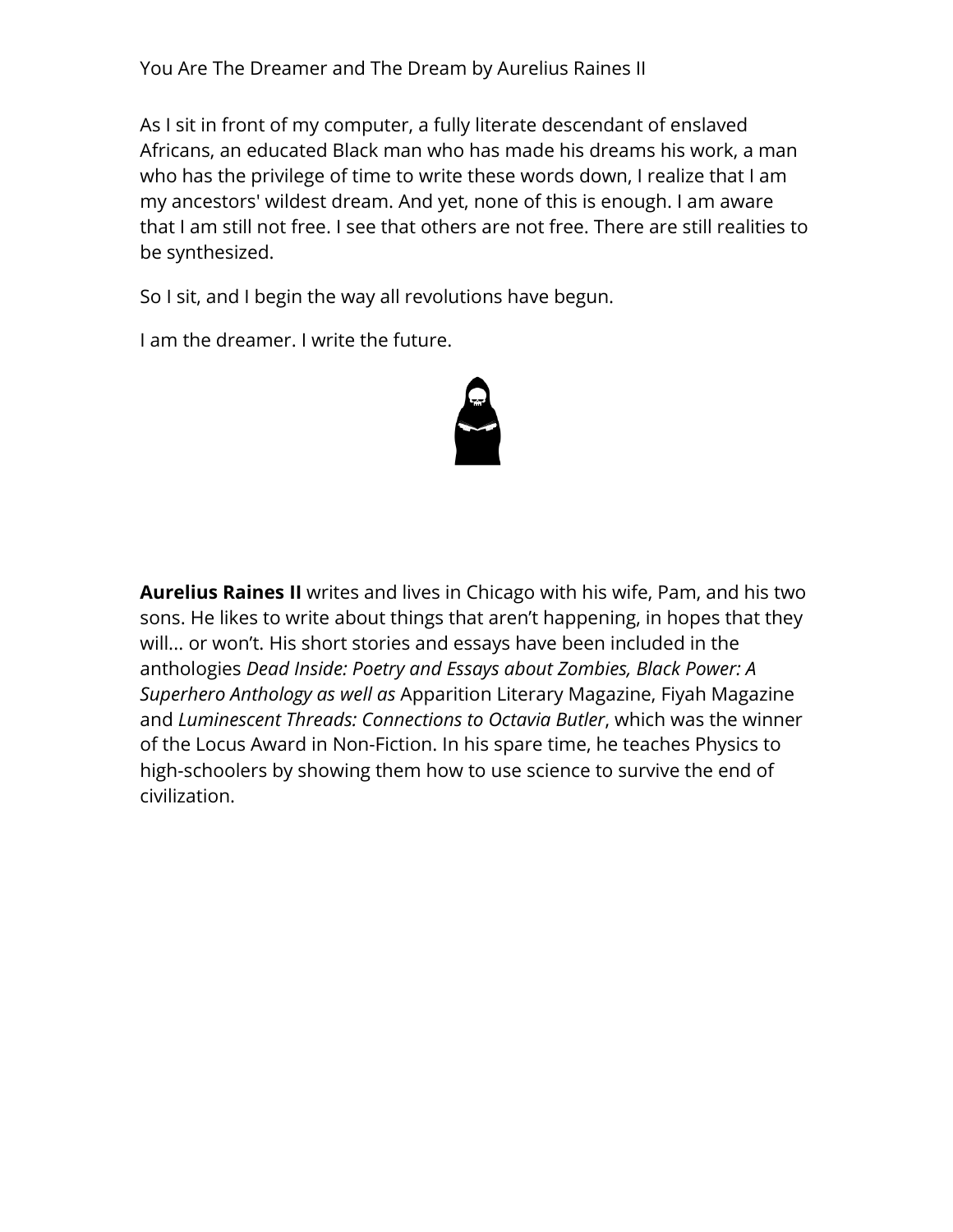

## to our Subscribers and Patrons

We wanted to thank our friends, family, and fans. Their kind donations have helped us pay our authors, illustrators, and kept us online for another month.

We want to extend a special 'Thank You' to our 2020 patrons who generously donated \$50USD or more:

Allison Sommers

Esmeralda Languzzi

Iain Davis

Lauren Schellenbach

To our Patron's who are supporting us on a monthly basis, not only do these contributions help pay our writers but everything donated stays in Apparition Lit's bank account. You're helping us commission new artists, pay better rates, and slowly climb that ladder of success.

> Andrew Bishop Ashley Gloria Aurelius Raines II Casey Reinhardt Drew Brooks Genevieve Isaac Lockhart Jamie D. Munro Janenn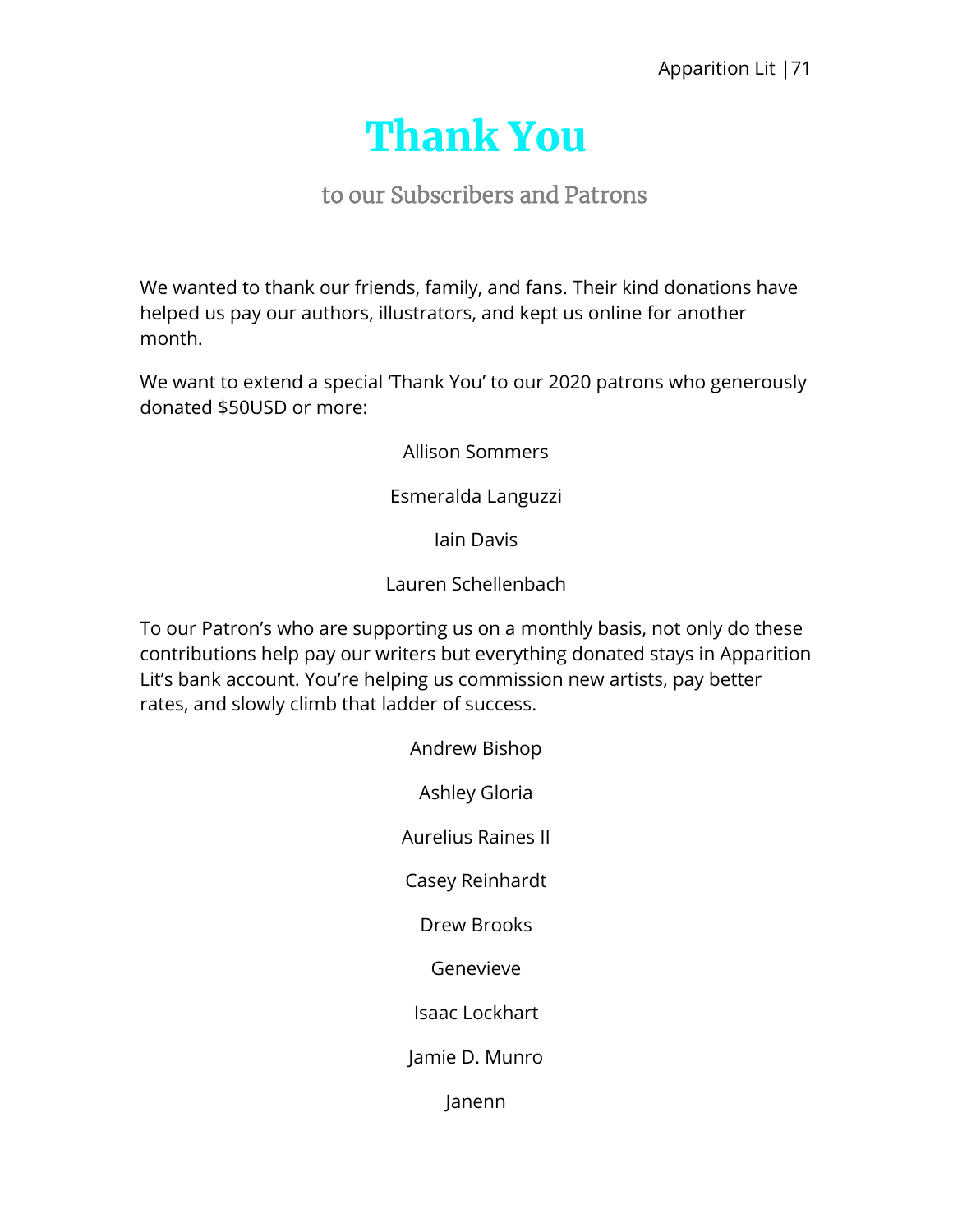Thank You to our Subscribers and Patrons

Julia August

Laura DeHaan

Laura O'Brien

Maria Haskins

## Matthew Bennardo

MBV

Naomi Solomon

Oreolek

Shannon Lamb

Finally, thank you to Seen Robinson, who has spent countless hours honing his catlike reflexes at Photoshop and web maintenance for us. It's never mentioned enough, but it's no less appreciated.